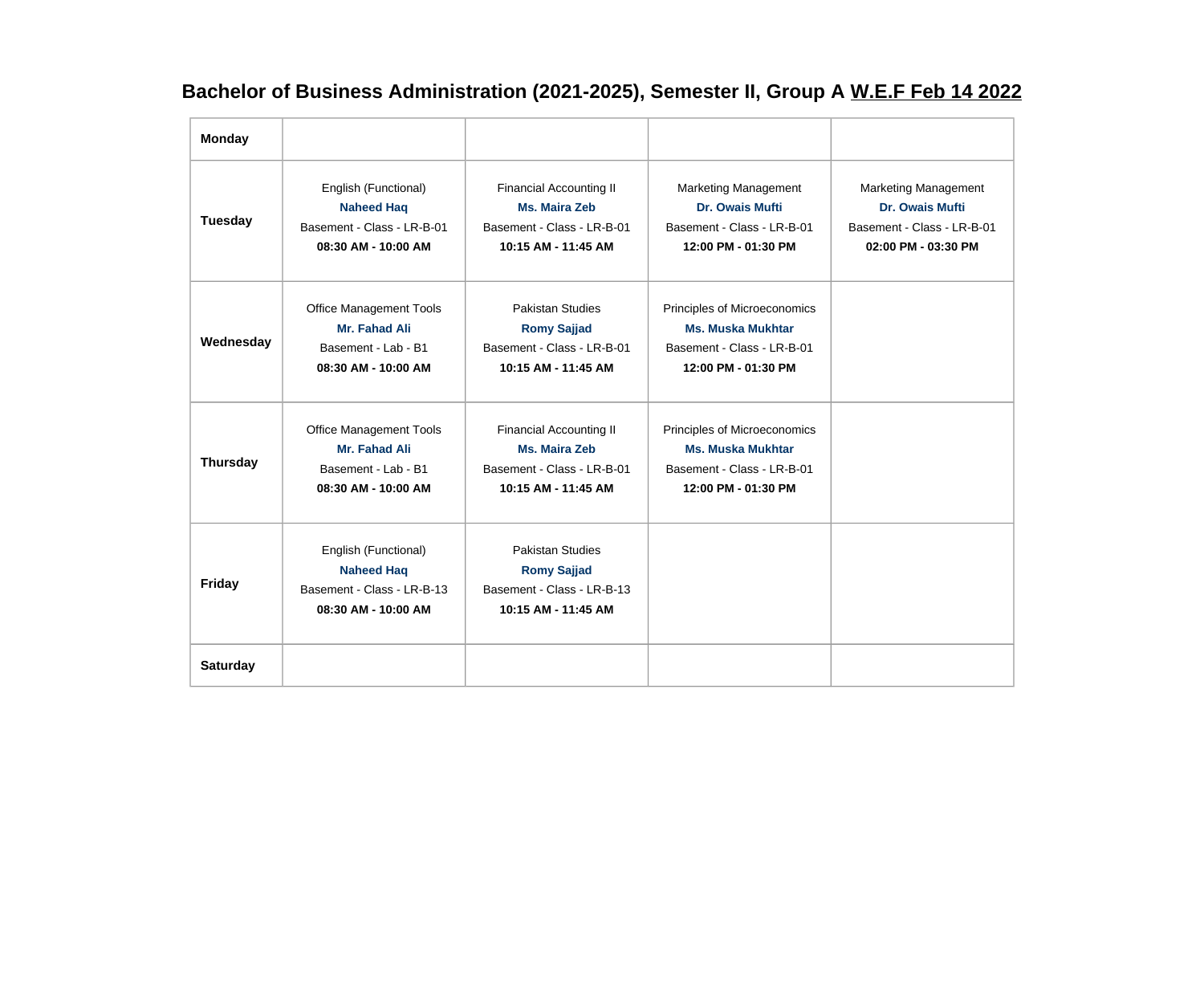## **Bachelor of Business Administration (2021-2025), Semester II, Group B W.E.F Feb 14 2022**

| <b>Monday</b>   | <b>Office Management Tools</b><br>Mr. Fahad Ali<br>Basement - Lab - B1<br>08:30 AM - 10:00 AM                 | <b>Marketing Management</b><br>Dr. Owais Mufti<br>Basement - Class - LR-B-02<br>10:15 AM - 11:45 AM           | Pakistan Studies<br><b>Romy Sajjad</b><br>Basement - Class - LR-B-02<br>12:00 PM - 01:30 PM                 | <b>Marketing Management</b><br>Dr. Owais Mufti<br>Basement - Class - LR-B-02<br>02:00 PM - 03:30 PM |
|-----------------|---------------------------------------------------------------------------------------------------------------|---------------------------------------------------------------------------------------------------------------|-------------------------------------------------------------------------------------------------------------|-----------------------------------------------------------------------------------------------------|
| <b>Tuesday</b>  |                                                                                                               |                                                                                                               |                                                                                                             |                                                                                                     |
| Wednesday       | Principles of Microeconomics<br><b>Ms. Muska Mukhtar</b><br>Basement - Class - LR-B-02<br>08:30 AM - 10:00 AM | <b>Financial Accounting II</b><br><b>Muhammad Arif</b><br>Basement - Class - LR-B-02<br>10:15 AM - 11:45 AM   | English (Functional)<br><b>Naheed Haq</b><br>Ground - Class - LR-002<br>02:00 PM - 03:30 PM                 |                                                                                                     |
| <b>Thursday</b> | English (Functional)<br><b>Naheed Haq</b><br>Basement - Class - LR-B-02<br>08:30 AM - 10:00 AM                | Principles of Microeconomics<br><b>Ms. Muska Mukhtar</b><br>Basement - Class - LR-B-02<br>10:15 AM - 11:45 AM | <b>Financial Accounting II</b><br><b>Muhammad Arif</b><br>Basement - Class - LR-B-02<br>12:00 PM - 01:30 PM |                                                                                                     |
| <b>Friday</b>   | <b>Office Management Tools</b><br>Mr. Fahad Ali<br>Basement - Lab - B1<br>08:30 AM - 10:00 AM                 | <b>Pakistan Studies</b><br><b>Romy Sajjad</b><br>Ground - Class - LR-010<br>12:00 PM - 01:30 PM               |                                                                                                             |                                                                                                     |
| <b>Saturday</b> |                                                                                                               |                                                                                                               |                                                                                                             |                                                                                                     |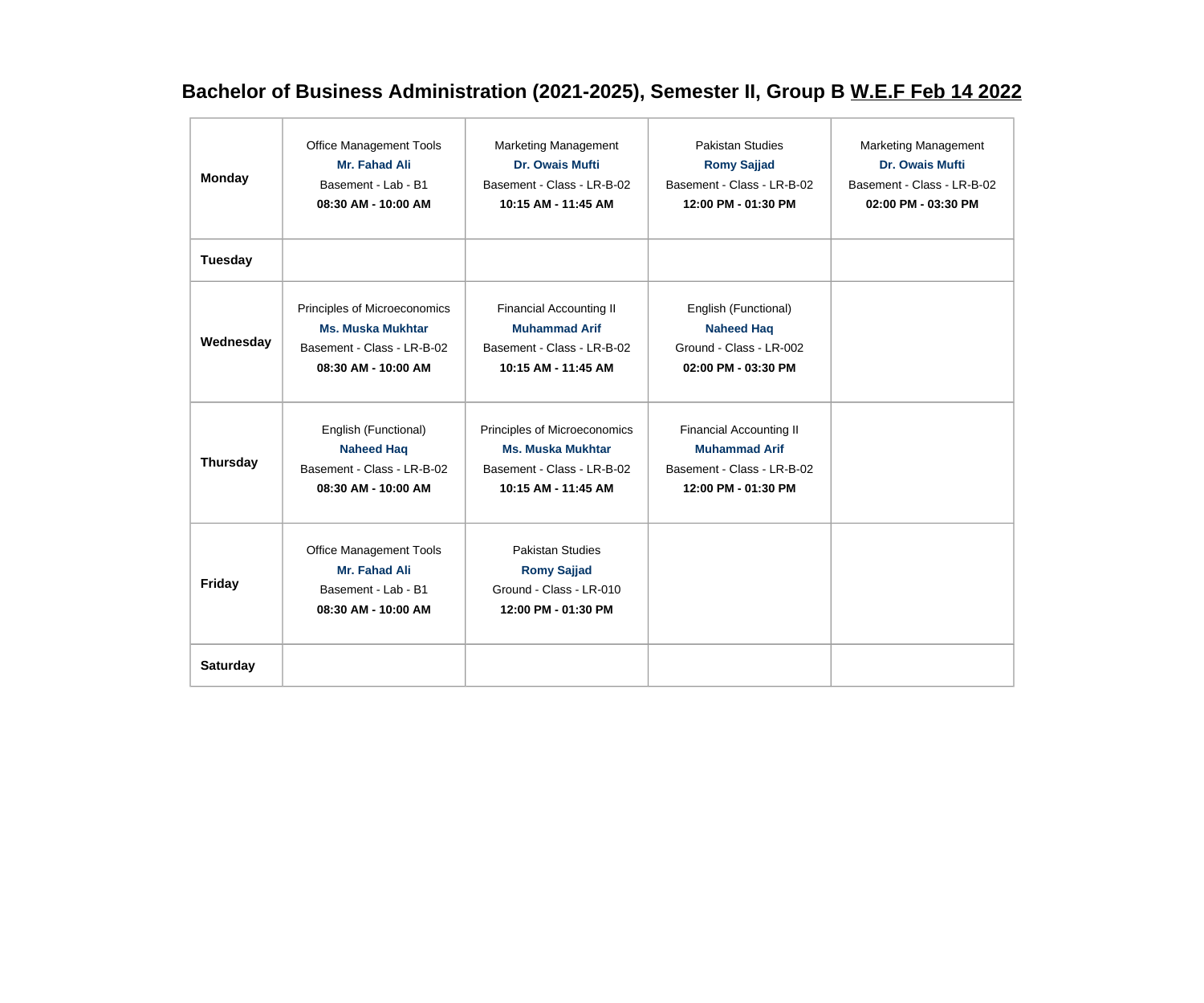## **Bachelor of Business Administration (2021-2025), Semester II, Group C W.E.F Feb 14 2022**

| <b>Monday</b>   | Principles of Microeconomics   | <b>Marketing Management</b>    | English (Functional)       |
|-----------------|--------------------------------|--------------------------------|----------------------------|
|                 | <b>Ms. Muska Mukhtar</b>       | Dr. Usman Ghani                | <b>Naheed Haq</b>          |
|                 | Basement - Class - LR-B-03     | Basement - Class - LR-B-03     | Basement - Class - LR-B-03 |
|                 | 08:30 AM - 10:00 AM            | 10:15 AM - 11:45 AM            | 12:00 PM - 01:30 PM        |
| <b>Tuesday</b>  | Principles of Microeconomics   | <b>Marketing Management</b>    | <b>Pakistan Studies</b>    |
|                 | <b>Ms. Muska Mukhtar</b>       | Dr. Usman Ghani                | <b>Romy Sajjad</b>         |
|                 | Basement - Class - LR-B-03     | Basement - Class - LR-B-03     | Basement - Class - LR-B-03 |
|                 | 08:30 AM - 10:00 AM            | 10:15 AM - 11:45 AM            | 12:00 PM - 01:30 PM        |
| Wednesday       | <b>Financial Accounting II</b> | <b>Office Management Tools</b> | <b>Pakistan Studies</b>    |
|                 | Ms. Maira Zeb                  | Mr. Fahad Ali                  | <b>Romy Sajjad</b>         |
|                 | Basement - Class - LR-B-03     | Basement - Lab - B1            | Basement - Class - LR-B-03 |
|                 | 08:30 AM - 10:00 AM            | 10:15 AM - 11:45 AM            | 12:00 PM - 01:30 PM        |
| <b>Thursday</b> | <b>Financial Accounting II</b> | <b>Office Management Tools</b> | English (Functional)       |
|                 | Ms. Maira Zeb                  | Mr. Fahad Ali                  | <b>Naheed Haq</b>          |
|                 | Basement - Class - LR-B-03     | Basement - Lab - B1            | Basement - Class - LR-B-03 |
|                 | 08:30 AM - 10:00 AM            | 10:15 AM - 11:45 AM            | 12:00 PM - 01:30 PM        |
| <b>Friday</b>   |                                |                                |                            |
| <b>Saturday</b> |                                |                                |                            |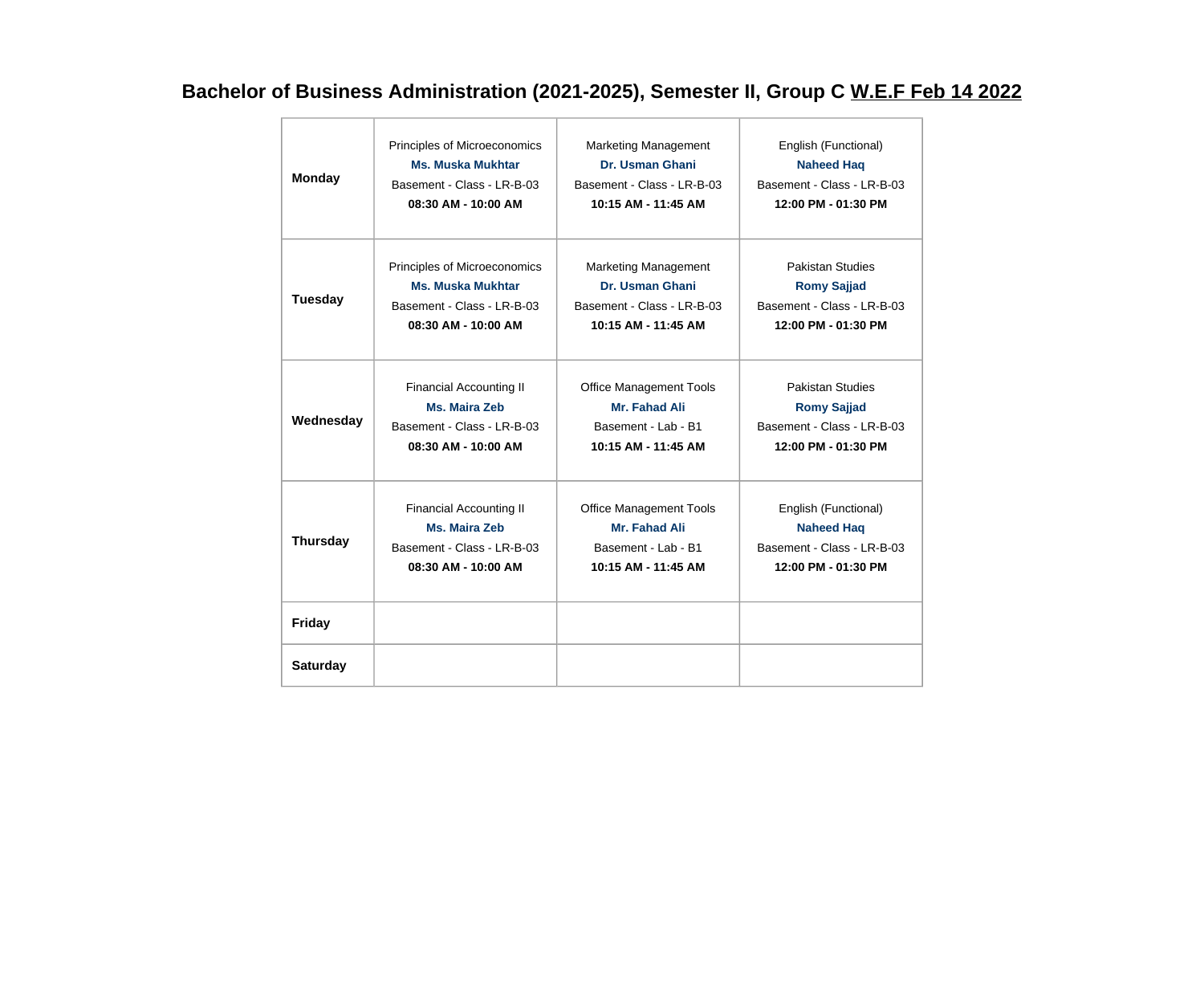## **Bachelor of Business Administration (2021-2025), Semester II, Group D W.E.F Feb 14 2022**

| <b>Monday</b>   | Principles of Microeconomics<br><b>Mukhtar Ahmad</b><br>Basement - Class - LR-B-05<br>08:30 AM - 10:00 AM                  | <b>Financial Accounting II</b><br><b>Muhammad Arif</b><br>Basement - Class - LR-B-05<br>10:15 AM - 11:45 AM                    | <b>Pakistan Studies</b><br><b>Mian Yasir Hayat</b><br>Basement - Class - LR-B-05<br>12:00 PM - 01:30 PM | <b>Office Management Tools</b><br>Mr. Ahsan Ashfaq<br>Basement - Lab - B1<br>02:00 PM - 03:30 PM |
|-----------------|----------------------------------------------------------------------------------------------------------------------------|--------------------------------------------------------------------------------------------------------------------------------|---------------------------------------------------------------------------------------------------------|--------------------------------------------------------------------------------------------------|
| Tuesday         | Principles of Microeconomics<br><b>Mukhtar Ahmad</b><br>Basement - Class - LR-B-05<br>08:30 AM - 10:00 AM                  | <b>Financial Accounting II</b><br><b>Muhammad Arif</b><br>Basement - Class - LR-B-05<br>10:15 AM - 11:45 AM                    | Pakistan Studies<br><b>Mian Yasir Hayat</b><br>Basement - Class - LR-B-05<br>12:00 PM - 01:30 PM        | <b>Office Management Tools</b><br>Mr. Ahsan Ashfaq<br>Basement - Lab - B1<br>02:00 PM - 03:30 PM |
| Wednesday       | <b>Marketing Management</b><br>Mr. Muhammad Zeeshan<br><b>Khattak</b><br>Basement - Class - LR-B-05<br>08:30 AM - 10:00 AM | English (Functional)<br><b>Mr. Sardar Daud</b><br>Basement - Class - LR-B-05<br>10:15 AM - 11:45 AM                            |                                                                                                         |                                                                                                  |
| <b>Thursday</b> | English (Functional)<br><b>Mr. Sardar Daud</b><br>Basement - Class - LR-B-05<br>10:15 AM - 11:45 AM                        | <b>Marketing Management</b><br><b>Mr. Muhammad Zeeshan</b><br><b>Khattak</b><br>Ground - Class - LR-005<br>12:00 PM - 01:30 PM |                                                                                                         |                                                                                                  |
| Friday          |                                                                                                                            |                                                                                                                                |                                                                                                         |                                                                                                  |
| <b>Saturday</b> |                                                                                                                            |                                                                                                                                |                                                                                                         |                                                                                                  |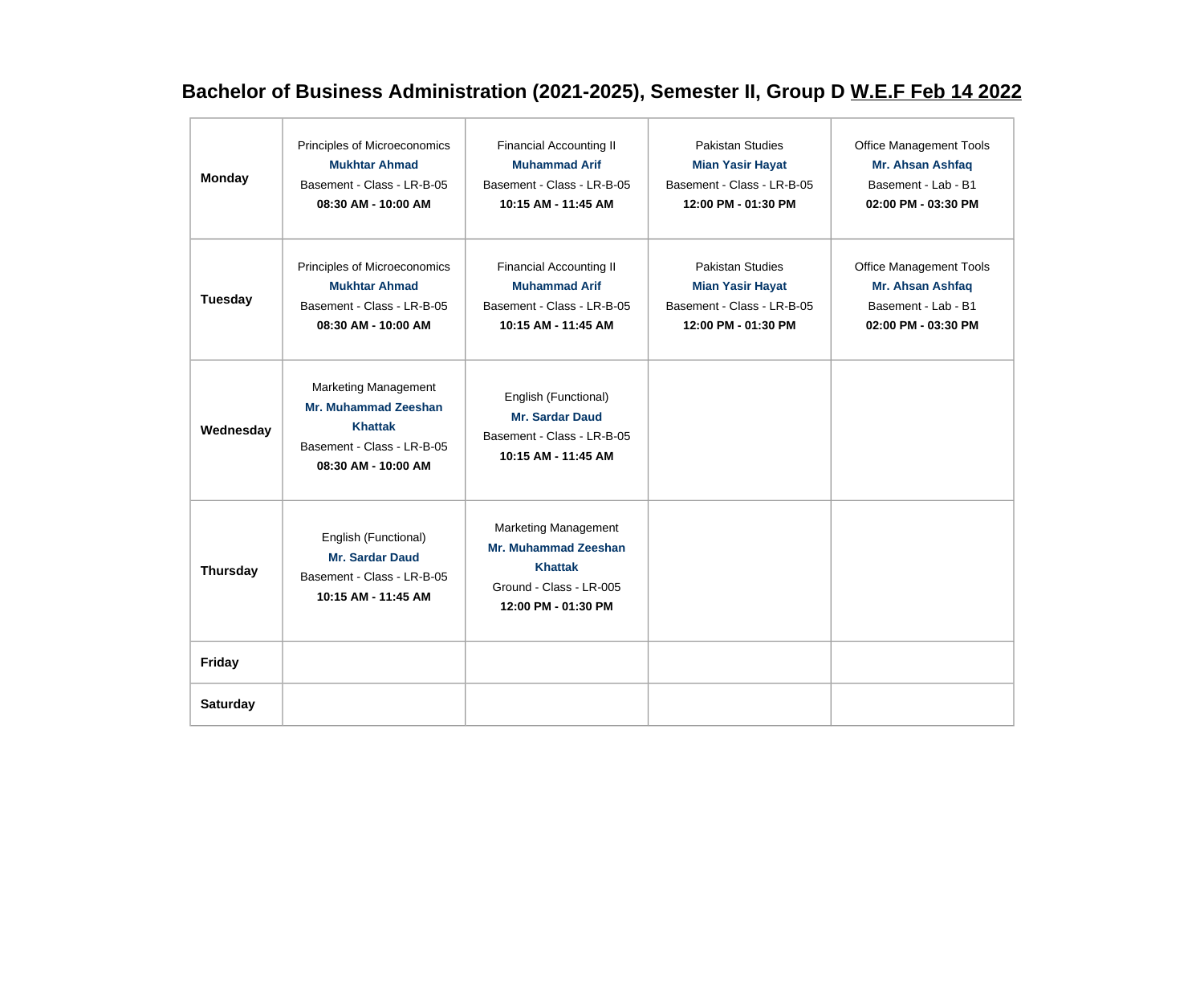## **Bachelor of Business Administration (2021-2025), Semester II, Group E W.E.F Feb 14 2022**

| <b>Monday</b>   | English (Functional)<br><b>Mr. Sardar Daud</b><br>Basement - Auditorium - LT-B-04<br>08:30 AM - 10:00 AM                               | <b>Pakistan Studies</b><br><b>Mian Yasir Hayat</b><br>Basement - Auditorium - LT-B-04<br>10:15 AM - 11:45 AM     | <b>Marketing Management</b><br><b>Mr. Muhammad Zeeshan</b><br><b>Khattak</b><br>Basement - Auditorium - LT-B-04<br>12:00 PM - 01:30 PM | <b>Office Management Tools</b><br>Mr. Ahsan Ashfaq<br>Basement - Lab - General<br>03:31 PM - 05:00 PM |
|-----------------|----------------------------------------------------------------------------------------------------------------------------------------|------------------------------------------------------------------------------------------------------------------|----------------------------------------------------------------------------------------------------------------------------------------|-------------------------------------------------------------------------------------------------------|
| <b>Tuesday</b>  | English (Functional)<br>Mr. Sardar Daud<br>Basement - Auditorium - LT-B-04<br>08:30 AM - 10:00 AM                                      | <b>Pakistan Studies</b><br><b>Mian Yasir Hayat</b><br>Basement - Auditorium - LT-B-04<br>10:15 AM - 11:45 AM     | Office Management Tools<br>Mr. Ahsan Ashfaq<br>Basement - Lab - General<br>03:31 PM - 05:00 PM                                         |                                                                                                       |
| Wednesday       |                                                                                                                                        |                                                                                                                  |                                                                                                                                        |                                                                                                       |
| <b>Thursday</b> | Principles of Microeconomics<br><b>Mukhtar Ahmad</b><br>Basement - Auditorium - LT-B-04<br>10:15 AM - 11:45 AM                         | <b>Financial Accounting II</b><br><b>Muhammad Arif</b><br>Basement - Auditorium - LT-B-04<br>10:15 AM - 11:45 AM |                                                                                                                                        |                                                                                                       |
| <b>Friday</b>   | <b>Marketing Management</b><br><b>Mr. Muhammad Zeeshan</b><br><b>Khattak</b><br>Basement - Auditorium - LT-B-04<br>08:30 AM - 10:00 AM | Principles of Microeconomics<br><b>Mukhtar Ahmad</b><br>Ground - Auditorium - LT-004<br>10:15 AM - 11:45 AM      | <b>Financial Accounting II</b><br><b>Muhammad Arif</b><br>Basement - Auditorium - LT-B-04<br>12:00 PM - 01:30 PM                       |                                                                                                       |
| <b>Saturday</b> |                                                                                                                                        |                                                                                                                  |                                                                                                                                        |                                                                                                       |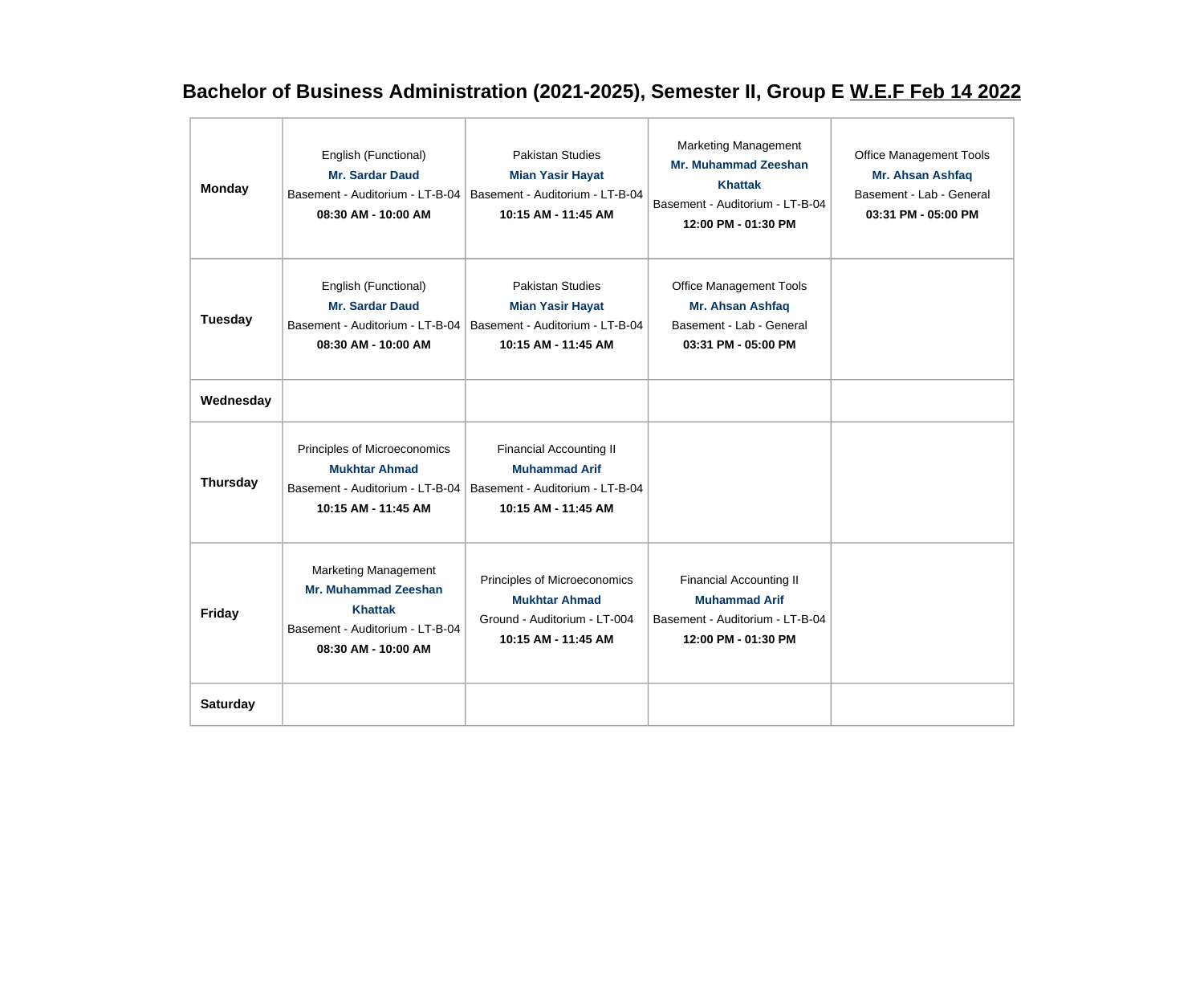## **Bachelor of Business Administration (2020-2024), Semester IV, Group A W.E.F Feb 14 2022**

| <b>Monday</b>   | <b>Business Finance</b><br>Dr. Gohar Saleem<br>Basement - Class - LR-B-06<br>08:30 AM - 10:00 AM      | <b>Descriptive Statistics</b><br>Dr. Shahid Ali<br>Ground - Class - LR-006<br>10:15 AM - 11:45 AM        | Fundamentals of Psychology<br><b>Maidah Waheed</b><br>Basement - Class - LR-B-06<br>12:00 PM - 01:30 PM  | Logic and Critical Thinking<br>Mr. Fazli Subhan<br>Basement - Class - LR-B-06<br>02:00 PM - 03:30 PM |
|-----------------|-------------------------------------------------------------------------------------------------------|----------------------------------------------------------------------------------------------------------|----------------------------------------------------------------------------------------------------------|------------------------------------------------------------------------------------------------------|
| <b>Tuesday</b>  | <b>Business Finance</b><br>Dr. Gohar Saleem<br>Basement - Class - LR-B-06<br>08:30 AM - 10:00 AM      | <b>Descriptive Statistics</b><br>Dr. Shahid Ali<br>Ground - Class - LR-006<br>10:15 AM - 11:45 AM        | Fundamentals of Psychology<br><b>Maidah Waheed</b><br>Basement - Class - LR-B-06<br>12:00 PM - 01:30 PM  |                                                                                                      |
| Wednesday       | Organizational Behavior<br><b>Marium Durrani</b><br>Basement - Class - LR-B-06<br>08:30 AM - 10:00 AM | <b>Business Law</b><br>Mr. Faisal Mushtaq Yousafzai<br>Basement - Class - LR-B-06<br>12:00 PM - 01:30 PM | <b>Business Law</b><br>Mr. Faisal Mushtaq Yousafzai<br>Basement - Class - LR-B-03<br>02:00 PM - 03:30 PM |                                                                                                      |
| <b>Thursday</b> | Organizational Behavior<br><b>Marium Durrani</b><br>Basement - Class - LR-B-06<br>08:30 AM - 10:00 AM | Logic and Critical Thinking<br>Mr. Fazli Subhan<br>2nd Floor - Class - LR-210<br>10:15 AM - 11:45 AM     |                                                                                                          |                                                                                                      |
| Friday          |                                                                                                       |                                                                                                          |                                                                                                          |                                                                                                      |
| <b>Saturday</b> |                                                                                                       |                                                                                                          |                                                                                                          |                                                                                                      |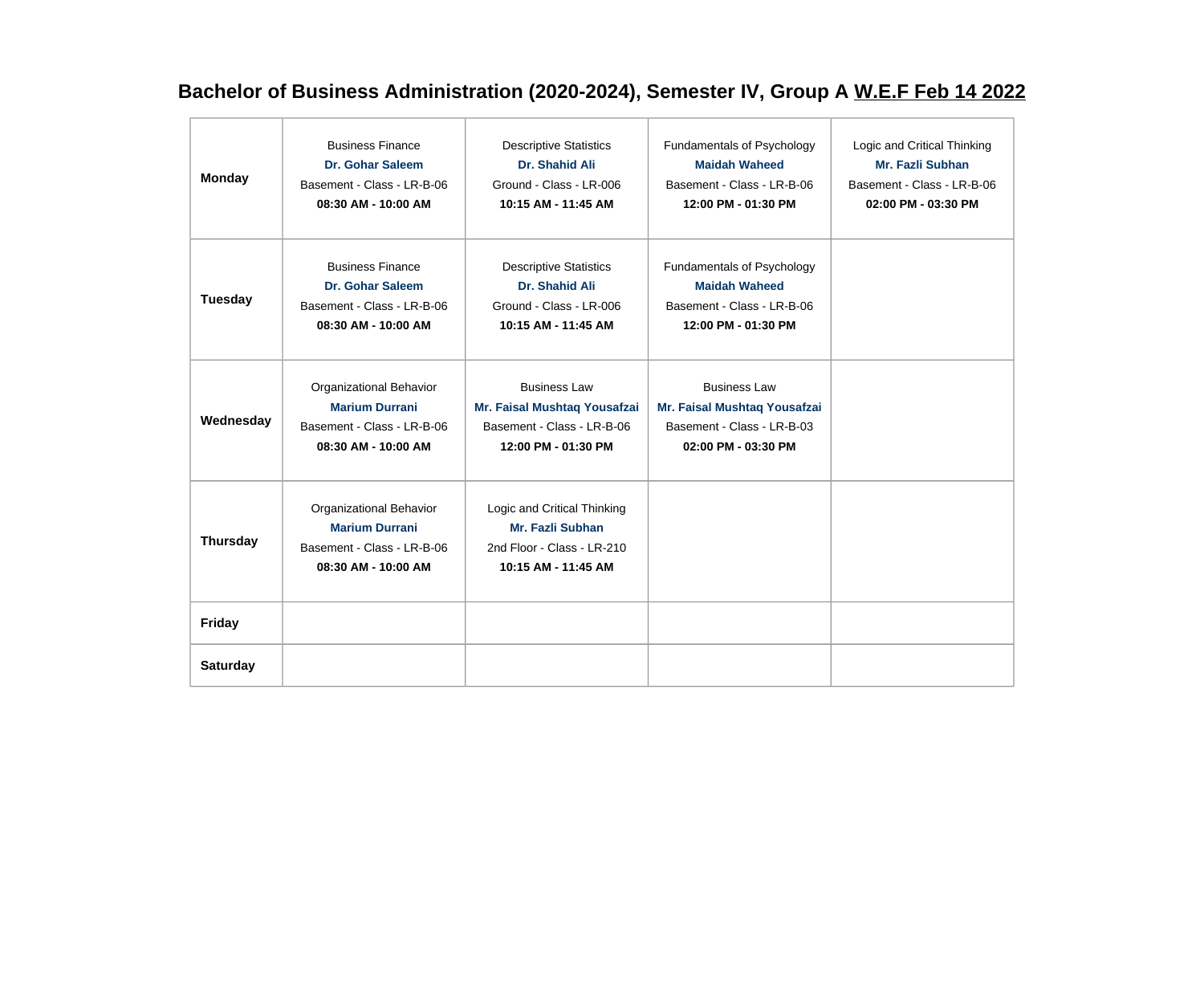## **Bachelor of Business Administration (2020-2024), Semester IV, Group B W.E.F Feb 14 2022**

| <b>Monday</b>   | <b>Descriptive Statistics</b><br>Dr. Shahid Ali<br>Ground - Class - LR-006<br>08:30 AM - 10:00 AM        | <b>Business Finance</b><br>Dr. Gohar Saleem<br>Basement - Class - LR-B-07<br>10:15 AM - 11:45 AM        | <b>Business Law</b><br>Mr. Mudassar Salim Farooqi<br>Basement - Class - LR-B-07<br>12:00 PM - 01:30 PM | Fundamentals of Psychology<br><b>Maidah Waheed</b><br>Basement - Class - LR-B-07<br>02:00 PM - 03:30 PM |
|-----------------|----------------------------------------------------------------------------------------------------------|---------------------------------------------------------------------------------------------------------|--------------------------------------------------------------------------------------------------------|---------------------------------------------------------------------------------------------------------|
| <b>Tuesday</b>  | <b>Descriptive Statistics</b><br><b>Dr. Shahid Ali</b><br>Ground - Class - LR-006<br>08:30 AM - 10:00 AM | <b>Business Finance</b><br><b>Dr. Gohar Saleem</b><br>Basement - Class - LR-B-07<br>10:15 AM - 11:45 AM | <b>Business Law</b><br>Mr. Mudassar Salim Farooqi<br>Basement - Class - LR-B-07<br>12:00 PM - 01:30 PM | Fundamentals of Psychology<br><b>Maidah Waheed</b><br>Basement - Class - LR-B-07<br>02:00 PM - 03:30 PM |
| Wednesday       | Organizational Behavior<br><b>Marium Durrani</b><br>Basement - Class - LR-B-07<br>10:15 AM - 11:45 AM    | Logic and Critical Thinking<br>Mr. Fazli Subhan<br>Basement - Class - LR-B-07<br>12:00 PM - 01:30 PM    |                                                                                                        |                                                                                                         |
| <b>Thursday</b> | Organizational Behavior<br><b>Marium Durrani</b><br>Basement - Class - LR-B-07<br>10:15 AM - 11:45 AM    | Logic and Critical Thinking<br>Mr. Fazli Subhan<br>Basement - Class - LR-B-07<br>12:00 PM - 01:30 PM    |                                                                                                        |                                                                                                         |
| Friday          |                                                                                                          |                                                                                                         |                                                                                                        |                                                                                                         |
| <b>Saturday</b> |                                                                                                          |                                                                                                         |                                                                                                        |                                                                                                         |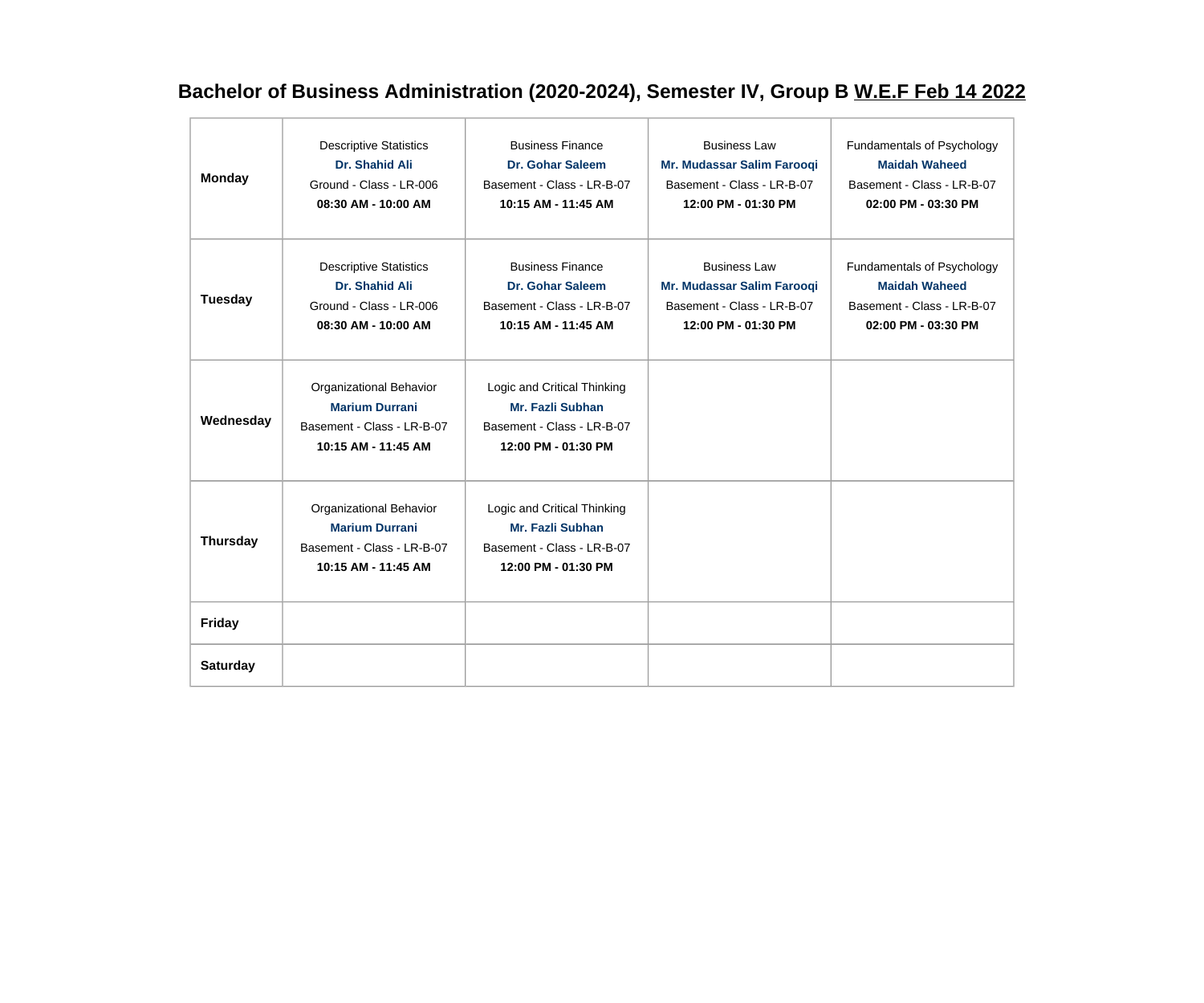## **Bachelor of Business Administration (2020-2024), Semester IV, Group C W.E.F Feb 14 2022**

| <b>Monday</b>   |                                                                                                         |                                                                                                         |                                                                                                             |                                                                                                 |
|-----------------|---------------------------------------------------------------------------------------------------------|---------------------------------------------------------------------------------------------------------|-------------------------------------------------------------------------------------------------------------|-------------------------------------------------------------------------------------------------|
| <b>Tuesday</b>  | Fundamentals of Psychology<br><b>Maidah Waheed</b><br>Basement - Class - LR-B-08<br>08:30 AM - 10:00 AM | Fundamentals of Psychology<br><b>Maidah Waheed</b><br>Basement - Class - LR-B-08<br>10:15 AM - 11:45 AM | Logic and Critical Thinking<br><b>Mr. Fazli Subhan</b><br>Basement - Class - LR-B-08<br>12:00 PM - 01:30 PM |                                                                                                 |
| Wednesday       | <b>Business Finance</b><br>Ali Abdullah<br>Basement - Class - LR-B-08<br>08:30 AM - 10:00 AM            | <b>Descriptive Statistics</b><br>Dr. Zafar Zaheer<br>Basement - Class - LR-B-08<br>10:15 AM - 11:45 AM  | <b>Business Law</b><br><b>Obaid Afridi</b><br>Basement - Class - LR-B-08<br>12:00 PM - 01:30 PM             | <b>Business Law</b><br><b>Obaid Afridi</b><br>Basement - Class - LR-B-08<br>02:00 PM - 03:30 PM |
| <b>Thursday</b> | <b>Business Finance</b><br>Ali Abdullah<br>Basement - Class - LR-B-08<br>08:30 AM - 10:00 AM            | <b>Descriptive Statistics</b><br>Dr. Zafar Zaheer<br>Basement - Class - LR-B-08<br>12:00 PM - 01:30 PM  | Organizational Behavior<br><b>Fayaz Ahmad</b><br>Basement - Class - LR-B-01<br>02:00 PM - 03:30 PM          |                                                                                                 |
| <b>Friday</b>   | Organizational Behavior<br><b>Fayaz Ahmad</b><br>Basement - Class - LR-B-08<br>10:15 AM - 11:45 AM      | Logic and Critical Thinking<br>Mr. Fazli Subhan<br>Basement - Class - LR-B-08<br>12:00 PM - 01:30 PM    |                                                                                                             |                                                                                                 |
| <b>Saturday</b> |                                                                                                         |                                                                                                         |                                                                                                             |                                                                                                 |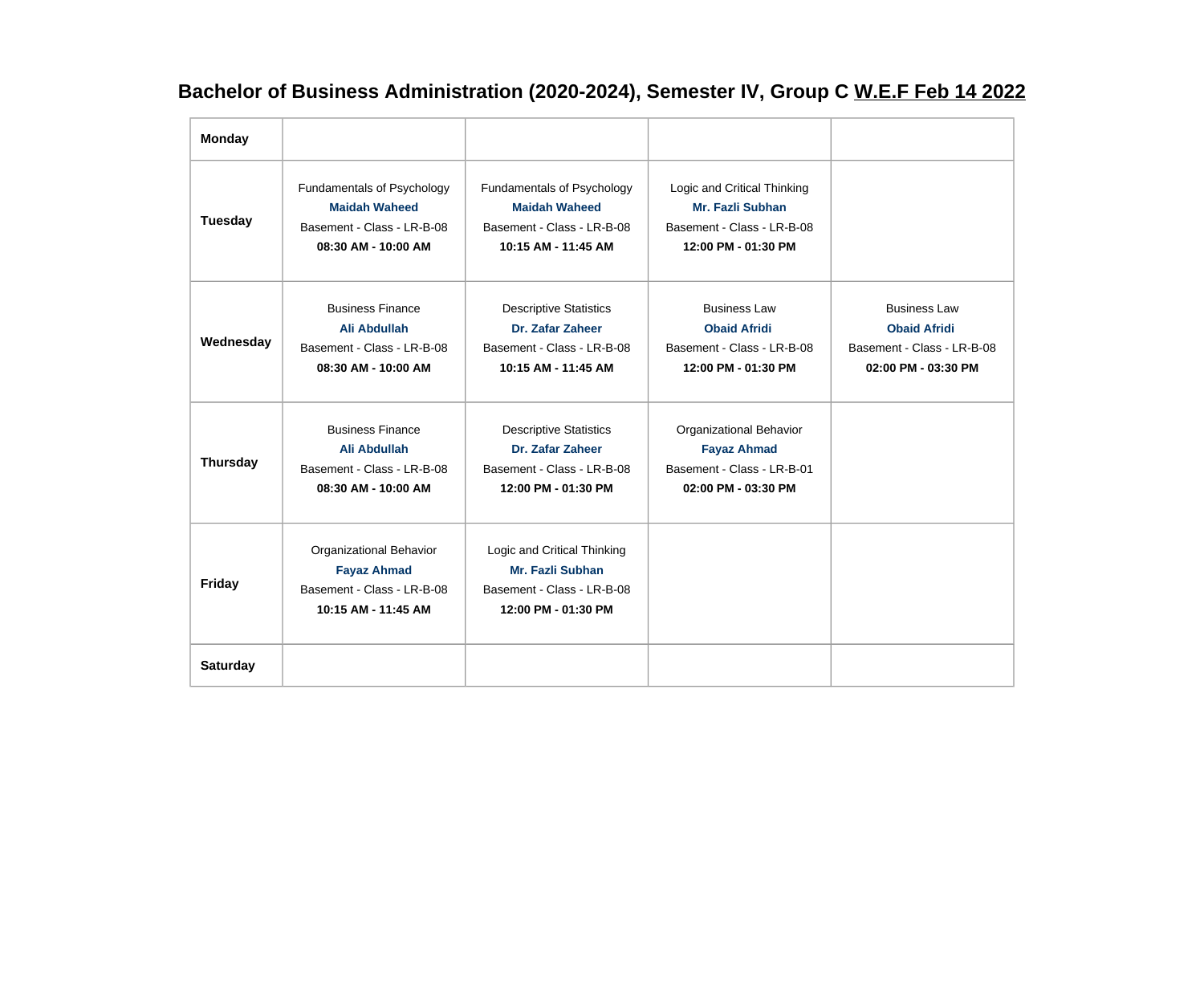## **Bachelor of Business Administration (2020-2024), Semester IV, Group D W.E.F Feb 14 2022**

| <b>Monday</b>   | <b>Business Finance</b><br>Ali Abdullah<br>Basement - Class - LR-B-09<br>08:30 AM - 10:00 AM         | <b>Descriptive Statistics</b><br>Dr. Zafar Zaheer<br>Basement - Class - LR-B-09<br>10:15 AM - 11:45 AM  |                                                                                                        |                                                                                                        |
|-----------------|------------------------------------------------------------------------------------------------------|---------------------------------------------------------------------------------------------------------|--------------------------------------------------------------------------------------------------------|--------------------------------------------------------------------------------------------------------|
| <b>Tuesday</b>  |                                                                                                      |                                                                                                         |                                                                                                        |                                                                                                        |
| Wednesday       | Logic and Critical Thinking<br>Mr. Fazli Subhan<br>Basement - Class - LR-B-09<br>08:30 AM - 10:00 AM | Fundamentals of Psychology<br><b>Maidah Waheed</b><br>Basement - Class - LR-B-09<br>10:15 AM - 11:45 AM | <b>Business Law</b><br>Mr. Mudassar Salim Farooqi<br>Basement - Class - LR-B-09<br>02:00 PM - 03:30 PM |                                                                                                        |
| <b>Thursday</b> | Logic and Critical Thinking<br>Mr. Fazli Subhan<br>Basement - Class - LR-B-09<br>08:30 AM - 10:00 AM | Fundamentals of Psychology<br><b>Maidah Waheed</b><br>Basement - Class - LR-B-09<br>10:15 AM - 11:45 AM | Organizational Behavior<br><b>Fayaz Ahmad</b><br>Basement - Class - LR-B-06<br>12:00 PM - 01:30 PM     | <b>Business Law</b><br>Mr. Mudassar Salim Farooqi<br>Basement - Class - LR-B-09<br>02:00 PM - 03:30 PM |
| <b>Friday</b>   | <b>Business Finance</b><br>Ali Abdullah<br>Basement - Class - LR-B-09<br>08:30 AM - 10:00 AM         | <b>Descriptive Statistics</b><br>Dr. Zafar Zaheer<br>Basement - Class - LR-B-09<br>10:15 AM - 11:45 AM  | Organizational Behavior<br><b>Fayaz Ahmad</b><br>Basement - Class - LR-B-09<br>12:00 PM - 01:30 PM     |                                                                                                        |
| <b>Saturday</b> |                                                                                                      |                                                                                                         |                                                                                                        |                                                                                                        |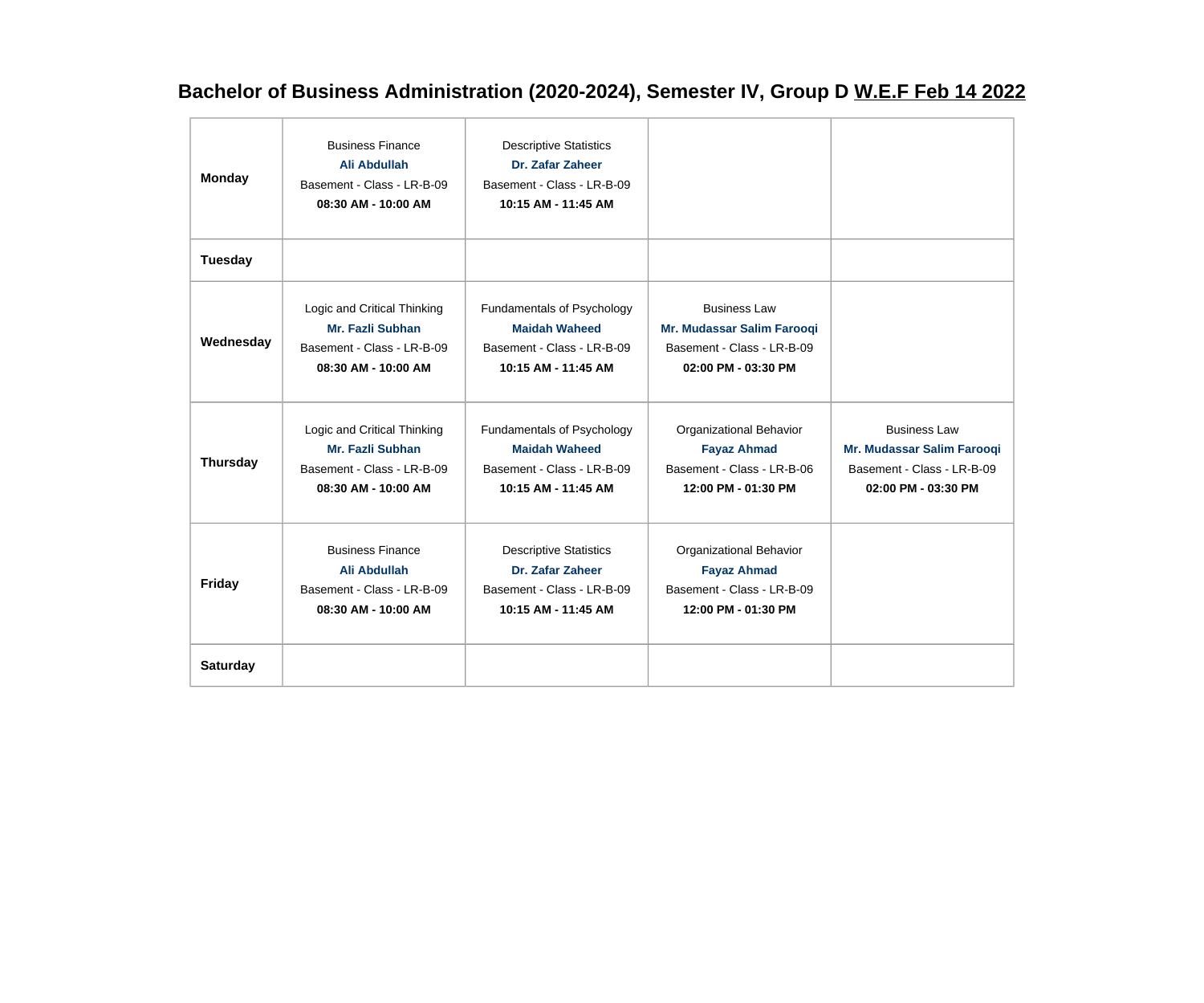## **Bachelor of Business Administration (2019-2023), Semester VI, Group A W.E.F Feb 14 2022**

| <b>Monday</b> | <b>Project Management</b><br>Dr. Saleem Gul<br>Basement - Class - LR-B-10<br>08:30 AM - 10:00 AM | <b>Business Research Methods</b><br>Dr. Mohammad Sohail Yunis<br>Basement - Class - LR-B-10<br>10:15 AM - 11:45 AM        | Quantitative Techniques for<br>Management<br><b>Mr. Usama Laigue</b><br>Basement - Class - LR-B-10<br>12:00 PM - 01:30 PM | Oral Communication<br><b>Shahzad Hanif</b><br>Basement - Class - LR-B-10<br>$02:00$ PM - $03:30$ PM |
|---------------|--------------------------------------------------------------------------------------------------|---------------------------------------------------------------------------------------------------------------------------|---------------------------------------------------------------------------------------------------------------------------|-----------------------------------------------------------------------------------------------------|
| Tuesday       | <b>Project Management</b><br>Dr. Saleem Gul<br>Basement - Class - LR-B-10<br>08:30 AM - 10:00 AM | <b>Business Research Methods</b><br><b>Dr. Mohammad Sohail Yunis</b><br>Basement - Class - LR-B-10<br>10:15 AM - 11:45 AM | Quantitative Techniques for<br>Management<br><b>Mr. Usama Laique</b><br>Basement - Class - LR-B-10<br>12:00 PM - 01:30 PM | Oral Communication<br><b>Shahzad Hanif</b><br>Basement - Class - LR-B-10<br>$02:00$ PM - $03:30$ PM |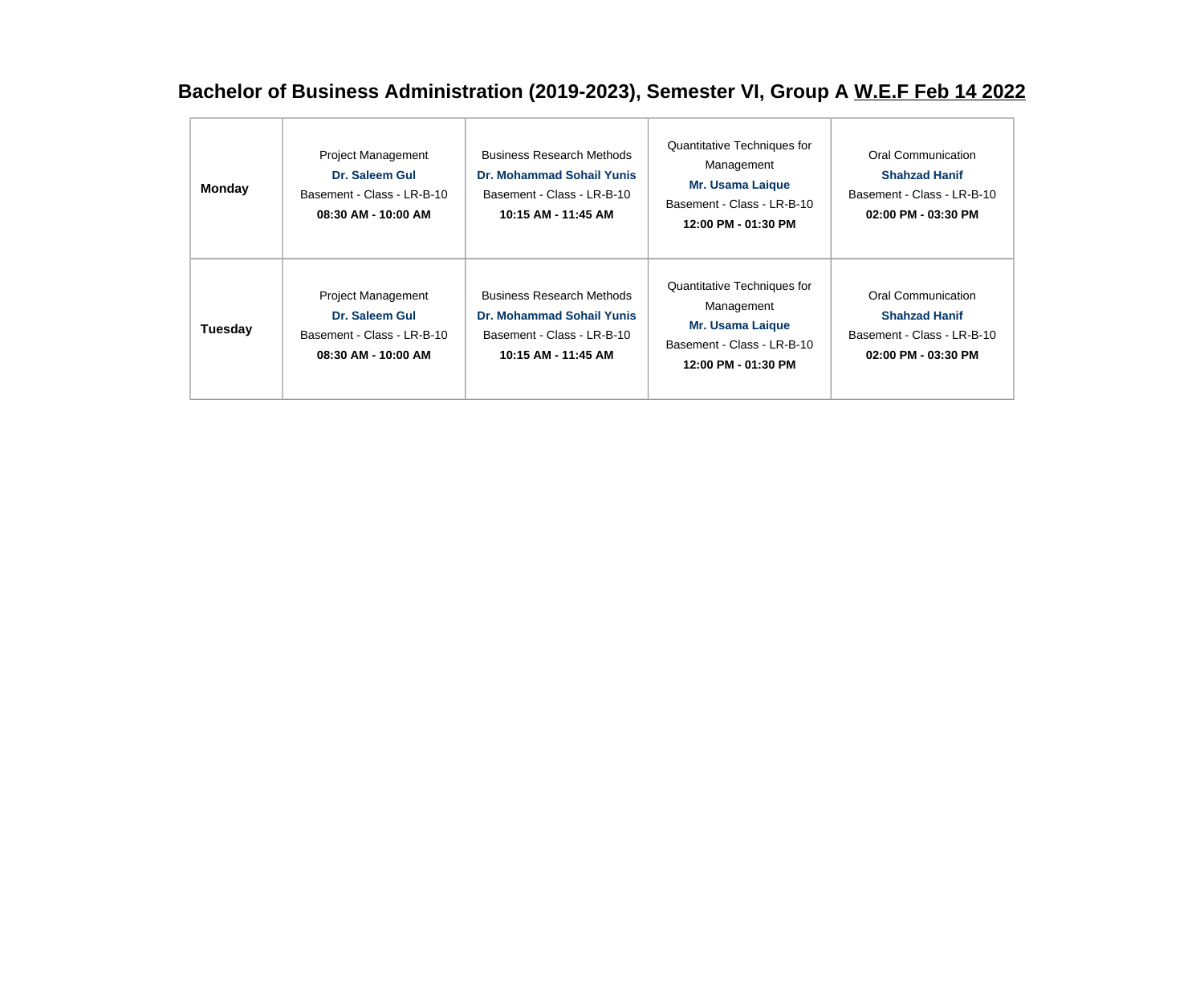|           |                                | Advertising and Promotional               |  |
|-----------|--------------------------------|-------------------------------------------|--|
|           |                                | Strategies (Elective I)                   |  |
|           |                                | <b>Mr. Muhammad Zeeshan</b>               |  |
|           |                                | <b>Khattak</b>                            |  |
|           |                                | Basement - Class - LR-B-10                |  |
|           |                                | 10:15 AM - 11:45 AM                       |  |
|           |                                |                                           |  |
|           |                                | <b>Financial Markets and Institutions</b> |  |
|           |                                | (Elective I)                              |  |
|           |                                | Nadia Iftikhar                            |  |
|           |                                | Basement - Class - LR-B-12                |  |
|           |                                | 10:15 AM - 11:45 AM                       |  |
|           |                                |                                           |  |
|           | <b>International Relations</b> | Creativity and Innovation                 |  |
|           | <b>Muhammad Sikandar Tangi</b> | (Elective I)                              |  |
| Wednesday | Basement - Class - LR-B-10     | <b>Dr. Muhammad Nouman</b>                |  |
|           | 08:30 AM - 10:00 AM            | Basement - Class - LR-B-13                |  |
|           |                                | 10:15 AM - 11:45 AM                       |  |
|           |                                |                                           |  |
|           |                                | Islamic Banking and Finance               |  |
|           |                                | (Elective I)                              |  |
|           |                                | Dr. Shafi Ullah Jan                       |  |
|           |                                | Basement - Class - LR-B-14                |  |
|           |                                | 10:15 AM - 11:45 AM                       |  |
|           |                                |                                           |  |
|           |                                | Reward Management (Elective I)            |  |
|           |                                | <b>Syed Zulkifal</b>                      |  |
|           |                                | Ground - Class - LR-008                   |  |
|           |                                | 10:15 AM - 11:45 AM                       |  |
|           |                                |                                           |  |
|           |                                |                                           |  |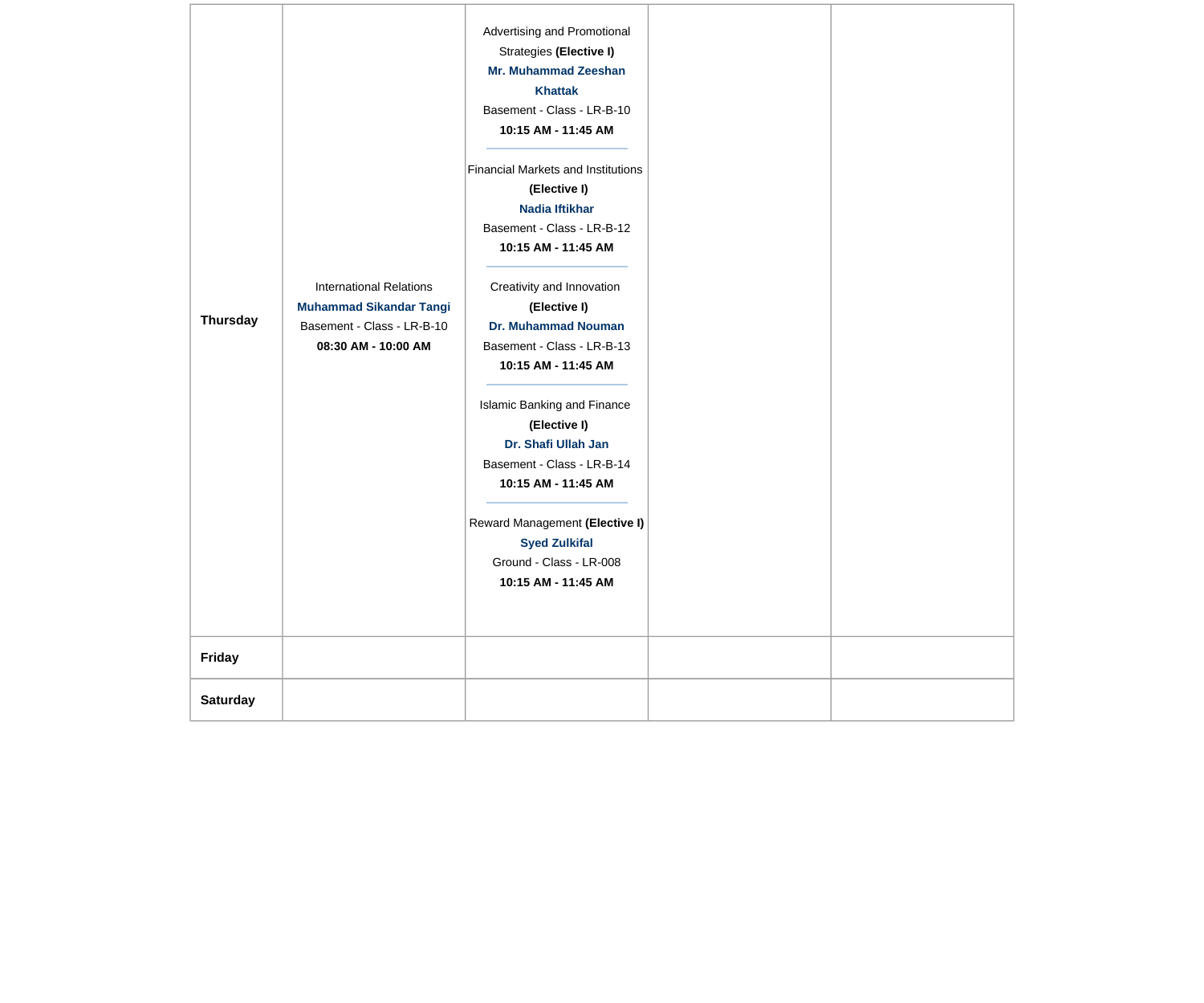## **Bachelor of Business Administration (2019-2023), Semester VI, Group B W.E.F Feb 14 2022**

| <b>Monday</b>  | <b>International Relations</b>                                                                                     | Project Management                                                                                                                                                                                                                                                                                                                                                                                                                                                                                                                                                                                                                                                                    | <b>Business Research Methods</b>                                                                |
|----------------|--------------------------------------------------------------------------------------------------------------------|---------------------------------------------------------------------------------------------------------------------------------------------------------------------------------------------------------------------------------------------------------------------------------------------------------------------------------------------------------------------------------------------------------------------------------------------------------------------------------------------------------------------------------------------------------------------------------------------------------------------------------------------------------------------------------------|-------------------------------------------------------------------------------------------------|
|                | <b>Muhammad Sikandar Tangi</b>                                                                                     | Dr. Saleem Gul                                                                                                                                                                                                                                                                                                                                                                                                                                                                                                                                                                                                                                                                        | <b>Dr. Mohammad Sohail Yunis</b>                                                                |
|                | Basement - Class - LR-B-12                                                                                         | Basement - Class - LR-B-12                                                                                                                                                                                                                                                                                                                                                                                                                                                                                                                                                                                                                                                            | Basement - Class - LR-B-12                                                                      |
|                | 08:30 AM - 10:00 AM                                                                                                | 10:15 AM - 11:45 AM                                                                                                                                                                                                                                                                                                                                                                                                                                                                                                                                                                                                                                                                   | 12:00 PM - 01:30 PM                                                                             |
| <b>Tuesday</b> | <b>International Relations</b>                                                                                     | Project Management                                                                                                                                                                                                                                                                                                                                                                                                                                                                                                                                                                                                                                                                    | <b>Business Research Methods</b>                                                                |
|                | <b>Muhammad Sikandar Tangi</b>                                                                                     | <b>Dr. Saleem Gul</b>                                                                                                                                                                                                                                                                                                                                                                                                                                                                                                                                                                                                                                                                 | <b>Dr. Mohammad Sohail Yunis</b>                                                                |
|                | Basement - Class - LR-B-12                                                                                         | Basement - Class - LR-B-12                                                                                                                                                                                                                                                                                                                                                                                                                                                                                                                                                                                                                                                            | Basement - Class - LR-B-12                                                                      |
|                | 08:30 AM - 10:00 AM                                                                                                | 10:15 AM - 11:45 AM                                                                                                                                                                                                                                                                                                                                                                                                                                                                                                                                                                                                                                                                   | 12:00 PM - 01:30 PM                                                                             |
| Wednesday      | Quantitative Techniques for<br>Management<br>Mr. Usama Laique<br>Basement - Class - LR-B-12<br>08:30 AM - 10:00 AM | Creativity and Innovation<br>(Elective I)<br><b>Dr. Muhammad Nouman</b><br>Basement - Class - LR-B-13<br>10:15 AM - 11:45 AM<br>Advertising and Promotional<br>Strategies (Elective I)<br><b>Mr. Muhammad Zeeshan</b><br><b>Khattak</b><br>Basement - Class - LR-B-10<br>10:15 AM - 11:45 AM<br>Reward Management (Elective I)<br><b>Syed Zulkifal</b><br>Ground - Class - LR-008<br>10:15 AM - 11:45 AM<br><b>Financial Markets and Institutions</b><br>(Elective I)<br><b>Nadia Iftikhar</b><br>Basement - Class - LR-B-12<br>10:15 AM - 11:45 AM<br><b>Islamic Banking and Finance</b><br>(Elective I)<br>Dr. Shafi Ullah Jan<br>Basement - Class - LR-B-14<br>10:15 AM - 11:45 AM | Oral Communication<br><b>Shahzad Hanif</b><br>Basement - Class - LR-B-12<br>12:00 PM - 01:30 PM |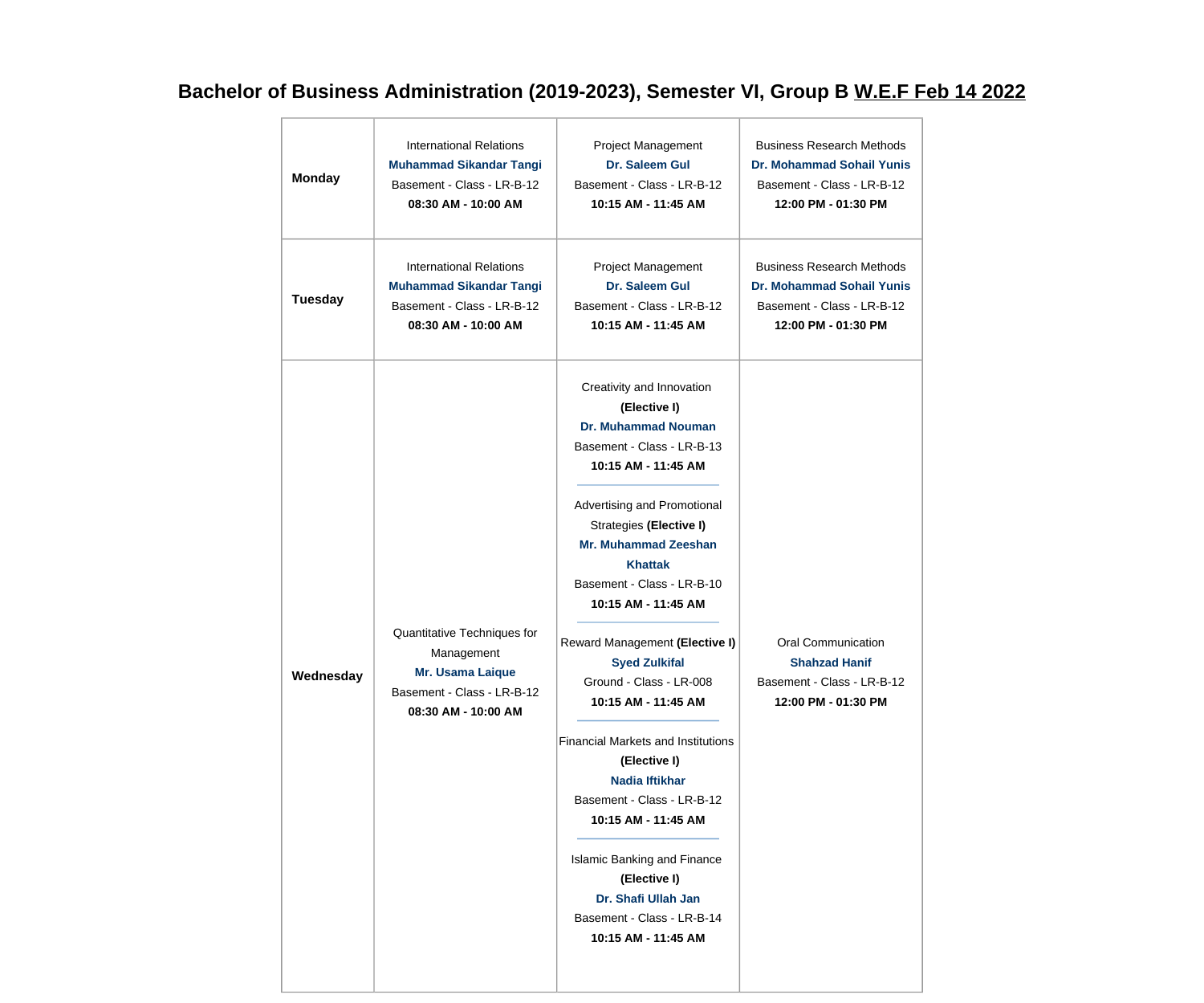| <b>Thursday</b> | Quantitative Techniques for<br>Management<br>Mr. Usama Laique<br>Basement - Class - LR-B-12<br>08:30 AM - 10:00 AM | Creativity and Innovation<br>(Elective I)<br><b>Dr. Muhammad Nouman</b><br>Basement - Class - LR-B-13<br>10:15 AM - 11:45 AM<br>Advertising and Promotional<br>Strategies (Elective I)<br><b>Mr. Muhammad Zeeshan</b><br><b>Khattak</b><br>Basement - Class - LR-B-10<br>10:15 AM - 11:45 AM<br>Reward Management (Elective I)<br><b>Syed Zulkifal</b><br>Ground - Class - LR-008<br>10:15 AM - 11:45 AM<br><b>Financial Markets and Institutions</b><br>(Elective I)<br><b>Nadia Iftikhar</b><br>Basement - Class - LR-B-12<br>10:15 AM - 11:45 AM<br>Islamic Banking and Finance<br>(Elective I)<br>Dr. Shafi Ullah Jan<br>Basement - Class - LR-B-14<br>10:15 AM - 11:45 AM | Oral Communication<br><b>Shahzad Hanif</b><br>Basement - Class - LR-B-12<br>12:00 PM - 01:30 PM |
|-----------------|--------------------------------------------------------------------------------------------------------------------|--------------------------------------------------------------------------------------------------------------------------------------------------------------------------------------------------------------------------------------------------------------------------------------------------------------------------------------------------------------------------------------------------------------------------------------------------------------------------------------------------------------------------------------------------------------------------------------------------------------------------------------------------------------------------------|-------------------------------------------------------------------------------------------------|
| <b>Friday</b>   |                                                                                                                    |                                                                                                                                                                                                                                                                                                                                                                                                                                                                                                                                                                                                                                                                                |                                                                                                 |
| <b>Saturday</b> |                                                                                                                    |                                                                                                                                                                                                                                                                                                                                                                                                                                                                                                                                                                                                                                                                                |                                                                                                 |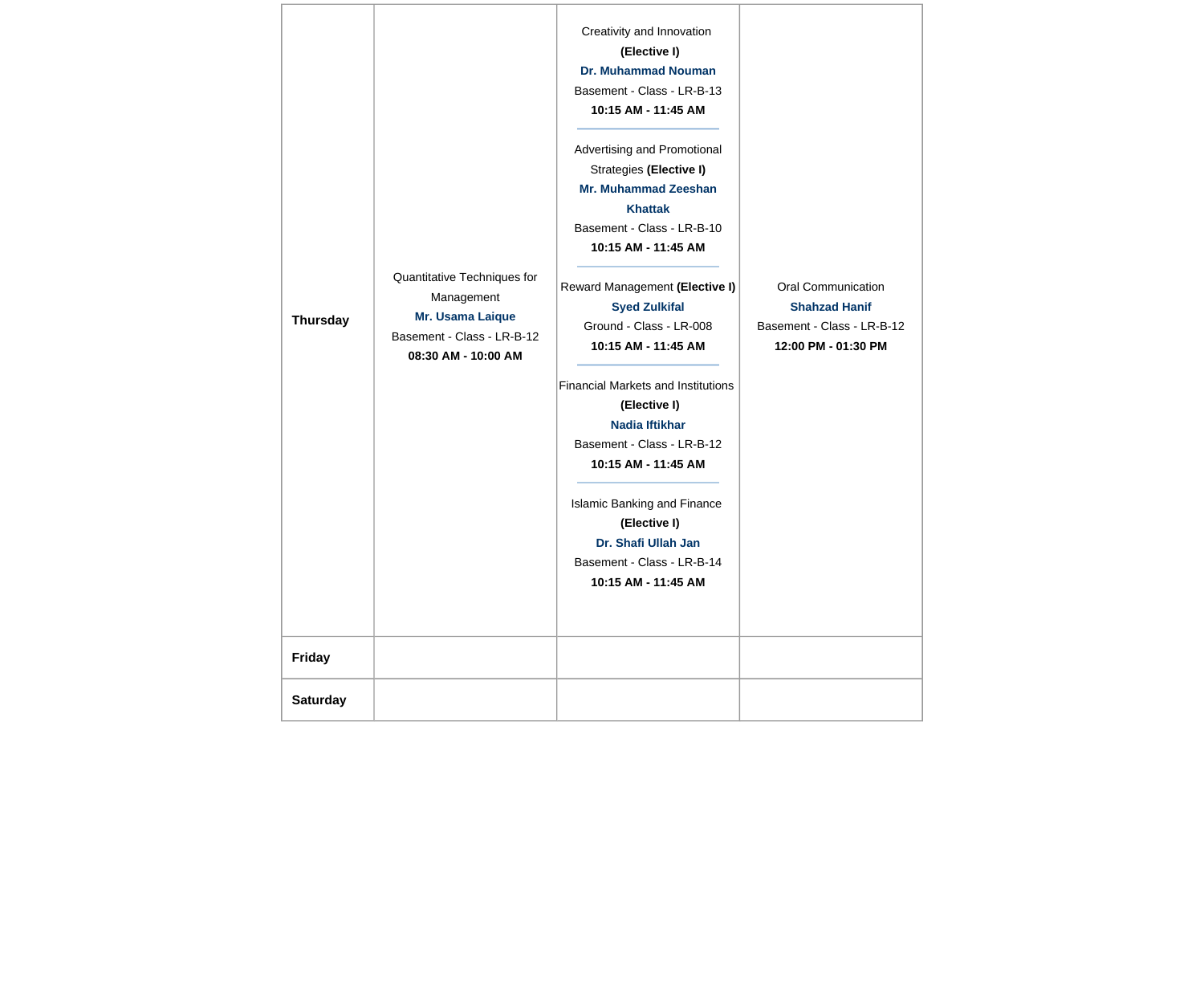### **Bachelor of Business Administration (2019-2023), Semester VI, Group C W.E.F Feb 14 2022**

| <b>Monday</b>  | Oral Communication<br><b>Shahzad Hanif</b><br>Basement - Class - LR-B-13<br>08:30 AM - 10:00 AM | Quantitative Techniques for<br>Management<br><b>Mr. Usama Laigue</b><br>Basement - Class - LR-B-13<br>10:15 AM - 11:45 AM | International Relations<br><b>Zafar Habib</b><br>Basement - Class - LR-B-13<br>12:00 PM - 01:30 PM |
|----------------|-------------------------------------------------------------------------------------------------|---------------------------------------------------------------------------------------------------------------------------|----------------------------------------------------------------------------------------------------|
| <b>Tuesday</b> | Oral Communication<br><b>Shahzad Hanif</b><br>Ground - Class - LR-010<br>08:30 AM - 10:00 AM    | Quantitative Techniques for<br>Management<br><b>Mr. Usama Laigue</b><br>Basement - Class - LR-B-13<br>10:15 AM - 11:45 AM | International Relations<br><b>Zafar Habib</b><br>Basement - Class - LR-B-13<br>12:00 PM - 01:30 PM |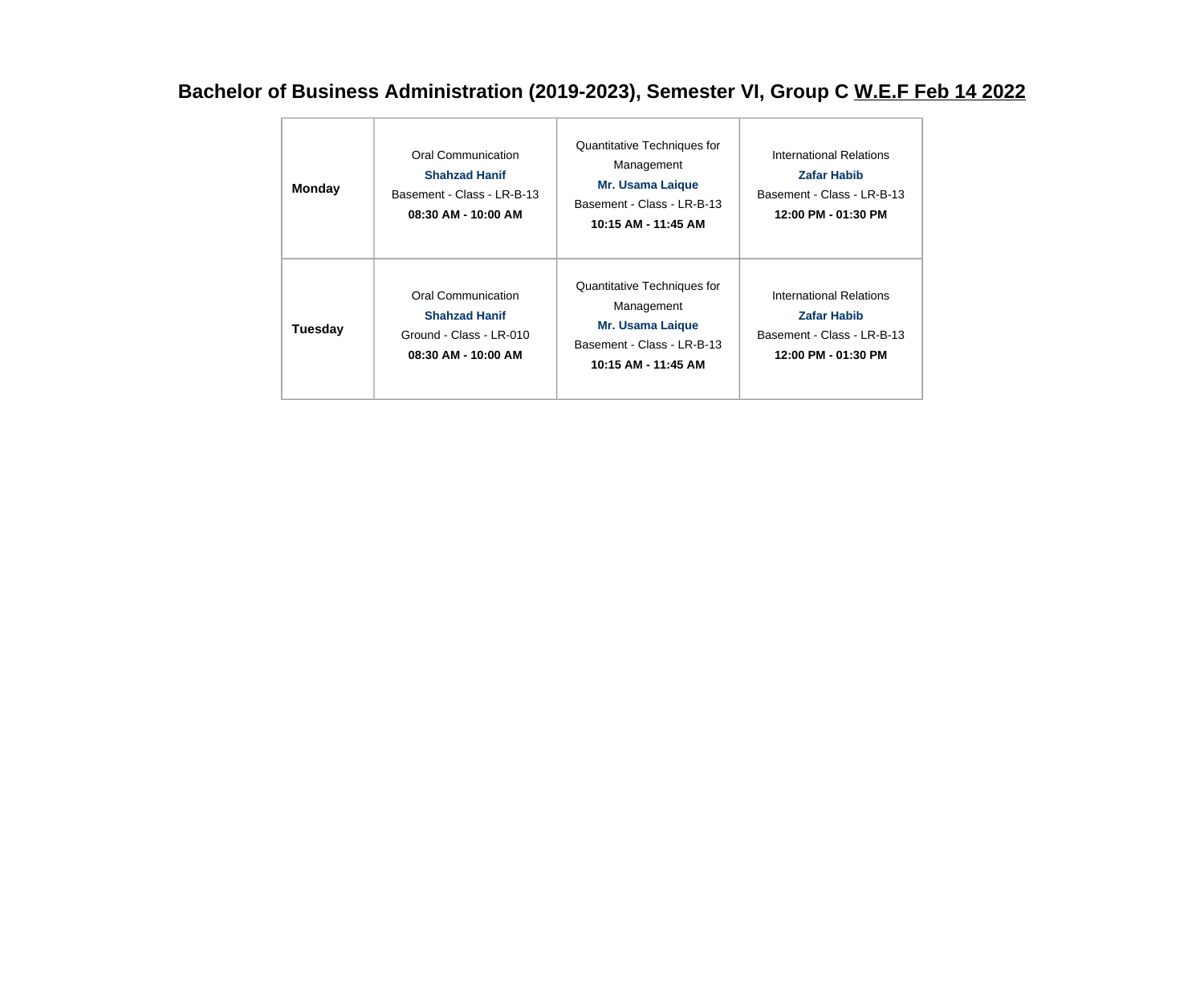| Wednesday | Project Management<br>Dr. Saleem Gul<br>Basement - Class - LR-B-13<br>08:30 AM - 10:00 AM | <b>Islamic Banking and Finance</b><br>(Elective I)<br>Dr. Shafi Ullah Jan<br>Basement - Class - LR-B-14<br>10:15 AM - 11:45 AM<br><b>Financial Markets and Institutions</b><br>(Elective I)<br><b>Nadia Iftikhar</b><br>Basement - Class - LR-B-12<br>10:15 AM - 11:45 AM<br>Reward Management (Elective I)<br><b>Syed Zulkifal</b><br>Ground - Class - LR-008<br>10:15 AM - 11:45 AM<br>Advertising and Promotional<br>Strategies (Elective I)<br><b>Mr. Muhammad Zeeshan</b><br><b>Khattak</b><br>Basement - Class - LR-B-10<br>10:15 AM - 11:45 AM<br>Creativity and Innovation<br>(Elective I)<br><b>Dr. Muhammad Nouman</b><br>Basement - Class - LR-B-13<br>10:15 AM - 11:45 AM | <b>Business Research Methods</b><br>Dr. Mohammad Sohail Yunis<br>Basement - Class - LR-B-13<br>12:00 PM - 01:30 PM |
|-----------|-------------------------------------------------------------------------------------------|---------------------------------------------------------------------------------------------------------------------------------------------------------------------------------------------------------------------------------------------------------------------------------------------------------------------------------------------------------------------------------------------------------------------------------------------------------------------------------------------------------------------------------------------------------------------------------------------------------------------------------------------------------------------------------------|--------------------------------------------------------------------------------------------------------------------|
|-----------|-------------------------------------------------------------------------------------------|---------------------------------------------------------------------------------------------------------------------------------------------------------------------------------------------------------------------------------------------------------------------------------------------------------------------------------------------------------------------------------------------------------------------------------------------------------------------------------------------------------------------------------------------------------------------------------------------------------------------------------------------------------------------------------------|--------------------------------------------------------------------------------------------------------------------|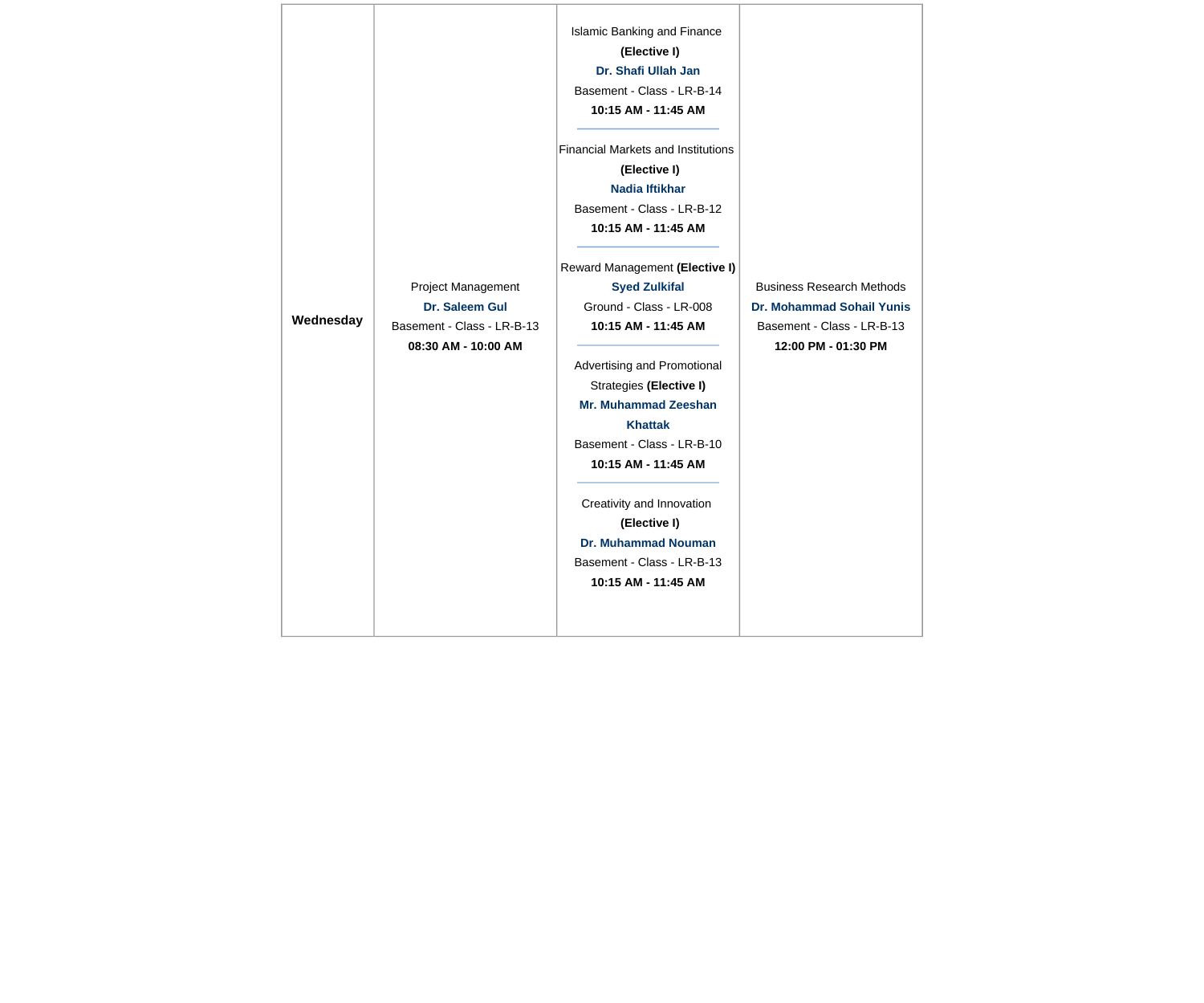| <b>Thursday</b> | Project Management<br>Dr. Saleem Gul<br>Basement - Class - LR-B-13<br>08:30 AM - 10:00 AM | Islamic Banking and Finance<br>(Elective I)<br>Dr. Shafi Ullah Jan<br>Basement - Class - LR-B-14<br>10:15 AM - 11:45 AM<br><b>Financial Markets and Institutions</b><br>(Elective I)<br>Nadia Iftikhar<br>Basement - Class - LR-B-12<br>10:15 AM - 11:45 AM<br>Reward Management (Elective I)<br><b>Syed Zulkifal</b><br>Ground - Class - LR-008<br>10:15 AM - 11:45 AM<br>Advertising and Promotional<br>Strategies (Elective I)<br><b>Mr. Muhammad Zeeshan</b><br><b>Khattak</b><br>Basement - Class - LR-B-10<br>10:15 AM - 11:45 AM<br>Creativity and Innovation<br>(Elective I)<br><b>Dr. Muhammad Nouman</b><br>Basement - Class - LR-B-13<br>10:15 AM - 11:45 AM | <b>Business Research Methods</b><br><b>Dr. Mohammad Sohail Yunis</b><br>Basement - Class - LR-B-13<br>12:00 PM - 01:30 PM |
|-----------------|-------------------------------------------------------------------------------------------|-------------------------------------------------------------------------------------------------------------------------------------------------------------------------------------------------------------------------------------------------------------------------------------------------------------------------------------------------------------------------------------------------------------------------------------------------------------------------------------------------------------------------------------------------------------------------------------------------------------------------------------------------------------------------|---------------------------------------------------------------------------------------------------------------------------|
| Friday          |                                                                                           |                                                                                                                                                                                                                                                                                                                                                                                                                                                                                                                                                                                                                                                                         |                                                                                                                           |
| <b>Saturday</b> |                                                                                           |                                                                                                                                                                                                                                                                                                                                                                                                                                                                                                                                                                                                                                                                         |                                                                                                                           |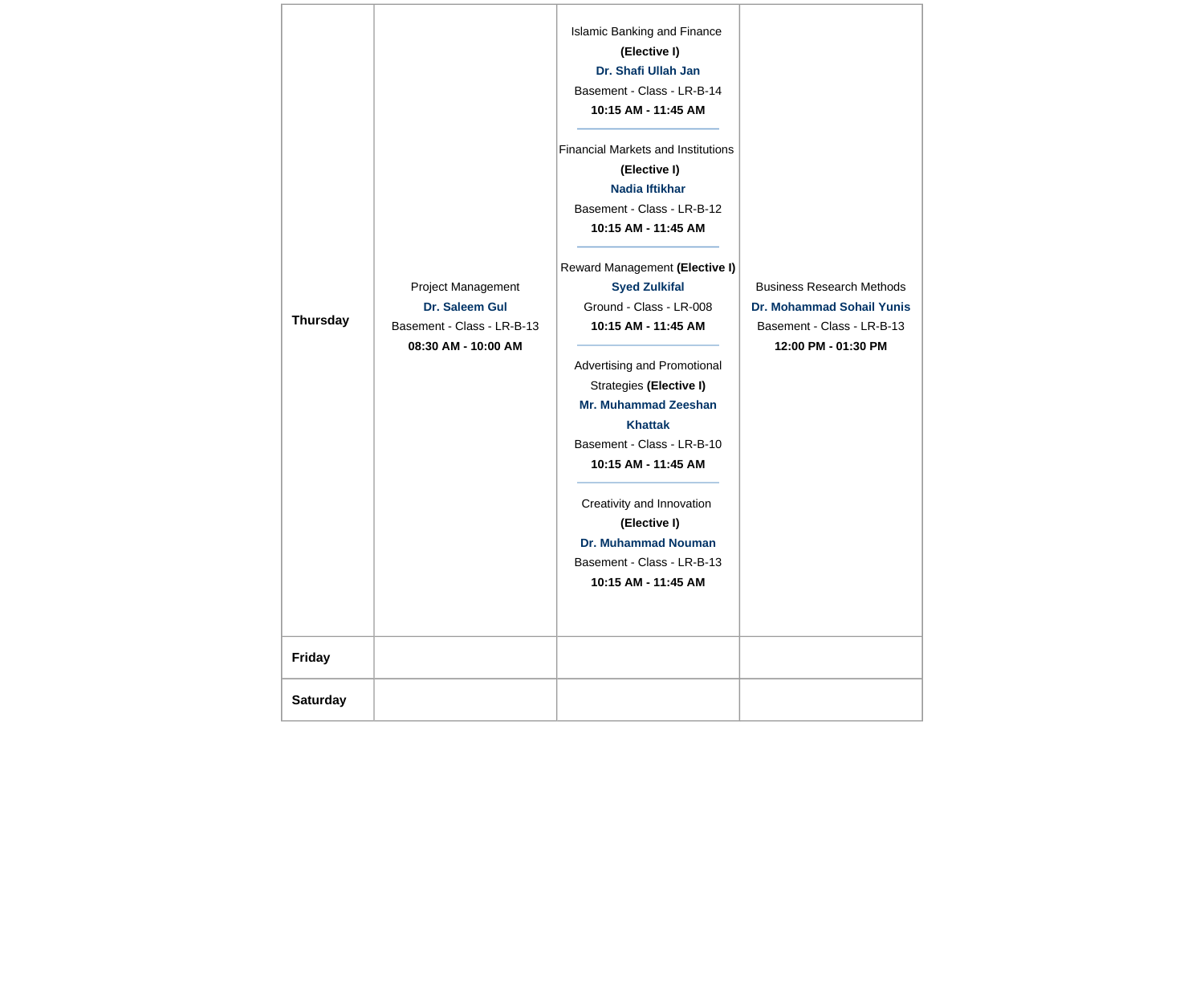## **Bachelor of Business Administration (2019-2023), Semester VI, Group D W.E.F Feb 14 2022**

| <b>Monday</b>  | <b>International Relations</b><br><b>Jawad Ur Rahman</b><br>Basement - Class - LR-B-14<br>08:30 AM - 10:00 AM | Oral Communication<br><b>Shahzad Hanif</b><br>Basement - Class - LR-B-14<br>10:15 AM - 11:45 AM                                                                                                                                                                                                                                                                                                                                                                                                                                                                                                                                                                                |                                                                                                                    |                                                                                                        |
|----------------|---------------------------------------------------------------------------------------------------------------|--------------------------------------------------------------------------------------------------------------------------------------------------------------------------------------------------------------------------------------------------------------------------------------------------------------------------------------------------------------------------------------------------------------------------------------------------------------------------------------------------------------------------------------------------------------------------------------------------------------------------------------------------------------------------------|--------------------------------------------------------------------------------------------------------------------|--------------------------------------------------------------------------------------------------------|
| <b>Tuesday</b> |                                                                                                               |                                                                                                                                                                                                                                                                                                                                                                                                                                                                                                                                                                                                                                                                                |                                                                                                                    |                                                                                                        |
| Wednesday      | <b>Business Research Methods</b><br>Dr. Afia Saleem<br>Basement - Class - LR-B-14<br>08:30 AM - 10:00 AM      | <b>Financial Markets and Institutions</b><br>(Elective I)<br><b>Nadia Iftikhar</b><br>Basement - Class - LR-B-12<br>10:15 AM - 11:45 AM<br>Creativity and Innovation<br>(Elective I)<br><b>Dr. Muhammad Nouman</b><br>Basement - Class - LR-B-13<br>10:15 AM - 11:45 AM<br>Islamic Banking and Finance<br>(Elective I)<br>Dr. Shafi Ullah Jan<br>Basement - Class - LR-B-14<br>10:15 AM - 11:45 AM<br>Advertising and Promotional<br>Strategies (Elective I)<br><b>Mr. Muhammad Zeeshan</b><br><b>Khattak</b><br>Basement - Class - LR-B-10<br>10:15 AM - 11:45 AM<br>Reward Management (Elective I)<br><b>Syed Zulkifal</b><br>Ground - Class - LR-008<br>10:15 AM - 11:45 AM | Quantitative Techniques for<br>Management<br>Mr. Usama Laique<br>Basement - Class - LR-B-14<br>12:00 PM - 01:30 PM | <b>Oral Communication</b><br><b>Shahzad Hanif</b><br>Basement - Class - LR-B-14<br>02:00 PM - 03:30 PM |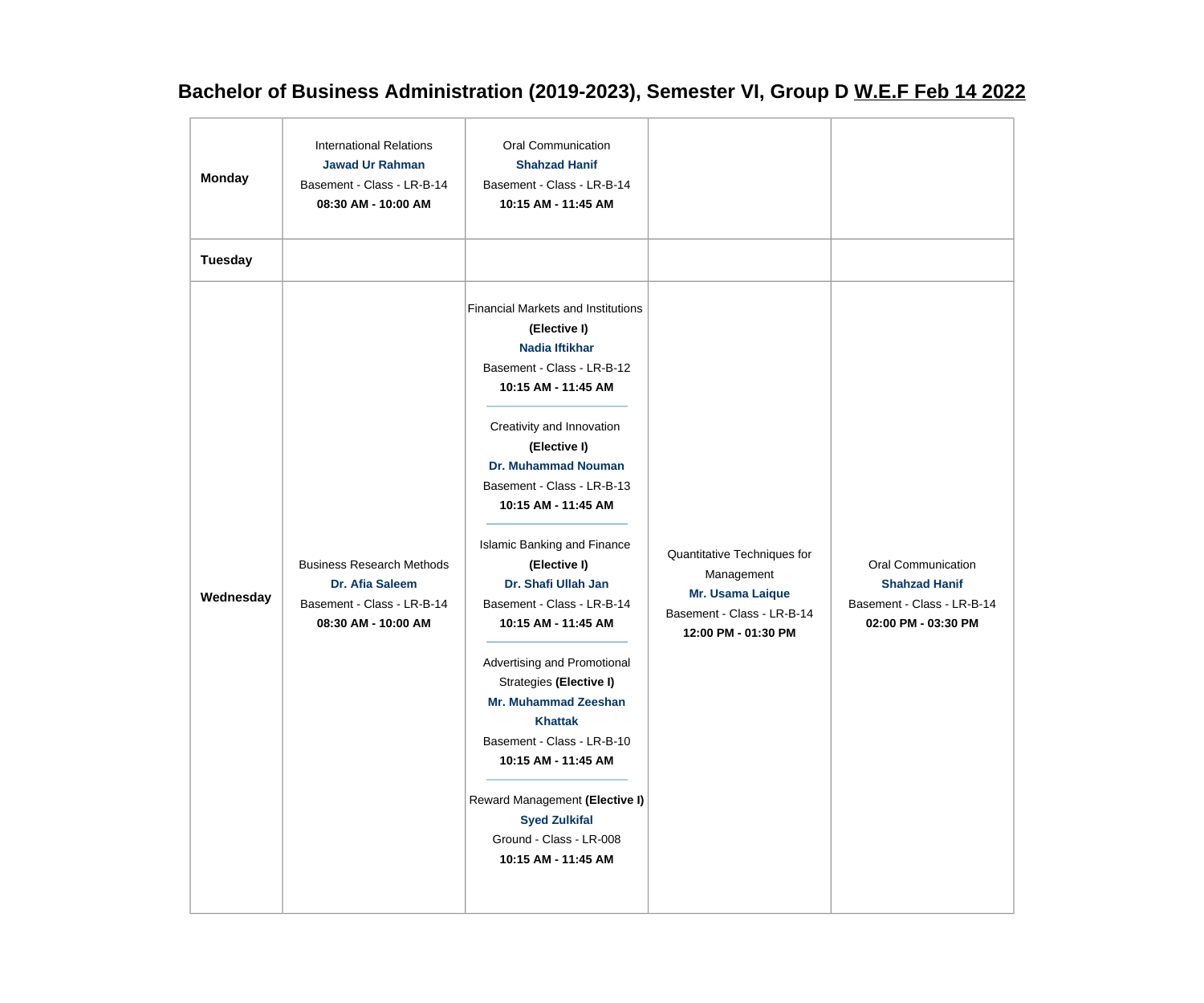| <b>Thursday</b> | <b>Business Research Methods</b><br>Dr. Afia Saleem<br>Basement - Class - LR-B-14<br>08:30 AM - 10:00 AM      | <b>Financial Markets and Institutions</b><br>(Elective I)<br>Nadia Iftikhar<br>Basement - Class - LR-B-12<br>10:15 AM - 11:45 AM<br>Creativity and Innovation<br>(Elective I)<br><b>Dr. Muhammad Nouman</b><br>Basement - Class - LR-B-13<br>10:15 AM - 11:45 AM<br>Reward Management (Elective I)<br><b>Syed Zulkifal</b><br>Ground - Class - LR-008<br>10:15 AM - 11:45 AM<br>Islamic Banking and Finance<br>(Elective I)<br>Dr. Shafi Ullah Jan<br>Basement - Class - LR-B-14<br>10:15 AM - 11:45 AM<br>Advertising and Promotional<br>Strategies (Elective I)<br><b>Mr. Muhammad Zeeshan</b><br><b>Khattak</b><br>Basement - Class - LR-B-10<br>10:15 AM - 11:45 AM | Quantitative Techniques for<br>Management<br>Mr. Usama Laique<br>Basement - Class - LR-B-14<br>12:00 PM - 01:30 PM | Project Management<br><b>Ms. Sonia Ismat</b><br>Basement - Class - LR-B-14<br>02:00 PM - 03:30 PM |
|-----------------|---------------------------------------------------------------------------------------------------------------|-------------------------------------------------------------------------------------------------------------------------------------------------------------------------------------------------------------------------------------------------------------------------------------------------------------------------------------------------------------------------------------------------------------------------------------------------------------------------------------------------------------------------------------------------------------------------------------------------------------------------------------------------------------------------|--------------------------------------------------------------------------------------------------------------------|---------------------------------------------------------------------------------------------------|
| <b>Friday</b>   | <b>International Relations</b><br><b>Jawad Ur Rahman</b><br>Basement - Class - LR-B-14<br>08:30 AM - 10:00 AM | Project Management<br><b>Ms. Sonia Ismat</b><br>Basement - Class - LR-B-14<br>10:15 AM - 11:45 AM                                                                                                                                                                                                                                                                                                                                                                                                                                                                                                                                                                       |                                                                                                                    |                                                                                                   |
| <b>Saturday</b> |                                                                                                               |                                                                                                                                                                                                                                                                                                                                                                                                                                                                                                                                                                                                                                                                         |                                                                                                                    |                                                                                                   |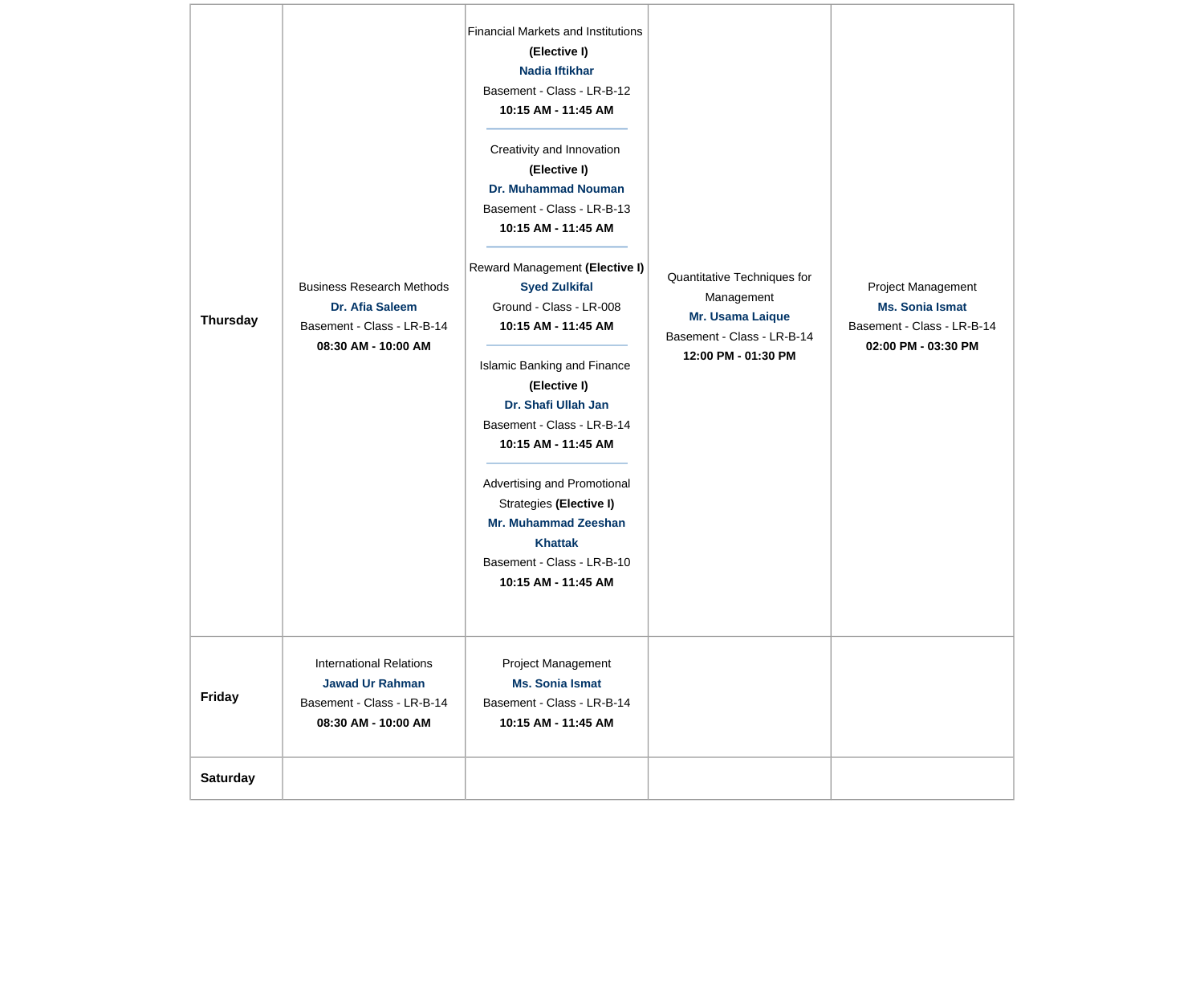## **Bachelor of Business Administration (2019-2023), Semester VI, Group E W.E.F Feb 14 2022**

| <b>Monday</b>  | <b>Business Research Methods</b><br>Dr. Afia Saleem<br>Ground - Class - LR-008<br>08:30 AM - 10:00 AM                  | International Relations<br><b>Jawad Ur Rahman</b><br>Ground - Class - LR-008<br>10:15 AM - 11:45 AM   |  |
|----------------|------------------------------------------------------------------------------------------------------------------------|-------------------------------------------------------------------------------------------------------|--|
| <b>Tuesday</b> | Quantitative Techniques for<br>Management<br><b>Mr. Usama Laique</b><br>Ground - Class - LR-008<br>08:30 AM - 10:00 AM | <b>Business Research Methods</b><br>Dr. Afia Saleem<br>Ground - Class - LR-008<br>10:15 AM - 11:45 AM |  |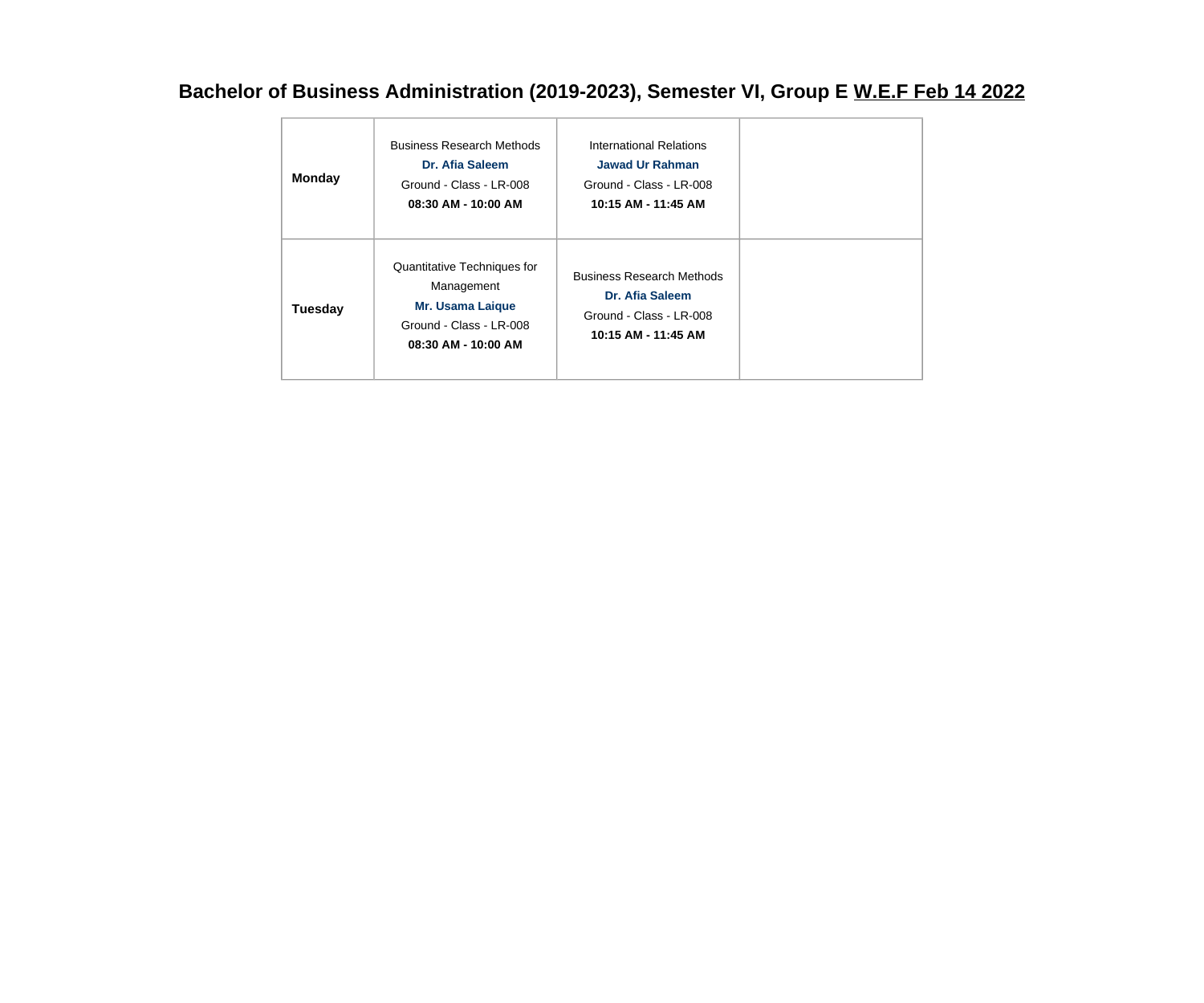| Wednesday | <b>Oral Communication</b><br><b>Shahzad Hanif</b><br>Ground - Class - LR-008<br>08:30 AM - 10:00 AM | Islamic Banking and Finance<br>(Elective I)<br>Dr. Shafi Ullah Jan<br>Basement - Class - LR-B-14<br>10:15 AM - 11:45 AM<br>Creativity and Innovation<br>(Elective I)<br><b>Dr. Muhammad Nouman</b><br>Basement - Class - LR-B-13<br>10:15 AM - 11:45 AM<br>Reward Management (Elective I)<br><b>Syed Zulkifal</b><br>Ground - Class - LR-008<br>10:15 AM - 11:45 AM<br><b>Financial Markets and Institutions</b><br>(Elective I)<br>Nadia Iftikhar<br>Basement - Class - LR-B-12<br>10:15 AM - 11:45 AM<br>Advertising and Promotional<br>Strategies (Elective I)<br>Mr. Muhammad Zeeshan<br><b>Khattak</b> | Project Management<br><b>Ms. Sonia Ismat</b><br>Ground - Class - LR-008<br>12:00 PM - 01:30 PM |
|-----------|-----------------------------------------------------------------------------------------------------|-------------------------------------------------------------------------------------------------------------------------------------------------------------------------------------------------------------------------------------------------------------------------------------------------------------------------------------------------------------------------------------------------------------------------------------------------------------------------------------------------------------------------------------------------------------------------------------------------------------|------------------------------------------------------------------------------------------------|
|-----------|-----------------------------------------------------------------------------------------------------|-------------------------------------------------------------------------------------------------------------------------------------------------------------------------------------------------------------------------------------------------------------------------------------------------------------------------------------------------------------------------------------------------------------------------------------------------------------------------------------------------------------------------------------------------------------------------------------------------------------|------------------------------------------------------------------------------------------------|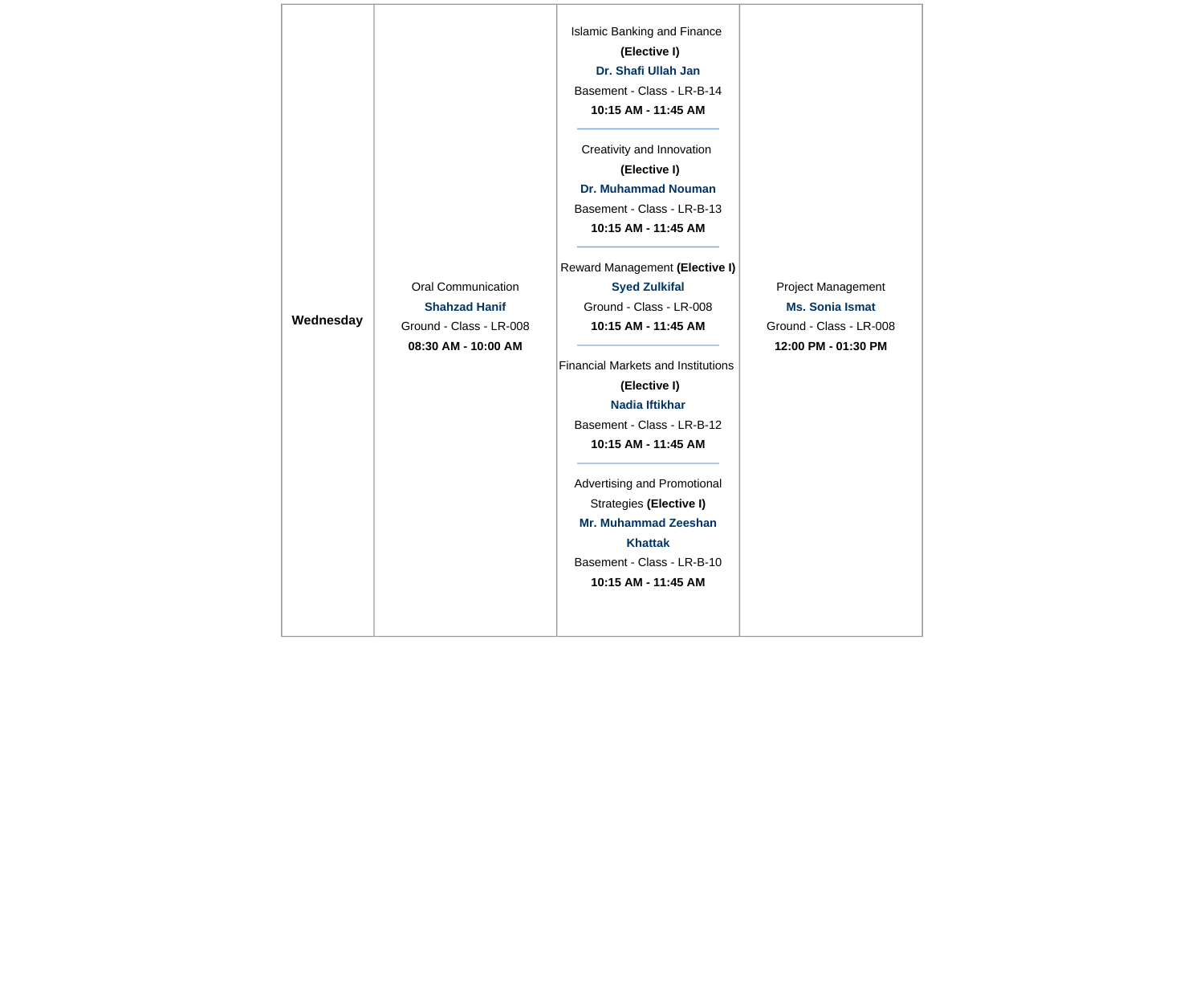| <b>Thursday</b> | Oral Communication<br><b>Shahzad Hanif</b><br>Ground - Class - LR-008<br>08:30 AM - 10:00 AM                    | <b>Islamic Banking and Finance</b><br>(Elective I)<br>Dr. Shafi Ullah Jan<br>Basement - Class - LR-B-14<br>10:15 AM - 11:45 AM<br>Creativity and Innovation<br>(Elective I)<br><b>Dr. Muhammad Nouman</b><br>Basement - Class - LR-B-13<br>10:15 AM - 11:45 AM<br>Reward Management (Elective I)<br><b>Syed Zulkifal</b><br>Ground - Class - LR-008<br>10:15 AM - 11:45 AM<br><b>Financial Markets and Institutions</b><br>(Elective I)<br><b>Nadia Iftikhar</b><br>Basement - Class - LR-B-12<br>10:15 AM - 11:45 AM<br>Advertising and Promotional<br>Strategies (Elective I)<br><b>Mr. Muhammad Zeeshan</b><br><b>Khattak</b><br>Basement - Class - LR-B-10<br>10:15 AM - 11:45 AM | Project Management<br><b>Ms. Sonia Ismat</b><br>Ground - Class - LR-008<br>12:00 PM - 01:30 PM |
|-----------------|-----------------------------------------------------------------------------------------------------------------|---------------------------------------------------------------------------------------------------------------------------------------------------------------------------------------------------------------------------------------------------------------------------------------------------------------------------------------------------------------------------------------------------------------------------------------------------------------------------------------------------------------------------------------------------------------------------------------------------------------------------------------------------------------------------------------|------------------------------------------------------------------------------------------------|
| Friday          | Quantitative Techniques for<br>Management<br>Mr. Usama Laique<br>Ground - Class - LR-008<br>08:30 AM - 10:00 AM | <b>International Relations</b><br><b>Jawad Ur Rahman</b><br>Ground - Class - LR-008<br>10:15 AM - 11:45 AM                                                                                                                                                                                                                                                                                                                                                                                                                                                                                                                                                                            |                                                                                                |
| <b>Saturday</b> |                                                                                                                 |                                                                                                                                                                                                                                                                                                                                                                                                                                                                                                                                                                                                                                                                                       |                                                                                                |

 $\overline{a}$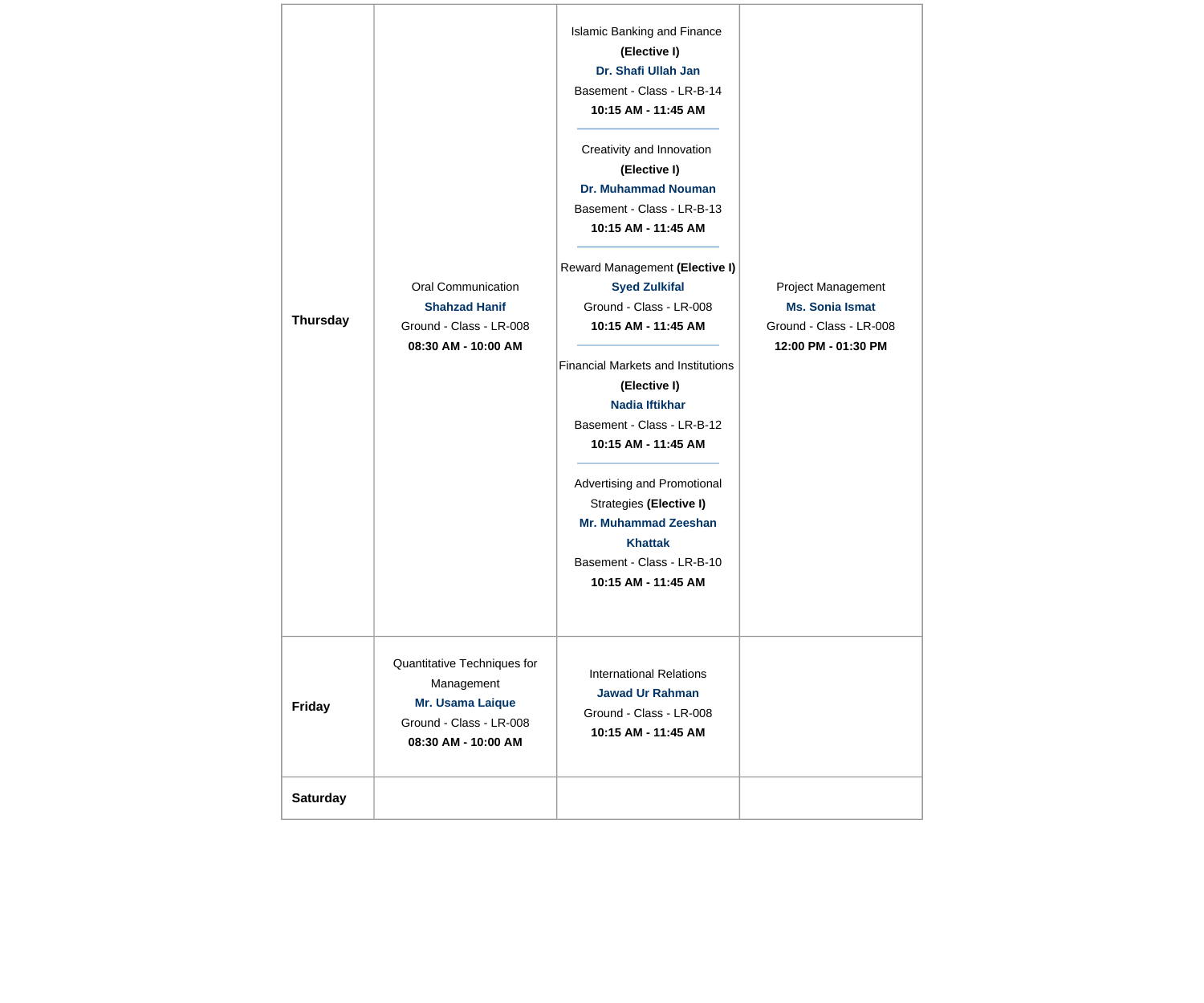## **Bachelor of Business Administration (2018-2022), Semester VIII, Group A W.E.F Feb 14 2022**

| <b>Monday</b>  | <b>Managerial Economics</b><br>Aisha Jabeen<br>Ground - Class - LR-009<br>08:30 AM - 10:00 AM      | Strategic Management<br>Dr. M.Imran Wazir<br>Ground - Class - LR-009<br>10:15 AM - 11:45 AM                                                                                                                                                                                                                                                                                                                                                                                                          |                                                                                                                                                  |
|----------------|----------------------------------------------------------------------------------------------------|------------------------------------------------------------------------------------------------------------------------------------------------------------------------------------------------------------------------------------------------------------------------------------------------------------------------------------------------------------------------------------------------------------------------------------------------------------------------------------------------------|--------------------------------------------------------------------------------------------------------------------------------------------------|
| <b>Tuesday</b> | <b>Strategic Management</b><br>Dr. M.Imran Wazir<br>Ground - Class - LR-009<br>10:15 AM - 11:45 AM |                                                                                                                                                                                                                                                                                                                                                                                                                                                                                                      |                                                                                                                                                  |
| Wednesday      | <b>Managerial Economics</b><br>Aisha Jabeen<br>Ground - Class - LR-009<br>08:30 AM - 10:00 AM      | Group Dynamics (Elective IV)<br>Dr. Afia Saleem<br>Ground - Class - LR-009<br>10:15 AM - 11:45 AM<br>Brand Management (Elective IV)<br><b>Mr. Abdul Qadus</b><br>Ground - Class - LR-010<br>10:15 AM - 11:45 AM<br><b>Computer Application in Finance</b><br>(Elective IV)<br><b>Mr. Muhammad Afraz Abdur</b><br>Rahman<br>1st Floor - Lab - Computer Lab<br>FF-01<br>10:15 AM - 11:45 AM<br>Islamic Microfinance (Elective IV)<br>Dr. Zahoor Khan<br>Ground - Class - LR-012<br>10:15 AM - 11:45 AM | Digital Entrepreneurship (Elective<br>IV)<br><b>Ms. Shawana Zeeshan Parvez</b><br>1st Floor - Lab - Computer Lab<br>FF-01<br>02:00 PM - 03:30 PM |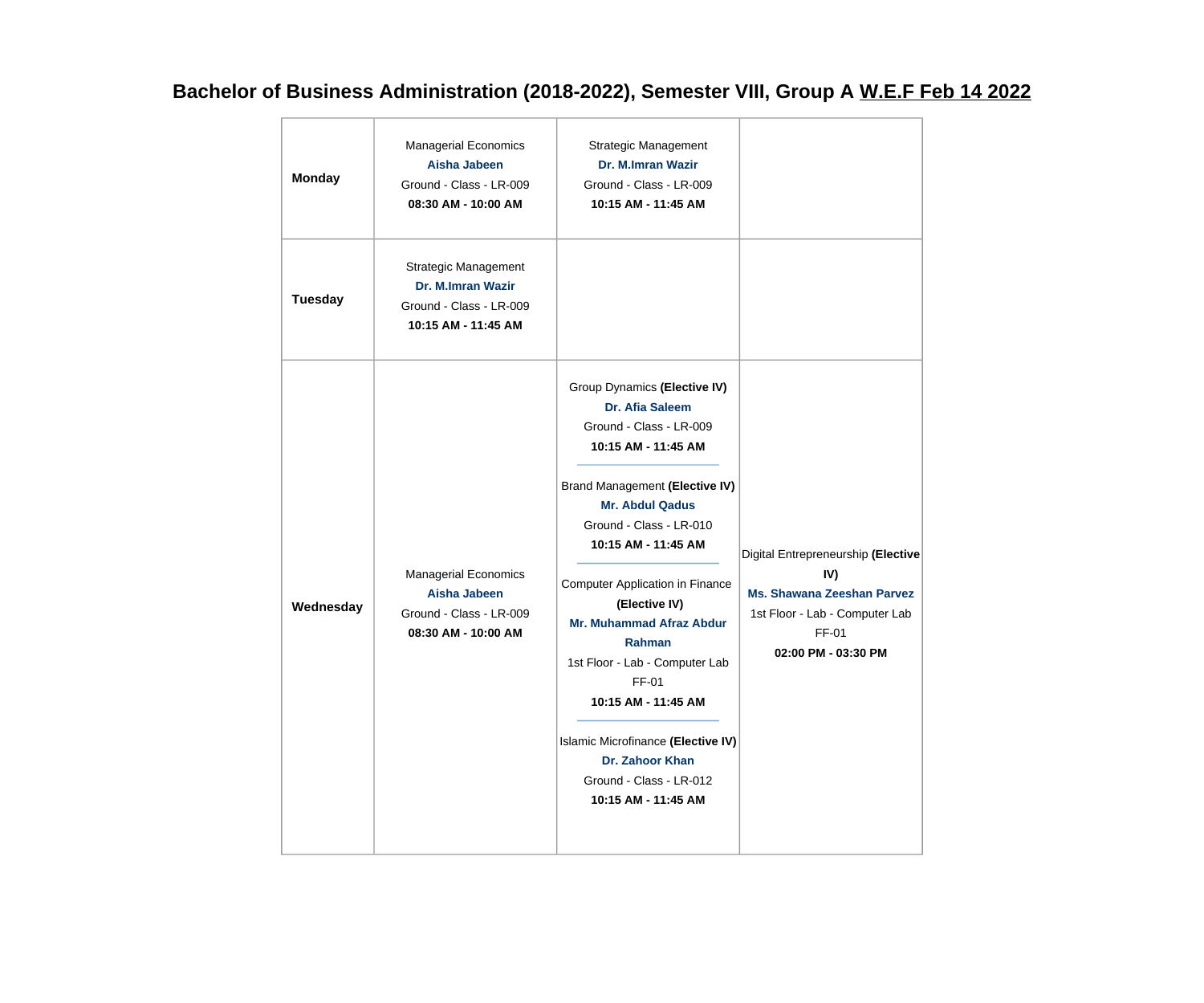| <b>Thursday</b> | Brand Management (Elective IV)<br><b>Mr. Abdul Qadus</b><br>Ground - Class - LR-010<br>10:15 AM - 11:45 AM<br><b>Computer Application in Finance</b><br>(Elective IV)<br><b>Mr. Muhammad Afraz Abdur</b><br><b>Rahman</b><br>1st Floor - Lab - Computer Lab<br>FF-01<br>10:15 AM - 11:45 AM<br>Group Dynamics (Elective IV)<br>Dr. Afia Saleem<br>2nd Floor - Lab - Computer Lab<br><b>SF-02</b><br>10:15 AM - 11:45 AM<br>Islamic Microfinance (Elective IV)<br>Dr. Zahoor Khan<br>Ground - Class - LR-002<br>10:15 AM - 11:45 AM | Digital Entrepreneurship (Elective<br>IV)<br><b>Ms. Shawana Zeeshan Parvez</b><br>1st Floor - Lab - Computer Lab<br>FF-01<br>02:00 PM - 03:30 PM |  |
|-----------------|------------------------------------------------------------------------------------------------------------------------------------------------------------------------------------------------------------------------------------------------------------------------------------------------------------------------------------------------------------------------------------------------------------------------------------------------------------------------------------------------------------------------------------|--------------------------------------------------------------------------------------------------------------------------------------------------|--|
| <b>Friday</b>   |                                                                                                                                                                                                                                                                                                                                                                                                                                                                                                                                    |                                                                                                                                                  |  |
| <b>Saturday</b> |                                                                                                                                                                                                                                                                                                                                                                                                                                                                                                                                    |                                                                                                                                                  |  |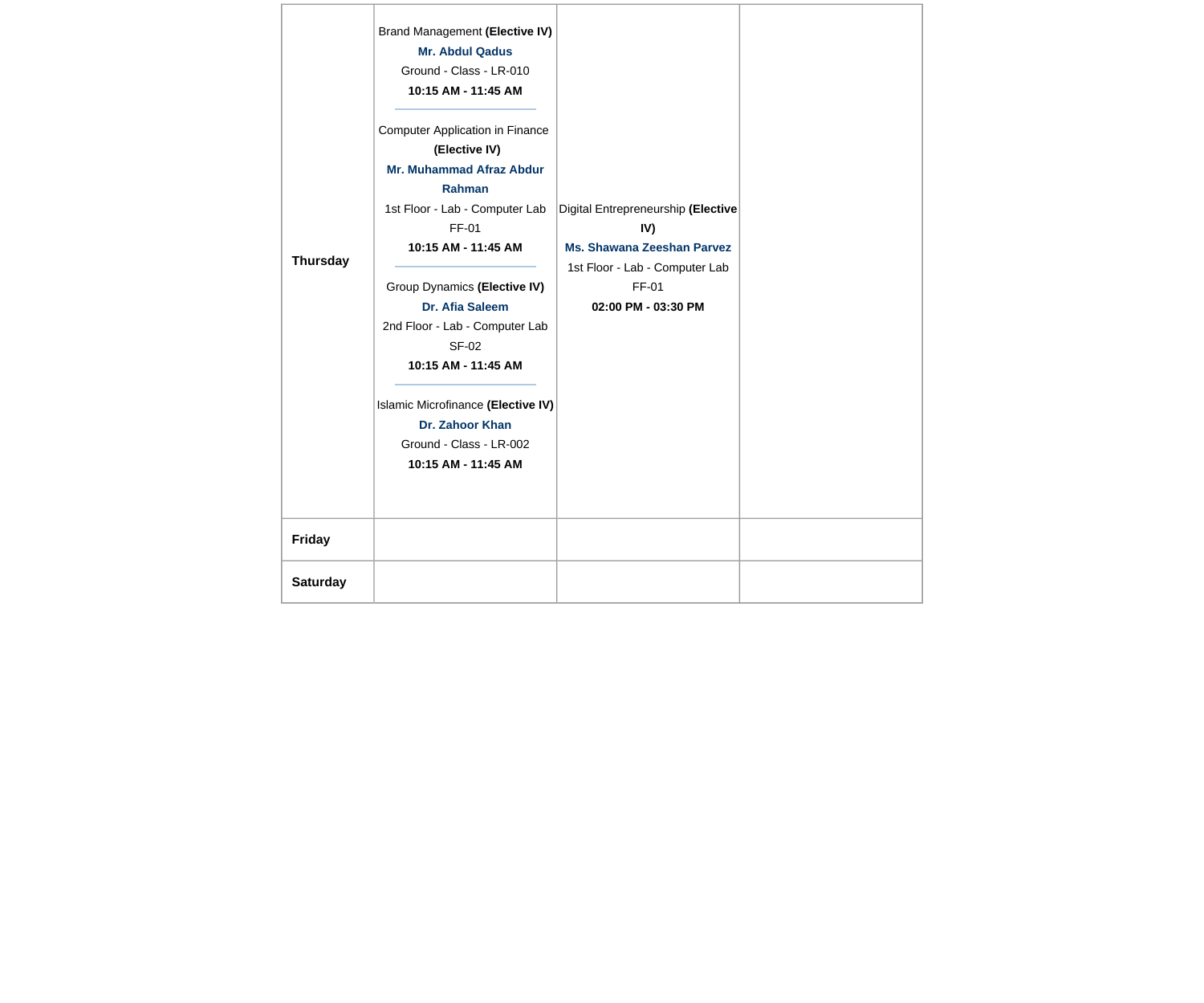## **Bachelor of Business Administration (2018-2022), Semester VIII, Group B W.E.F Feb 14 2022**

| <b>Monday</b>  | <b>Managerial Economics</b><br><b>Aisha Jabeen</b><br>Ground - Class - LR-010<br>10:15 AM - 11:45 AM                                                                                                                                                                                                                                                                                                                                                                                                               | Strategic Management<br>Dr. M.Imran Wazir<br>Ground - Class - LR-010<br>12:00 PM - 01:30 PM                                                             |
|----------------|--------------------------------------------------------------------------------------------------------------------------------------------------------------------------------------------------------------------------------------------------------------------------------------------------------------------------------------------------------------------------------------------------------------------------------------------------------------------------------------------------------------------|---------------------------------------------------------------------------------------------------------------------------------------------------------|
| <b>Tuesday</b> | <b>Strategic Management</b><br>Dr. M.Imran Wazir<br>Ground - Class - LR-010<br>12:00 PM - 01:30 PM                                                                                                                                                                                                                                                                                                                                                                                                                 | <b>Managerial Economics</b><br>Aisha Jabeen<br>Ground - Class - LR-010<br>02:00 PM - 03:30 PM                                                           |
| Wednesday      | <b>Computer Application in Finance</b><br>(Elective IV)<br><b>Mr. Muhammad Afraz Abdur</b><br><b>Rahman</b><br>1st Floor - Lab - Computer Lab<br>FF-01<br>10:15 AM - 11:45 AM<br>Brand Management (Elective IV)<br><b>Mr. Abdul Qadus</b><br>Ground - Class - LR-010<br>10:15 AM - 11:45 AM<br>Group Dynamics (Elective IV)<br><b>Dr. Afia Saleem</b><br>Ground - Class - LR-009<br>10:15 AM - 11:45 AM<br>Islamic Microfinance (Elective IV)<br>Dr. Zahoor Khan<br>Ground - Class - LR-012<br>10:15 AM - 11:45 AM | Digital Entrepreneurship (Elective<br>IV)<br><b>Ms. Shawana Zeeshan Parvez</b><br>1st Floor - Lab - Computer Lab<br><b>FF-01</b><br>02:00 PM - 03:30 PM |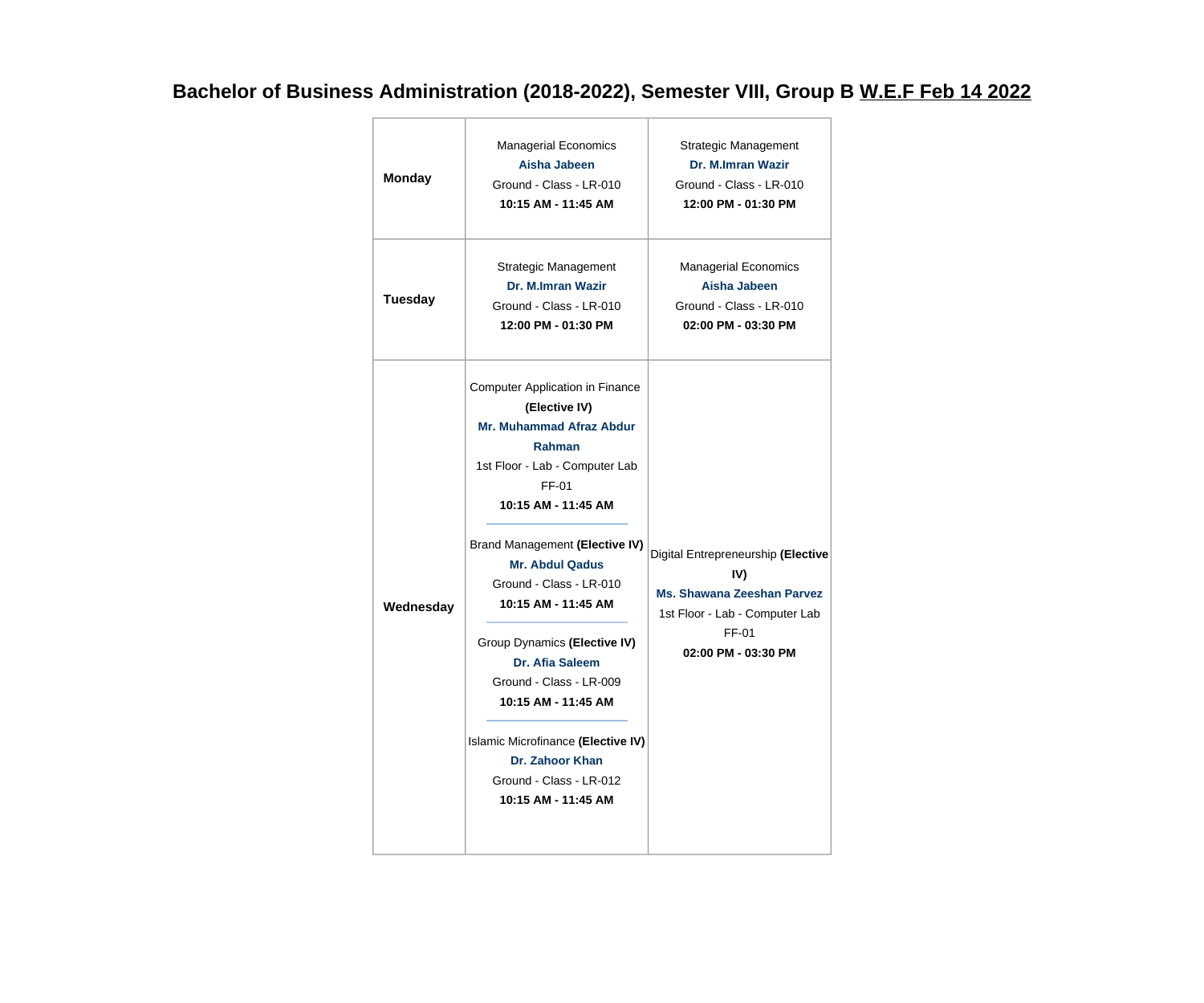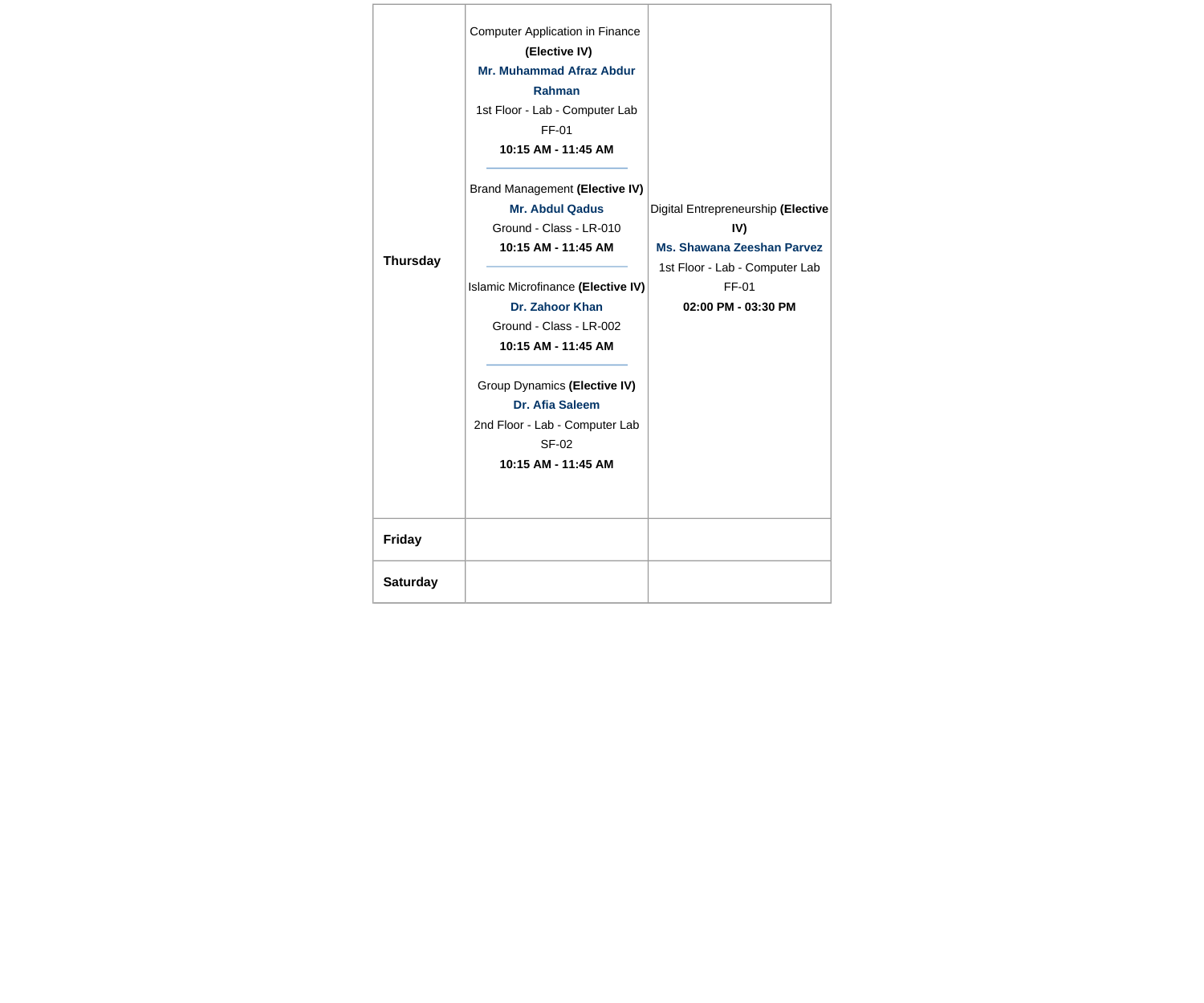## **Bachelor of Business Administration (2018-2022), Semester VIII, Group C W.E.F Feb 14 2022**

| <b>Monday</b>  | Strategic Management<br>Dr. Awais Alam Khan<br>Ground - Class - LR-012<br>10:15 AM - 11:45 AM                                                                                                                                                                                                                                                                                                                                                                                                                                                  | <b>Managerial Economics</b><br>Aisha Jabeen<br>Ground - Class - LR-012<br>12:00 PM - 01:30 PM |                                                                                                      |
|----------------|------------------------------------------------------------------------------------------------------------------------------------------------------------------------------------------------------------------------------------------------------------------------------------------------------------------------------------------------------------------------------------------------------------------------------------------------------------------------------------------------------------------------------------------------|-----------------------------------------------------------------------------------------------|------------------------------------------------------------------------------------------------------|
| <b>Tuesday</b> |                                                                                                                                                                                                                                                                                                                                                                                                                                                                                                                                                |                                                                                               |                                                                                                      |
| Wednesday      | Brand Management (Elective IV)<br><b>Mr. Abdul Qadus</b><br>Ground - Class - LR-010<br>10:15 AM - 11:45 AM<br><b>Computer Application in Finance</b><br>(Elective IV)<br><b>Mr. Muhammad Afraz Abdur</b><br><b>Rahman</b><br>1st Floor - Lab - Computer Lab<br>FF-01<br>10:15 AM - 11:45 AM<br>Governance of Islamic Financial<br>Institutions (Elective IV)<br>Dr. Zohra Jabeen<br>Ground - Class - LR-012<br>10:15 AM - 11:45 AM<br>Group Dynamics (Elective IV)<br><b>Dr. Afia Saleem</b><br>Ground - Class - LR-009<br>10:15 AM - 11:45 AM | <b>Managerial Economics</b><br>Aisha Jabeen<br>Ground - Class - LR-012<br>12:00 PM - 01:30 PM | <b>Strategic Management</b><br>Dr. Awais Alam Khan<br>Ground - Class - LR-012<br>02:00 PM - 03:30 PM |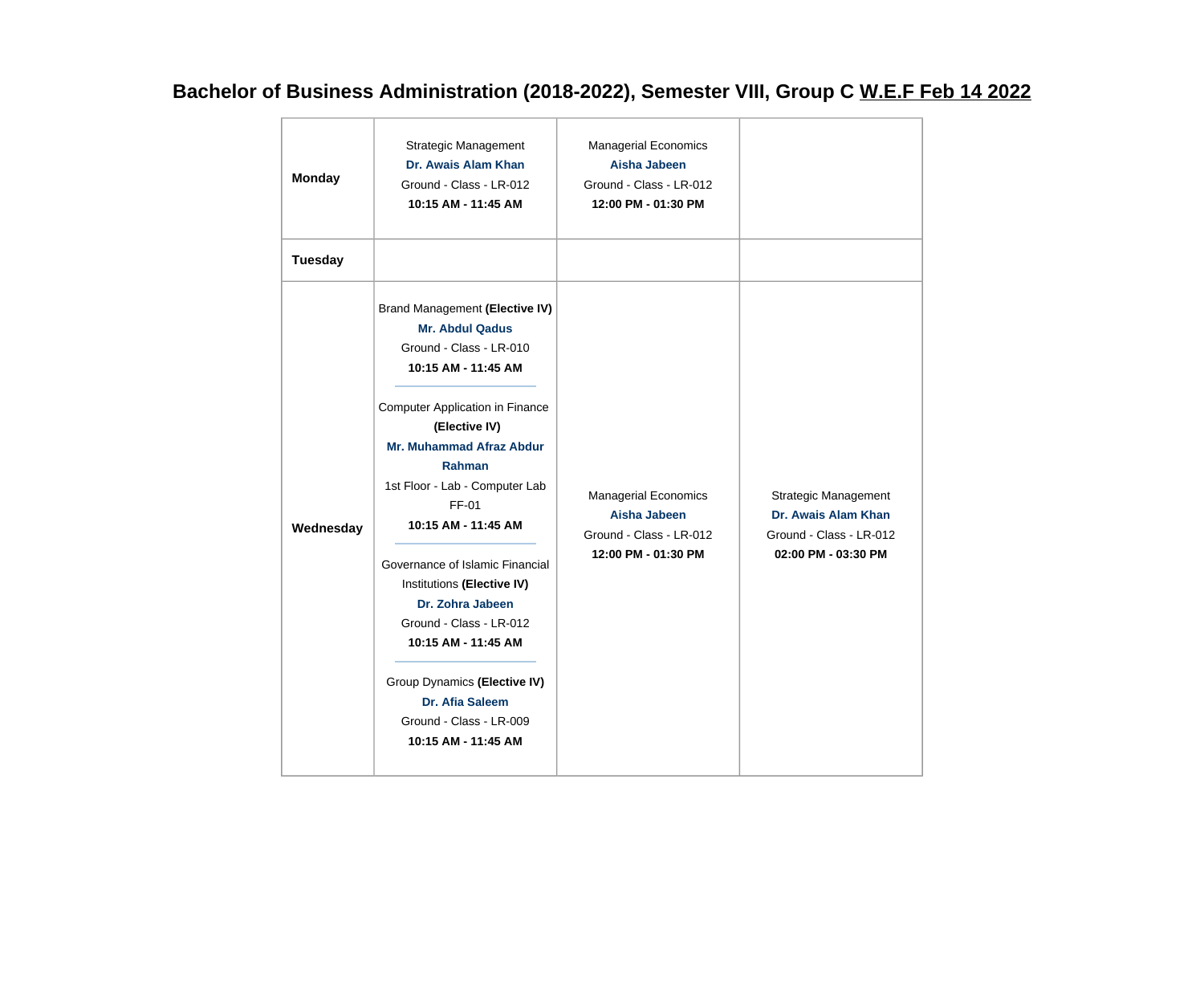| <b>Thursday</b> | <b>Computer Application in Finance</b><br>(Elective IV)<br><b>Mr. Muhammad Afraz Abdur</b><br>Rahman<br>1st Floor - Lab - Computer Lab<br>FF-01<br>10:15 AM - 11:45 AM<br>Governance of Islamic Financial<br>Institutions (Elective IV)<br>Dr. Zohra Jabeen<br>Ground - Class - LR-002<br>10:15 AM - 11:45 AM<br>Brand Management (Elective IV)<br><b>Mr. Abdul Qadus</b><br>Ground - Class - LR-010<br>10:15 AM - 11:45 AM<br>Group Dynamics (Elective IV)<br>Dr. Afia Saleem<br>2nd Floor - Lab - Computer Lab<br><b>SF-02</b><br>10:15 AM - 11:45 AM | Digital Entrepreneurship (Elective<br>IV)<br><b>Ms. Shawana Zeeshan Parvez</b><br>1st Floor - Lab - Computer Lab<br>FF-01<br>02:00 PM - 03:30 PM |  |
|-----------------|---------------------------------------------------------------------------------------------------------------------------------------------------------------------------------------------------------------------------------------------------------------------------------------------------------------------------------------------------------------------------------------------------------------------------------------------------------------------------------------------------------------------------------------------------------|--------------------------------------------------------------------------------------------------------------------------------------------------|--|
| <b>Friday</b>   |                                                                                                                                                                                                                                                                                                                                                                                                                                                                                                                                                         |                                                                                                                                                  |  |
| <b>Saturday</b> |                                                                                                                                                                                                                                                                                                                                                                                                                                                                                                                                                         |                                                                                                                                                  |  |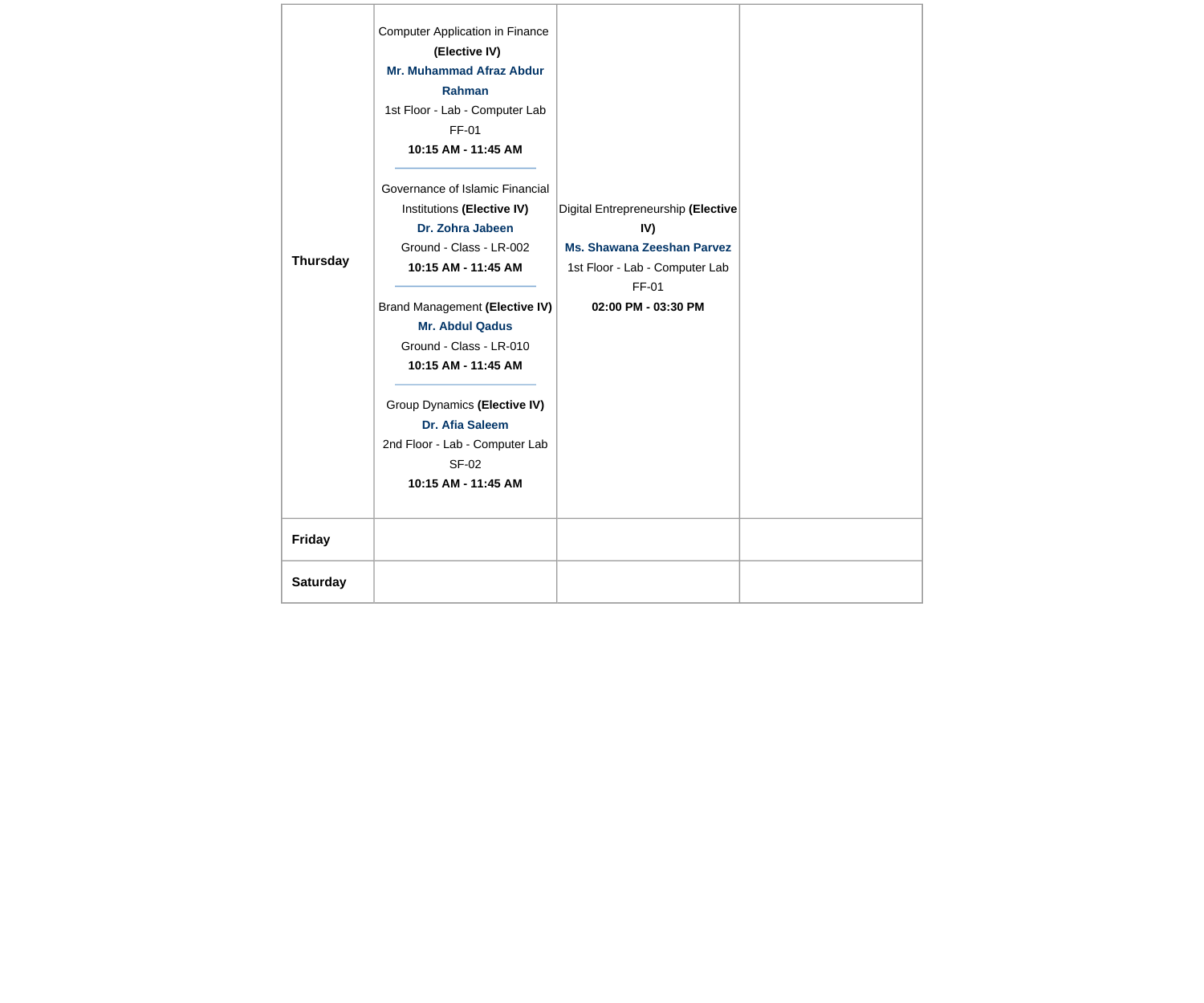## **Bachelor of Business Administration (2018-2022), Semester VIII, Group D W.E.F Feb 14 2022**

| <b>Monday</b>  | <b>Strategic Management</b><br>Dr. Awais Alam Khan<br>Ground - Class - LR-013<br>12:00 PM - 01:30 PM                                                                                                                                                                                                                                                                                                                                                                                                                                    | <b>Managerial Economics</b><br>Aisha Jabeen<br>Ground - Class - LR-012<br>02:00 PM - 03:30 PM           |                                                                                                                                                  |
|----------------|-----------------------------------------------------------------------------------------------------------------------------------------------------------------------------------------------------------------------------------------------------------------------------------------------------------------------------------------------------------------------------------------------------------------------------------------------------------------------------------------------------------------------------------------|---------------------------------------------------------------------------------------------------------|--------------------------------------------------------------------------------------------------------------------------------------------------|
| <b>Tuesday</b> |                                                                                                                                                                                                                                                                                                                                                                                                                                                                                                                                         |                                                                                                         |                                                                                                                                                  |
| Wednesday      | Governance of Islamic Financial<br>Institutions (Elective IV)<br>Dr. Zohra Jabeen<br>Ground - Class - LR-012<br>10:15 AM - 11:45 AM<br><b>Computer Application in Finance</b><br>(Elective IV)<br><b>Mr. Muhammad Afraz Abdur</b><br>Rahman<br>1st Floor - Lab - Computer Lab<br>FF-01<br>10:15 AM - 11:45 AM<br>Group Dynamics (Elective IV)<br><b>Dr. Afia Saleem</b><br>Ground - Class - LR-009<br>10:15 AM - 11:45 AM<br>Brand Management (Elective IV)<br><b>Mr. Abdul Qadus</b><br>Ground - Class - LR-010<br>10:15 AM - 11:45 AM | <b>Strategic Management</b><br>Dr. Awais Alam Khan<br>Basement - Class - LR-B-02<br>12:00 PM - 01:30 PM | Digital Entrepreneurship (Elective<br>IV)<br><b>Ms. Shawana Zeeshan Parvez</b><br>1st Floor - Lab - Computer Lab<br>FF-01<br>02:00 PM - 03:30 PM |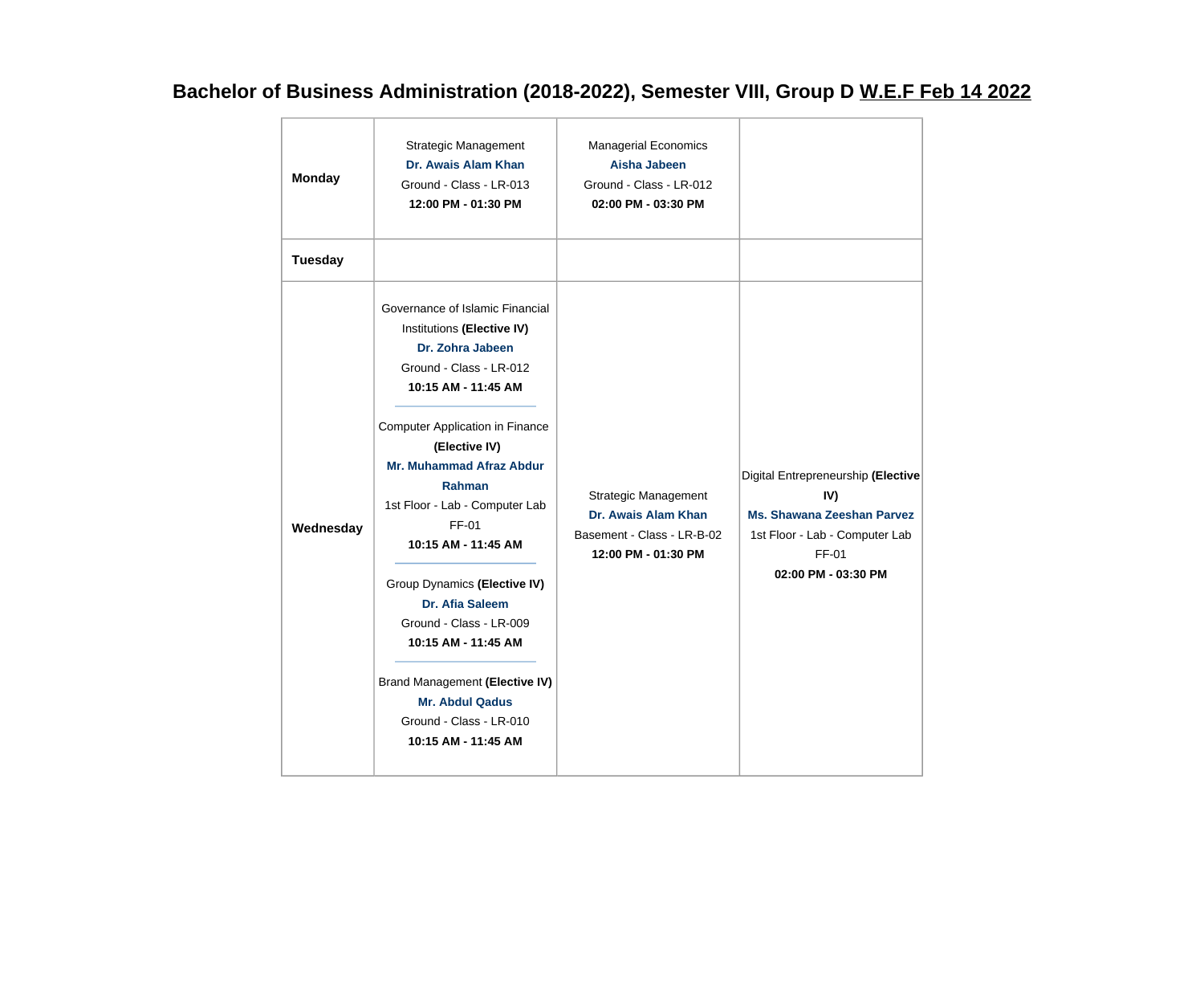| Thursday        | Governance of Islamic Financial<br>Institutions (Elective IV)<br>Dr. Zohra Jabeen<br>Ground - Class - LR-002<br>10:15 AM - 11:45 AM<br><b>Computer Application in Finance</b><br>(Elective IV)<br><b>Mr. Muhammad Afraz Abdur</b><br>Rahman<br>1st Floor - Lab - Computer Lab<br>FF-01<br>10:15 AM - 11:45 AM<br>Group Dynamics (Elective IV)<br>Dr. Afia Saleem<br>2nd Floor - Lab - Computer Lab<br><b>SF-02</b><br>10:15 AM - 11:45 AM<br>Brand Management (Elective IV)<br><b>Mr. Abdul Qadus</b><br>Ground - Class - LR-010<br>10:15 AM - 11:45 AM | <b>Managerial Economics</b><br><b>Aisha Jabeen</b><br>Basement - Class - LR-B-08<br>02:00 PM - 03:30 PM |  |
|-----------------|---------------------------------------------------------------------------------------------------------------------------------------------------------------------------------------------------------------------------------------------------------------------------------------------------------------------------------------------------------------------------------------------------------------------------------------------------------------------------------------------------------------------------------------------------------|---------------------------------------------------------------------------------------------------------|--|
| <b>Friday</b>   |                                                                                                                                                                                                                                                                                                                                                                                                                                                                                                                                                         |                                                                                                         |  |
| <b>Saturday</b> |                                                                                                                                                                                                                                                                                                                                                                                                                                                                                                                                                         |                                                                                                         |  |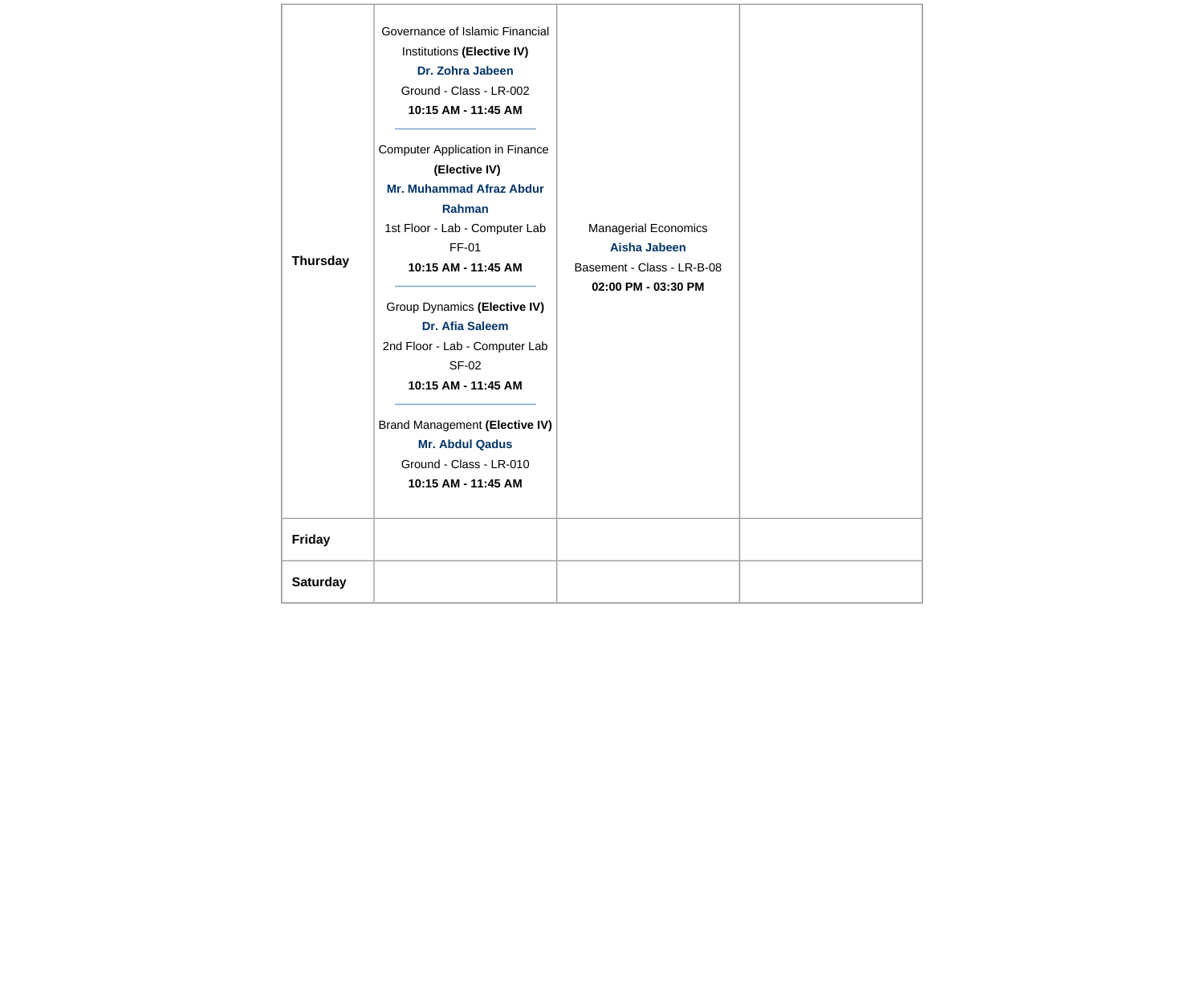## **Bachelor of Science in Accounting & Finance (2021-2025), Semester II, Group A W.E.F Feb 14 2022**

| <b>Monday</b>   | Introduction To Statistics<br>Dr. Zia Obaid<br>1st Floor - Class - LR-106<br>08:30 AM - 10:00 AM        | <b>Financial Accounting</b><br>Dr. Shahwali Khan<br>Ground - Class - LR-003<br>10:15 AM - 11:45 AM    | Introduction To Statistics<br>Dr. Zia Obaid<br>1st Floor - Class - LR-106<br>12:00 PM - 01:30 PM       | <b>Business English II</b><br><b>Mr. Sardar Daud</b><br>Basement - Class - LR-B-01<br>02:00 PM - 03:30 PM |
|-----------------|---------------------------------------------------------------------------------------------------------|-------------------------------------------------------------------------------------------------------|--------------------------------------------------------------------------------------------------------|-----------------------------------------------------------------------------------------------------------|
| <b>Tuesday</b>  | <b>Pakistan Studies</b><br><b>Mian Yasir Hayat</b><br>Basement - Class - LR-B-13<br>08:30 AM - 10:00 AM | <b>Financial Accounting</b><br>Dr. Shahwali Khan<br>Ground - Class - LR-003<br>10:15 AM - 11:45 AM    | <b>Business English II</b><br><b>Mr. Sardar Daud</b><br>Ground - Class - LR-003<br>12:00 PM - 01:30 PM |                                                                                                           |
| Wednesday       |                                                                                                         |                                                                                                       |                                                                                                        |                                                                                                           |
| <b>Thursday</b> | Principles of Management<br>Qazi Waheed uz Zaman<br>Ground - Class - LR-005<br>08:30 AM - 10:00 AM      | <b>Pakistan Studies</b><br><b>Mian Yasir Hayat</b><br>Ground - Class - LR-012<br>10:15 AM - 11:45 AM  |                                                                                                        |                                                                                                           |
| <b>Friday</b>   | Principles of Macro Economics<br>Aisha Jabeen<br>Basement - Class - LR-B-01<br>08:30 AM - 10:00 AM      | Principles of Management<br>Qazi Waheed uz Zaman<br>Basement - Class - LR-B-01<br>10:15 AM - 11:45 AM | Principles of Macro Economics<br>Aisha Jabeen<br>Basement - Class - LR-B-01<br>02:00 PM - 03:30 PM     |                                                                                                           |
| <b>Saturday</b> |                                                                                                         |                                                                                                       |                                                                                                        |                                                                                                           |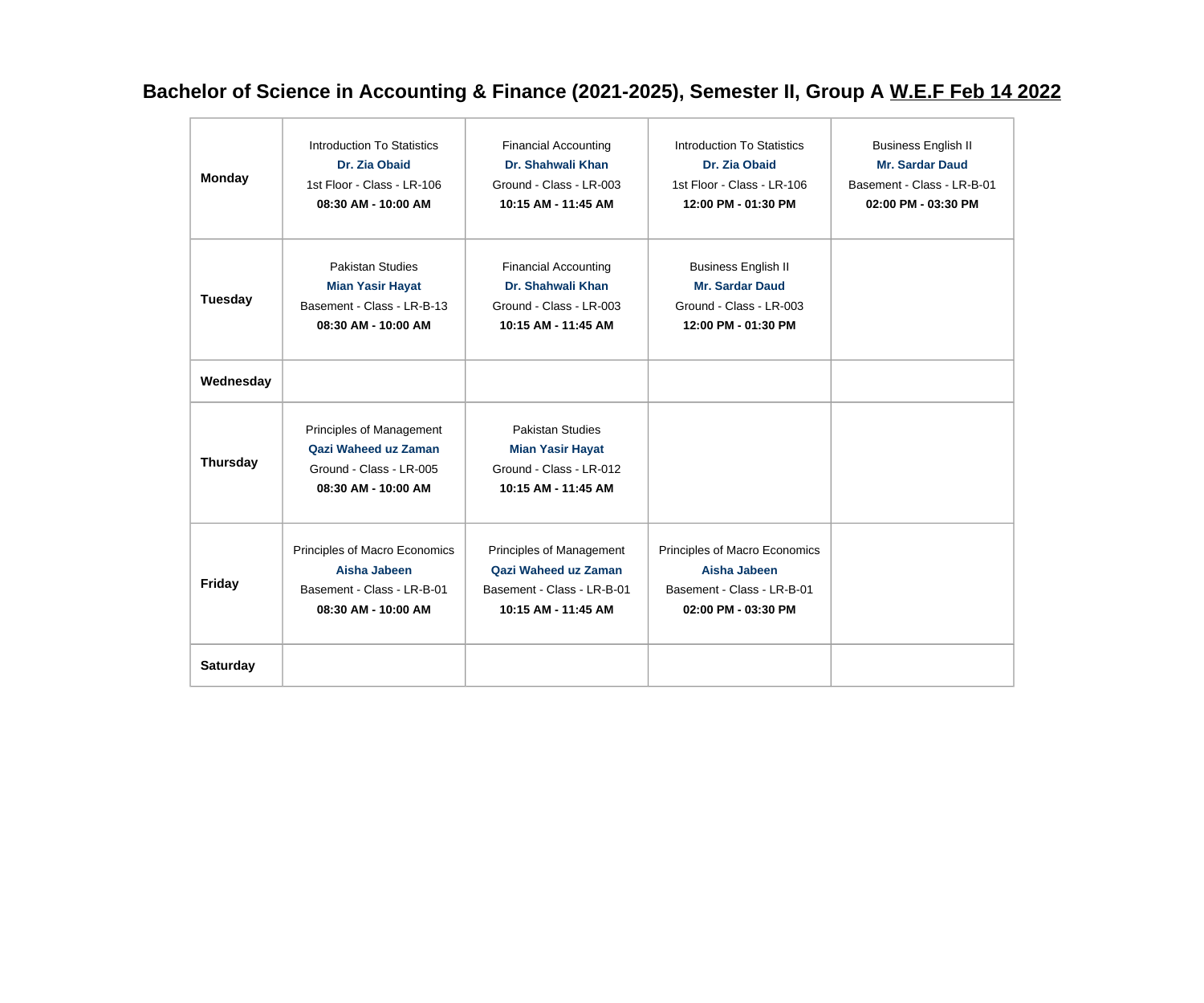## **Bachelor of Science in Accounting & Finance (2021-2025), Semester II, Group B W.E.F Feb 14 2022**

| <b>Monday</b>   | Principles of Management<br>Qazi Waheed uz Zaman<br>Ground - Class - LR-003<br>08:30 AM - 10:00 AM      | Introduction To Statistics<br>Dr. Zia Obaid<br>1st Floor - Class - LR-105<br>10:15 AM - 11:45 AM         | <b>Financial Accounting</b><br><b>Muhammad Arif</b><br>1st Floor - Class - LR-113<br>12:00 PM - 01:30 PM  |                                                                                                           |
|-----------------|---------------------------------------------------------------------------------------------------------|----------------------------------------------------------------------------------------------------------|-----------------------------------------------------------------------------------------------------------|-----------------------------------------------------------------------------------------------------------|
| Tuesday         | Introduction To Statistics<br>Dr. Zia Obaid<br>Basement - Class - LR-B-02<br>08:30 AM - 10:00 AM        | <b>Financial Accounting</b><br><b>Muhammad Arif</b><br>1st Floor - Class - LR-113<br>12:00 PM - 01:30 PM | <b>Business English II</b><br><b>Mr. Sardar Daud</b><br>Basement - Class - LR-B-02<br>02:00 PM - 03:30 PM |                                                                                                           |
| Wednesday       | Principles of Macro Economics<br>Dr. Rehmat Ali<br>Ground - Class - LR-006<br>08:30 AM - 10:00 AM       | Principles of Management<br>Qazi Waheed uz Zaman<br>2nd Floor - Class - LR-205<br>10:15 AM - 11:45 AM    | <b>Pakistan Studies</b><br><b>Mian Yasir Hayat</b><br>Basement - Class - LR-B-05<br>12:00 PM - 01:30 PM   | <b>Business English II</b><br><b>Mr. Sardar Daud</b><br>Basement - Class - LR-B-02<br>02:00 PM - 03:30 PM |
| <b>Thursday</b> |                                                                                                         |                                                                                                          |                                                                                                           |                                                                                                           |
| <b>Friday</b>   | <b>Pakistan Studies</b><br><b>Mian Yasir Hayat</b><br>Basement - Class - LR-B-02<br>10:15 AM - 11:45 AM | Principles of Macro Economics<br>Dr. Rehmat Ali<br>Basement - Class - LR-B-02<br>12:00 PM - 01:30 PM     |                                                                                                           |                                                                                                           |
| <b>Saturday</b> |                                                                                                         |                                                                                                          |                                                                                                           |                                                                                                           |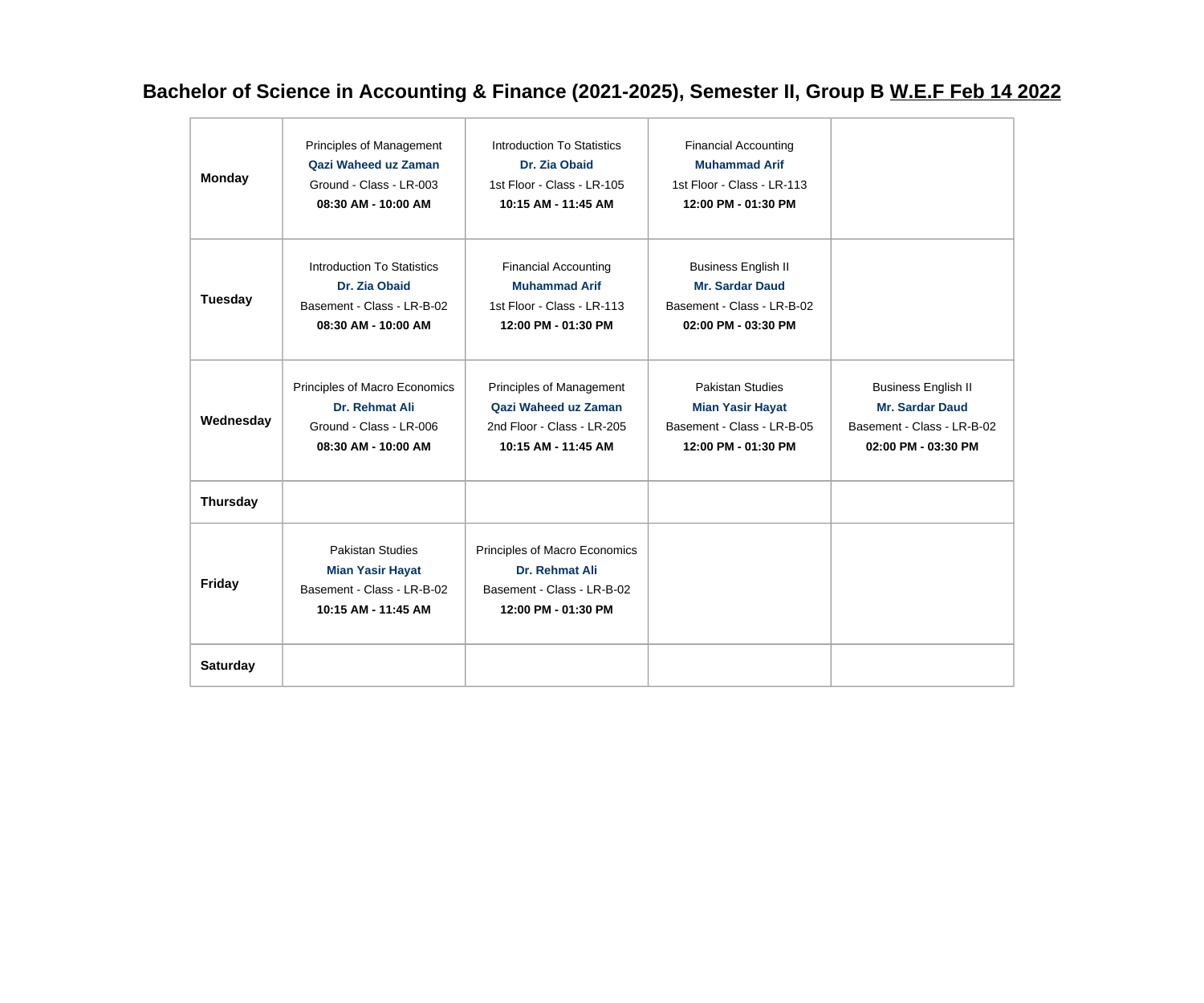## **Bachelor of Science in Accounting & Finance (2020-2024), Semester IV, Group A W.E.F Feb 14 2022**

| <b>Monday</b>   | <b>Financial Management</b><br>Dr. Maryam Jabeen<br>Basement - Class - LR-B-07<br>08:30 AM - 10:00 AM           | Central Commercial and<br>Corporate Banking<br>Ali Abdullah<br>Basement - Lab - General<br>10:15 AM - 11:45 AM                 | <b>Financial Markets and Institutions</b><br><b>Ms. Laila Taskin Qazi</b><br>Ground - Class - LR-003<br>12:00 PM - 01:30 PM | <b>Advanced Financial Accounting</b><br><b>Adnan Sheikh</b><br>Basement - Class - LR-B-05<br>02:00 PM - 03:30 PM |
|-----------------|-----------------------------------------------------------------------------------------------------------------|--------------------------------------------------------------------------------------------------------------------------------|-----------------------------------------------------------------------------------------------------------------------------|------------------------------------------------------------------------------------------------------------------|
| <b>Tuesday</b>  | <b>Islamic Studies</b><br><b>Mr. Muhammad Shahzad Khan</b><br>2nd Floor - Class - LR-201<br>08:30 AM - 10:00 AM | <b>Financial Markets and Institutions</b><br><b>Ms. Laila Taskin Qazi</b><br>2nd Floor - Class - LR-201<br>10:15 AM - 11:45 AM | <b>Financial Management</b><br>Dr. Maryam Jabeen<br>2nd Floor - Class - LR-201<br>12:00 PM - 01:30 PM                       |                                                                                                                  |
| Wednesday       |                                                                                                                 |                                                                                                                                |                                                                                                                             |                                                                                                                  |
| <b>Thursday</b> |                                                                                                                 |                                                                                                                                |                                                                                                                             |                                                                                                                  |
| <b>Friday</b>   | <b>Islamic Studies</b><br><b>Mr. Muhammad Shahzad Khan</b><br>Basement - Class - LR-B-03<br>08:30 AM - 10:00 AM | Central Commercial and<br>Corporate Banking<br>Ali Abdullah<br>Ground - Class - LR-002<br>10:15 AM - 11:45 AM                  | <b>Advanced Financial Accounting</b><br><b>Adnan Sheikh</b><br>Basement - Class - LR-B-03<br>12:00 PM - 01:30 PM            |                                                                                                                  |
| <b>Saturday</b> |                                                                                                                 |                                                                                                                                |                                                                                                                             |                                                                                                                  |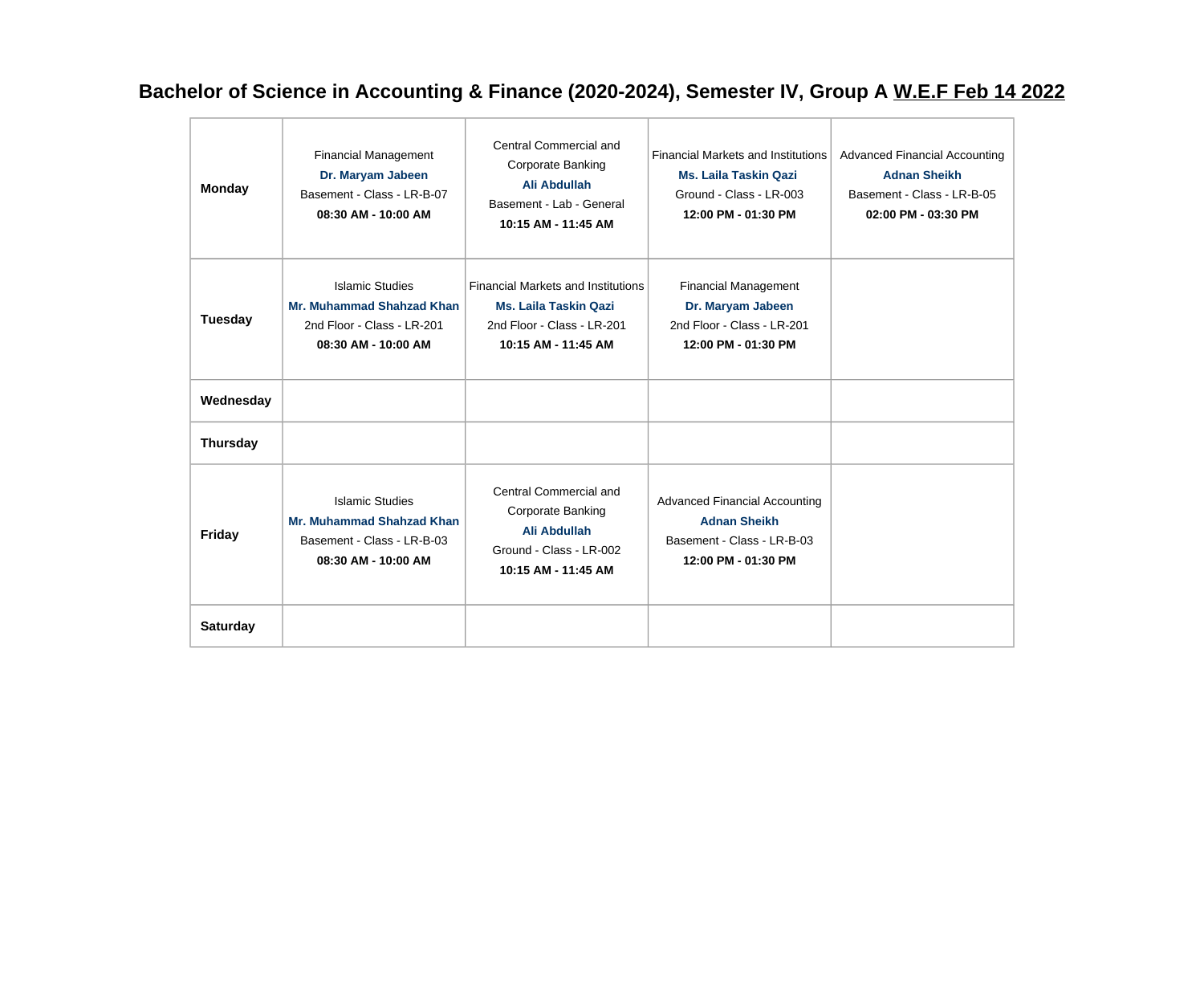## **Bachelor of Science in Accounting & Finance (2020-2024), Semester IV, Group B W.E.F Feb 14 2022**

| <b>Monday</b>   | <b>Islamic Studies</b><br><b>Mr. Muhammad Shahzad Khan</b><br>2nd Floor - Class - LR-201<br>08:30 AM - 10:00 AM | <b>Financial Markets and Institutions</b><br><b>Ms. Laila Taskin Qazi</b><br>2nd Floor - Class - LR-201<br>10:15 AM - 11:45 AM | <b>Financial Management</b><br>Dr. Maryam Jabeen<br>2nd Floor - Class - LR-201<br>12:00 PM - 01:30 PM            | Central Commercial and<br>Corporate Banking<br>Ali Abdullah<br>2nd Floor - Class - LR-201<br>02:00 PM - 03:30 PM |
|-----------------|-----------------------------------------------------------------------------------------------------------------|--------------------------------------------------------------------------------------------------------------------------------|------------------------------------------------------------------------------------------------------------------|------------------------------------------------------------------------------------------------------------------|
| Tuesday         |                                                                                                                 |                                                                                                                                |                                                                                                                  |                                                                                                                  |
| Wednesday       |                                                                                                                 |                                                                                                                                |                                                                                                                  |                                                                                                                  |
| <b>Thursday</b> | <b>Financial Management</b><br>Dr. Maryam Jabeen<br>Ground - Class - LR-010<br>08:30 AM - 10:00 AM              | <b>Financial Markets and Institutions</b><br><b>Ms. Laila Taskin Qazi</b><br>Basement - Lab - B3<br>10:15 AM - 11:45 AM        | <b>Advanced Financial Accounting</b><br><b>Adnan Sheikh</b><br>Basement - Class - LR-B-05<br>12:00 PM - 01:30 PM |                                                                                                                  |
| <b>Friday</b>   | <b>Islamic Studies</b><br><b>Mr. Muhammad Shahzad Khan</b><br>Basement - Class - LR-B-07<br>10:15 AM - 11:45 AM | Central Commercial and<br>Corporate Banking<br>Ali Abdullah<br>Basement - Class - LR-B-07<br>12:00 PM - 01:30 PM               | <b>Advanced Financial Accounting</b><br><b>Adnan Sheikh</b><br>Basement - Class - LR-B-07<br>02:00 PM - 03:30 PM |                                                                                                                  |
| <b>Saturday</b> |                                                                                                                 |                                                                                                                                |                                                                                                                  |                                                                                                                  |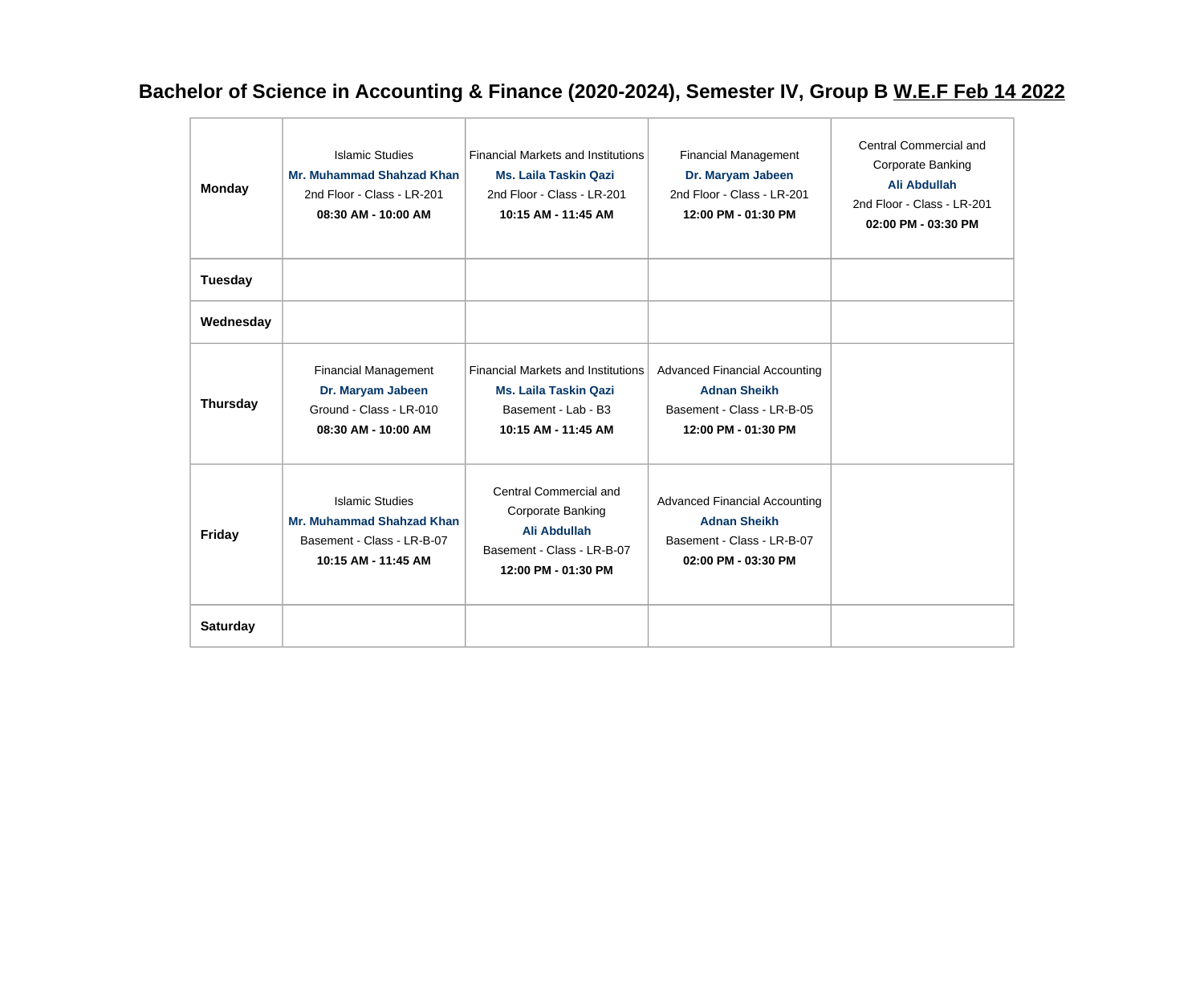## **Bachelor of Science in Accounting & Finance (2020-2024), Semester IV, Group C W.E.F Feb 14 2022**

| <b>Monday</b>   |                                                                                                                                |                                                                                                                               |                                                                                                                                |                                                                                                                  |
|-----------------|--------------------------------------------------------------------------------------------------------------------------------|-------------------------------------------------------------------------------------------------------------------------------|--------------------------------------------------------------------------------------------------------------------------------|------------------------------------------------------------------------------------------------------------------|
| Tuesday         |                                                                                                                                |                                                                                                                               |                                                                                                                                |                                                                                                                  |
| Wednesday       | <b>Advanced Financial Accounting</b><br><b>Adnan Sheikh</b><br>Ground - Class - LR-010<br>12:00 PM - 01:30 PM                  | <b>Islamic Studies</b><br>Mr. Ghulam Mujtaba<br>2nd Floor - Class - LR-201<br>02:00 PM - 03:30 PM                             | <b>Financial Markets and Institutions</b><br><b>Ms. Laila Taskin Qazi</b><br>Basement - Class - LR-B-01<br>08:30 PM - 10:00 PM |                                                                                                                  |
| <b>Thursday</b> | <b>Financial Markets and Institutions</b><br><b>Ms. Laila Taskin Qazi</b><br>2nd Floor - Class - LR-201<br>08:30 AM - 10:00 AM | <b>Financial Management</b><br>Dr. Romana Bangash<br>2nd Floor - Class - LR-201<br>10:15 AM - 11:45 AM                        | Central Commercial and<br>Corporate Banking<br><b>Adnan Malik</b><br>2nd Floor - Class - LR-201<br>12:00 PM - 01:30 PM         | <b>Advanced Financial Accounting</b><br><b>Adnan Sheikh</b><br>Basement - Class - LR-B-05<br>02:00 PM - 03:30 PM |
| <b>Friday</b>   | <b>Financial Management</b><br>Dr. Romana Bangash<br>Basement - Class - LR-B-05<br>10:15 AM - 11:45 AM                         | Central Commercial and<br><b>Corporate Banking</b><br><b>Adnan Malik</b><br>Basement - Class - LR-B-05<br>12:00 PM - 01:30 PM | <b>Islamic Studies</b><br>Mr. Ghulam Mujtaba<br>Basement - Class - LR-B-05<br>02:00 PM - 03:30 PM                              |                                                                                                                  |
| <b>Saturday</b> |                                                                                                                                |                                                                                                                               |                                                                                                                                |                                                                                                                  |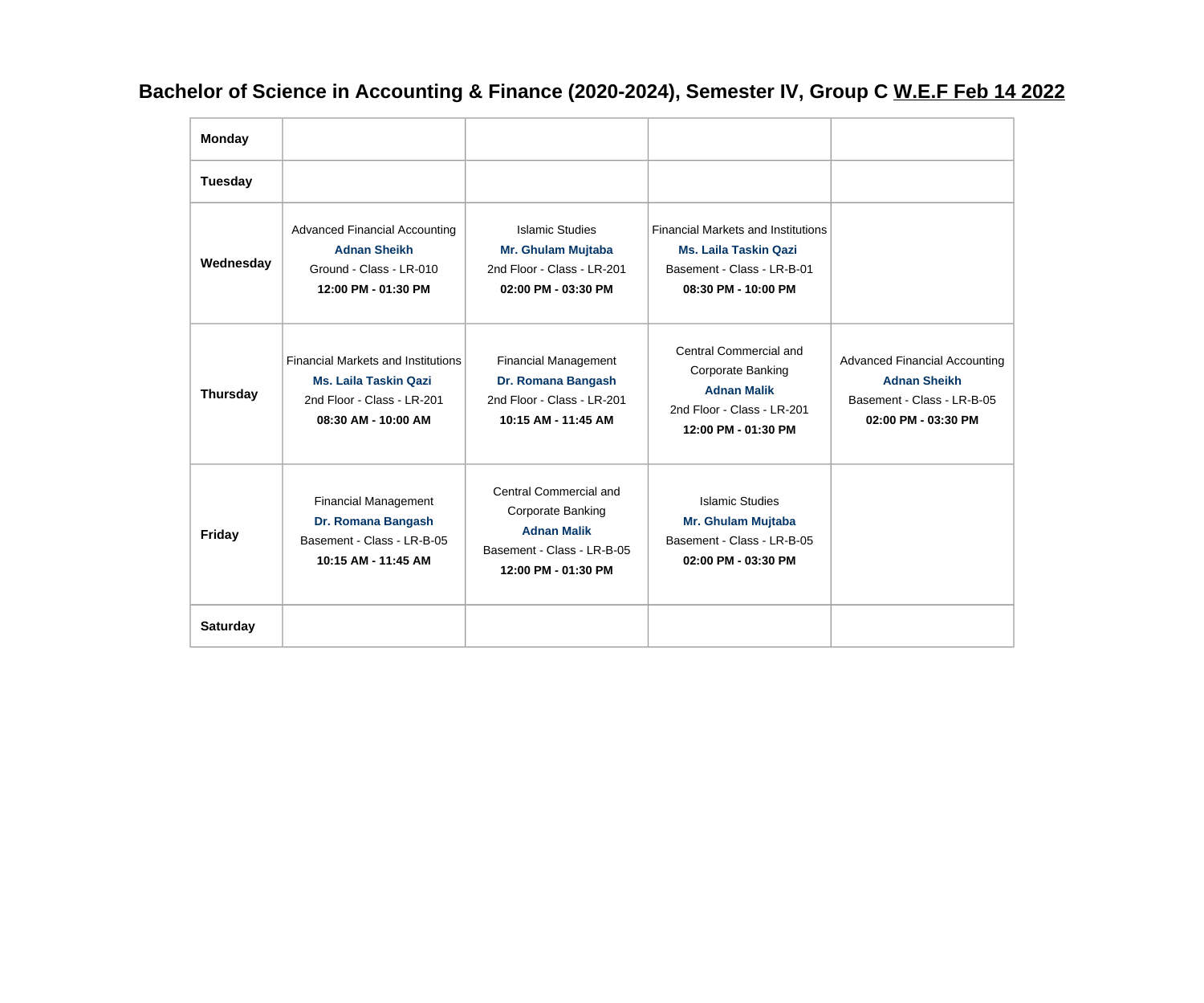# **Bachelor of Science in Accounting & Finance (2019-2023), Semester VI, Group A W.E.F Feb 14 2022**

| <b>Monday</b>   | Investment Analysis and Portfolio<br>Management<br><b>Mr. Muhammad Afraz Abdur</b><br>Rahman<br>Basement - Class - LR-B-08<br>08:30 AM - 10:00 AM        | <b>Accounting Information System</b><br><b>Mr. Hamza Sohail</b><br>Basement - Class - LR-B-08<br>10:15 AM - 11:45 AM          | <b>Business Research Methods</b><br>Shabana Gul<br>Basement - Class - LR-B-08<br>12:00 PM - 01:30 PM | Small Business Management &<br>Entrepreneurship<br>Mr. Hassan Mustafa Awan<br>Basement - Class - LR-B-08<br>02:00 PM - 03:30 PM |
|-----------------|----------------------------------------------------------------------------------------------------------------------------------------------------------|-------------------------------------------------------------------------------------------------------------------------------|------------------------------------------------------------------------------------------------------|---------------------------------------------------------------------------------------------------------------------------------|
| <b>Tuesday</b>  | Investment Analysis and Portfolio<br>Management<br><b>Mr. Muhammad Afraz Abdur</b><br><b>Rahman</b><br>Basement - Class - LR-B-09<br>08:30 AM - 10:00 AM | Taxation<br><b>Mr. Muhammad Sohail Khalil</b><br>Basement - Class - LR-B-09<br>10:15 AM - 11:45 AM                            | <b>Business Research Methods</b><br>Shabana Gul<br>Basement - Class - LR-B-09<br>12:00 PM - 01:30 PM | Small Business Management &<br>Entrepreneurship<br>Mr. Hassan Mustafa Awan<br>Basement - Class - LR-B-09<br>02:00 PM - 03:30 PM |
| Wednesday       | <b>Advanced Managerial Accounting</b><br><b>Mr. Muhammad Nauman Khan</b><br>Basement - Class - LR-B-07<br>08:30 AM - 10:00 AM                            | <b>Accounting Information System</b><br><b>Mr. Hamza Sohail</b><br>Basement - Class - LR-B-06<br>10:15 AM - 11:45 AM          |                                                                                                      |                                                                                                                                 |
| <b>Thursday</b> | Taxation<br><b>Mr. Muhammad Sohail Khalil</b><br>Basement - Class - LR-B-07<br>08:30 AM - 10:00 AM                                                       | <b>Advanced Managerial Accounting</b><br><b>Mr. Muhammad Nauman Khan</b><br>Basement - Class - LR-B-06<br>10:15 AM - 11:45 AM |                                                                                                      |                                                                                                                                 |
| <b>Friday</b>   |                                                                                                                                                          |                                                                                                                               |                                                                                                      |                                                                                                                                 |
| <b>Saturday</b> |                                                                                                                                                          |                                                                                                                               |                                                                                                      |                                                                                                                                 |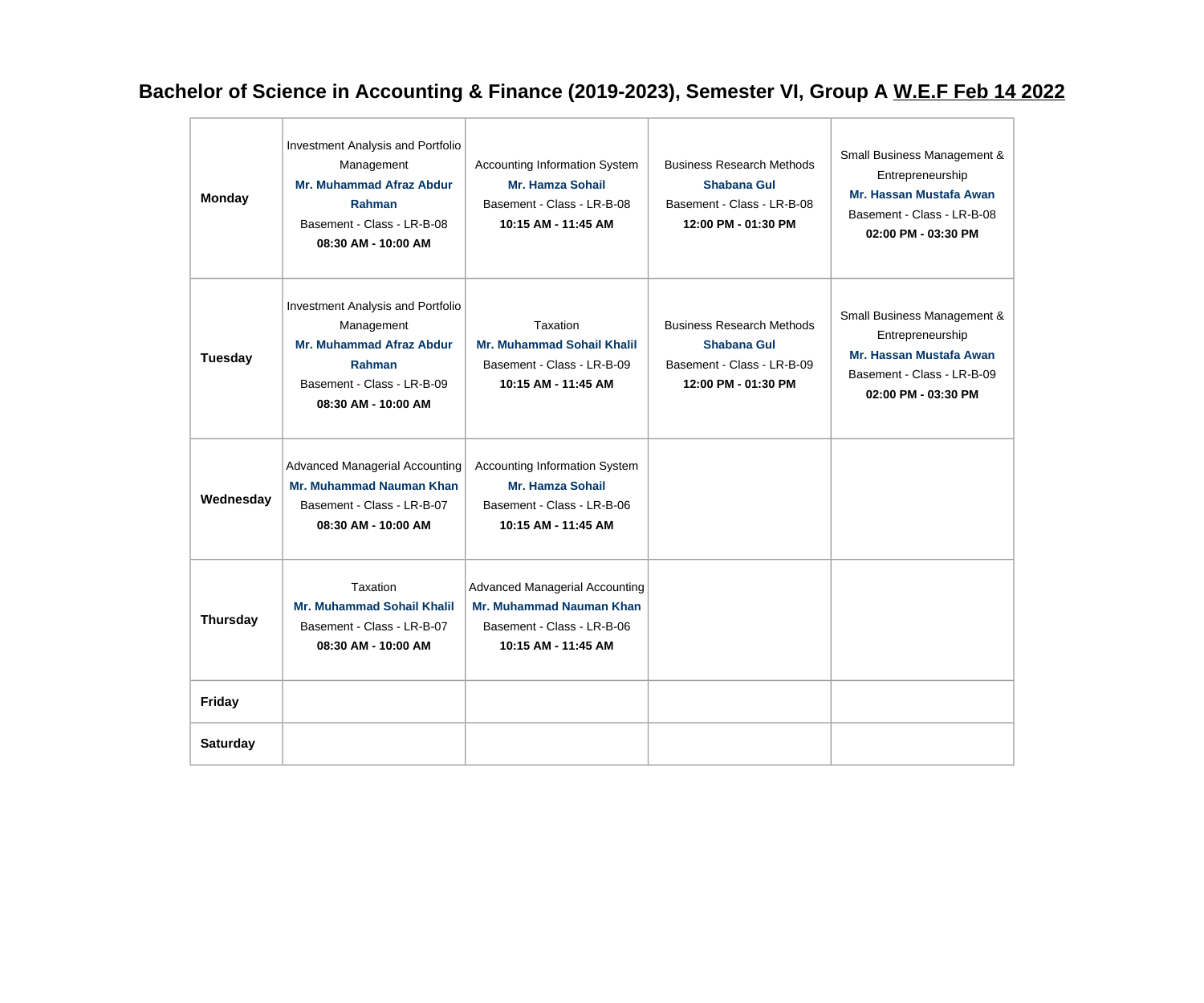## **Bachelor of Science in Accounting & Finance (2019-2023), Semester VI, Group B W.E.F Feb 14 2022**

| <b>Monday</b>   | <b>Advanced Managerial Accounting</b><br><b>Mr. Muhammad Nauman Khan</b><br>1st Floor - Class - LR-108<br>08:30 AM - 10:00 AM | Investment Analysis and Portfolio<br>Management<br><b>Mr. Muhammad Afraz Abdur</b><br><b>Rahman</b><br>Basement - Lab - B1<br>10:15 AM - 11:45 AM | Accounting Information System<br><b>Mr. Hamza Sohail</b><br>Basement - Lab - B1<br>12:00 PM - 01:30 PM                        | <b>Business Research Methods</b><br><b>Shabana Gul</b><br>1st Floor - Class - LR-107<br>$02:00$ PM - $03:30$ PM                                   |
|-----------------|-------------------------------------------------------------------------------------------------------------------------------|---------------------------------------------------------------------------------------------------------------------------------------------------|-------------------------------------------------------------------------------------------------------------------------------|---------------------------------------------------------------------------------------------------------------------------------------------------|
| <b>Tuesday</b>  | Taxation<br><b>Mr. Muhammad Sohail Khalil</b><br>Basement - Class - LR-B-14<br>08:30 AM - 10:00 AM                            | Small Business Management &<br>Entrepreneurship<br><b>Dr. Muhammad Atiq</b><br>Basement - Class - LR-B-14<br>10:15 AM - 11:45 AM                  | <b>Advanced Managerial Accounting</b><br><b>Mr. Muhammad Nauman Khan</b><br>Basement - Class - LR-B-14<br>12:00 PM - 01:30 PM | <b>Business Research Methods</b><br><b>Shabana Gul</b><br>2nd Floor - Lab - Computer Lab<br>SF-02<br>02:00 PM - 03:30 PM                          |
| Wednesday       | Taxation<br><b>Mr. Muhammad Sohail Khalil</b><br>2nd Floor - Class - LR-201<br>08:30 AM - 10:00 AM                            | Small Business Management &<br>Entrepreneurship<br><b>Dr. Muhammad Atiq</b><br>2nd Floor - Class - LR-201<br>10:15 AM - 11:45 AM                  | Accounting Information System<br><b>Mr. Hamza Sohail</b><br>2nd Floor - Class - LR-201<br>12:00 PM - 01:30 PM                 | Investment Analysis and Portfolio<br>Management<br><b>Mr. Muhammad Afraz Abdur</b><br>Rahman<br>1st Floor - Class - LR-108<br>02:00 PM - 03:30 PM |
| <b>Thursday</b> |                                                                                                                               |                                                                                                                                                   |                                                                                                                               |                                                                                                                                                   |
| <b>Friday</b>   |                                                                                                                               |                                                                                                                                                   |                                                                                                                               |                                                                                                                                                   |
| <b>Saturday</b> |                                                                                                                               |                                                                                                                                                   |                                                                                                                               |                                                                                                                                                   |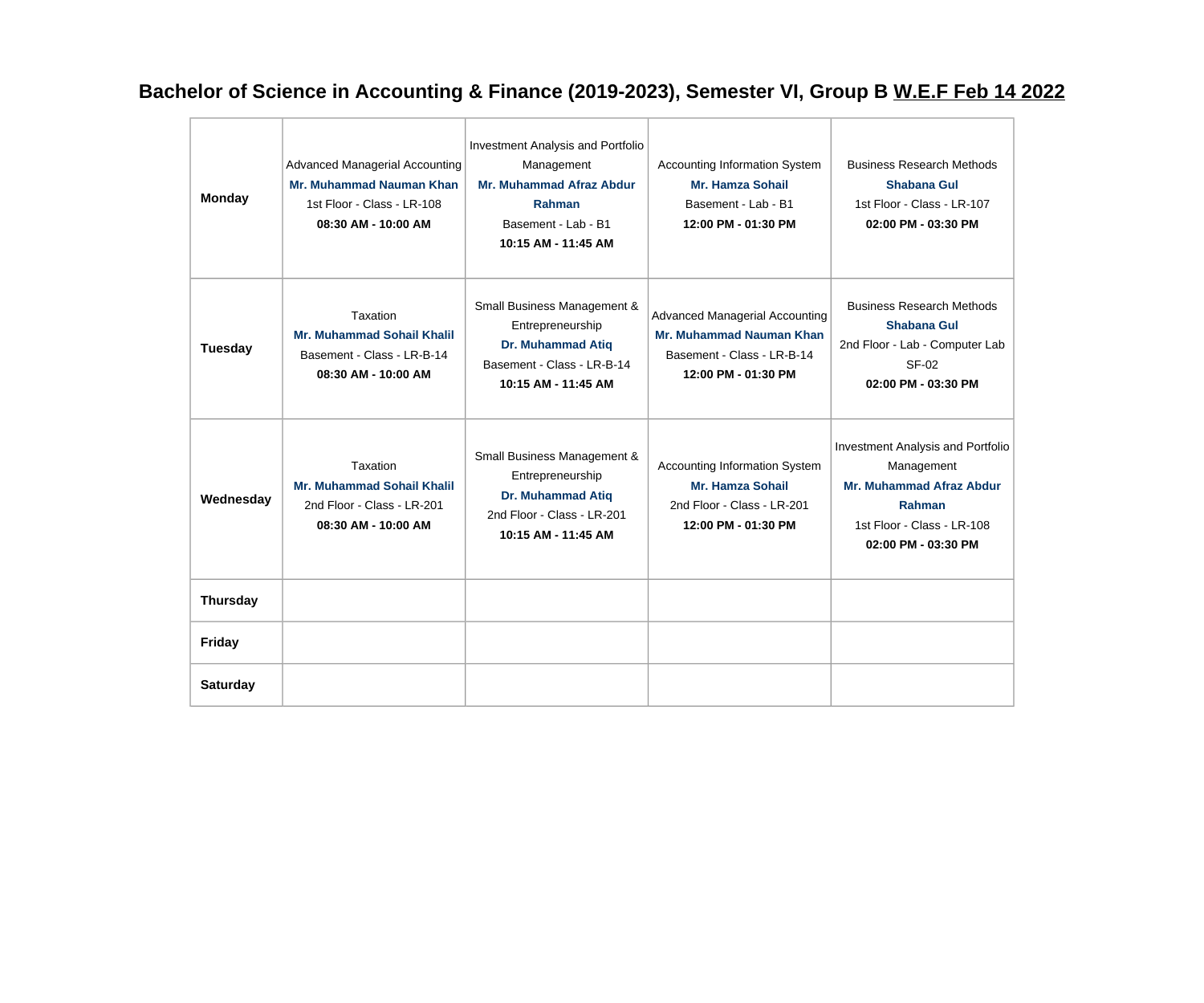# **Bachelor of Science in Accounting & Finance (2019-2023), Semester VI, Group C W.E.F Feb 14 2022**

| <b>Monday</b>   |                                                                                                                |                                                                                                                                                          |                                                                                                                                                          |
|-----------------|----------------------------------------------------------------------------------------------------------------|----------------------------------------------------------------------------------------------------------------------------------------------------------|----------------------------------------------------------------------------------------------------------------------------------------------------------|
| <b>Tuesday</b>  | <b>Business Research Methods</b><br><b>Muhammad Arif</b><br>Ground - Class - LR-001<br>08:30 AM - 10:00 AM     | <b>Investment Analysis and Portfolio</b><br>Management<br><b>Mr. Muhammad Afraz Abdur</b><br>Rahman<br>2nd Floor - Class - LR-210<br>10:15 AM - 11:45 AM | <b>Advanced Managerial Accounting</b><br>Mr. Muhammad Nauman Khan<br>2nd Floor - Class - LR-210<br>02:00 PM - 03:30 PM                                   |
| Wednesday       | <b>Business Research Methods</b><br><b>Muhammad Arif</b><br>Basement - Class - LR-B-01<br>08:30 AM - 10:00 AM  | Taxation<br><b>Mr. Muhammad Sohail Khalil</b><br>2nd Floor - Class - LR-210<br>10:15 AM - 11:45 AM                                                       | <b>Advanced Managerial Accounting</b><br>Mr. Muhammad Nauman Khan<br>2nd Floor - Class - LR-210<br>12:00 PM - 01:31 PM                                   |
| <b>Thursday</b> | Accounting Information System<br><b>Ms. Ravish Sajjad</b><br>2nd Floor - Class - LR-205<br>08:30 AM - 10:00 AM | Small Business Management &<br>Entrepreneurship<br><b>Dr. Muhammad Atiq</b><br>2nd Floor - Class - LR-205<br>10:15 AM - 11:45 AM                         | Taxation<br><b>Mr. Muhammad Sohail Khalil</b><br>2nd Floor - Class - LR-206<br>02:00 PM - 03:30 PM                                                       |
| Friday          | Accounting Information System<br><b>Ms. Ravish Sajjad</b><br>2nd Floor - Class - LR-205<br>08:30 AM - 10:00 AM | Small Business Management &<br>Entrepreneurship<br><b>Dr. Muhammad Atiq</b><br>2nd Floor - Class - LR-205<br>10:15 AM - 11:45 AM                         | Investment Analysis and Portfolio<br>Management<br><b>Mr. Muhammad Afraz Abdur</b><br><b>Rahman</b><br>2nd Floor - Class - LR-205<br>02:00 PM - 03:30 PM |
| <b>Saturday</b> |                                                                                                                |                                                                                                                                                          |                                                                                                                                                          |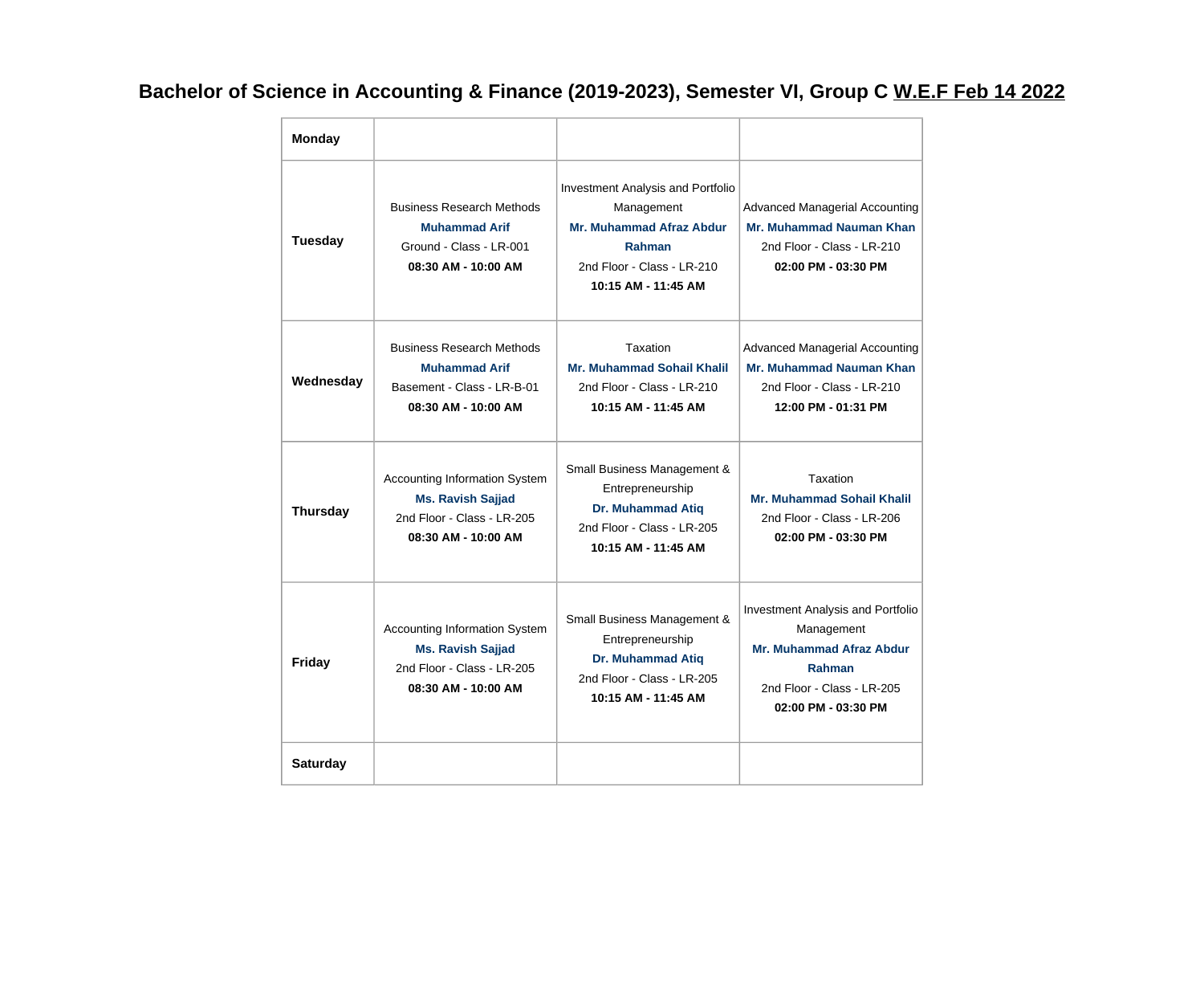# **Bachelor of Science in Accounting & Finance (2018-2022), Semester VIII, Group A W.E.F Feb 14 2022**

| <b>Monday</b>   | <b>Advanced Corporate Finance</b><br>Nadia Iftikhar<br>Basement - Class - LR-B-01<br>08:30 AM - 10:00 AM | <b>Advanced Financial Reporting</b><br><b>Ms. Ravish Sajjad</b><br>Basement - Class - LR-B-01<br>10:15 AM - 11:45 AM | <b>Advanced Auditing</b><br><b>Adnan Sheikh</b><br>Basement - Class - LR-B-01<br>12:00 PM - 01:30 PM | Mergers and Acquisitions<br><b>Mr. Muhammad Sohail Khalil</b><br>Basement - Class - LR-B-13<br>02:00 PM - 03:30 PM |
|-----------------|----------------------------------------------------------------------------------------------------------|----------------------------------------------------------------------------------------------------------------------|------------------------------------------------------------------------------------------------------|--------------------------------------------------------------------------------------------------------------------|
| Tuesday         | <b>Advanced Corporate Finance</b><br>Nadia Iftikhar<br>Ground - Class - LR-013<br>08:30 AM - 10:00 AM    | <b>Advanced Financial Reporting</b><br><b>Ms. Ravish Sajjad</b><br>Basement - Class - LR-B-02<br>10:15 AM - 11:45 AM | <b>Advanced Auditing</b><br><b>Adnan Sheikh</b><br>Basement - Class - LR-B-02<br>12:00 PM - 01:30 PM | Mergers and Acquisitions<br><b>Mr. Muhammad Sohail Khalil</b><br>Ground - Class - LR-012<br>02:00 PM - 03:30 PM    |
| Wednesday       |                                                                                                          |                                                                                                                      |                                                                                                      |                                                                                                                    |
| <b>Thursday</b> |                                                                                                          |                                                                                                                      |                                                                                                      |                                                                                                                    |
| <b>Friday</b>   |                                                                                                          |                                                                                                                      |                                                                                                      |                                                                                                                    |
| <b>Saturday</b> |                                                                                                          |                                                                                                                      |                                                                                                      |                                                                                                                    |